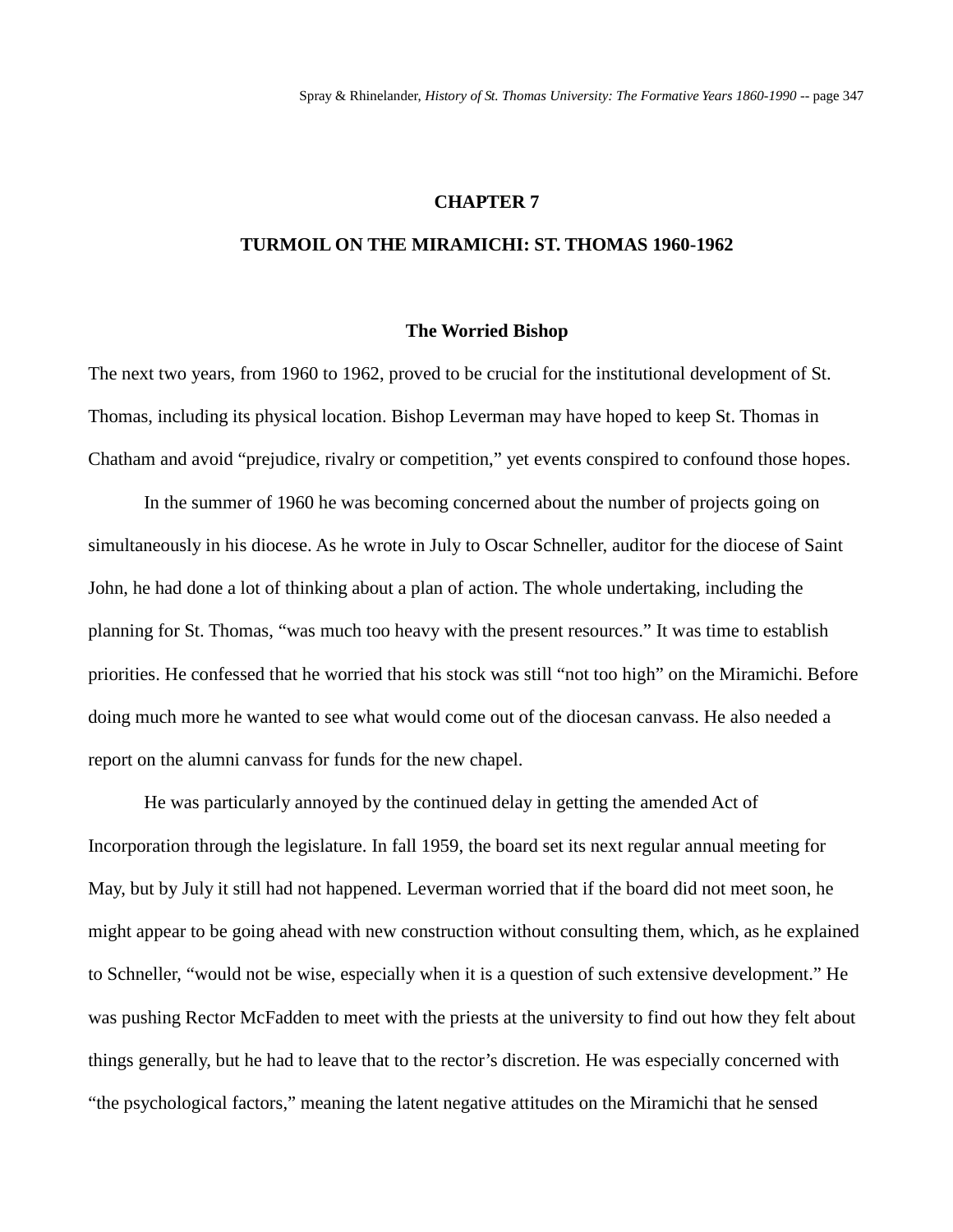toward him and his work. It was due, he suggested, "to a rather long isolation and non-recognition." As he related to Schneller, referring to Bishop Patrice Chiasson's actions in 1938,

A previous bishop, before the one in Bathurst, took up his bag and baggage and just walked out from Chatham and established himself in Bathurst. The people and priests have never forgotten that. This coupled with the fact that little was done for years caused them to be cautious and more determined to retain what they have retained for so long a time and with no small measure of sacrifice. In the meantime, there was no leadership to do something for the college, which was the symbol and heart of the district.

He was, therefore, "determined on a policy of over-all view and integration." He moved priests around as a method of bringing the diocese together. He moved one priest from Saint John to St. Thomas and three from the Chatham area to Saint John. He told Schneller of his plan to send two or three more St. Thomas priests to study at other universities. This would not only improve their qualifications but also "change their mentality and give them a broader outlook," since he felt there was "a need of breaking up a click [sic]." The priests, he felt, were responsive to the idea. In spite of there being "a bit of attitude between the clergy of that area and those of the College," it was "a question of division within division," which could be regulated gradually. He was in great need of more information, however, before he could make known his ideas at a formal meeting of his consultants in Saint John and "make definite decisions."

All these worries weighed heavily on Leverman, who had never been a particularly effective organizer. Schneller did his best to calm the bishop and tell him his work in the diocese and especially at St. Thomas was admirable.

### **Halloween Board Meeting, 1960**

Bishop Leverman finally called a special meeting of the St. Thomas board for October 31, 1960, to bring the members up to date on what had happened since the last meeting the previous November. Some changes, such as closing the high school, had already been effected. All high school boarders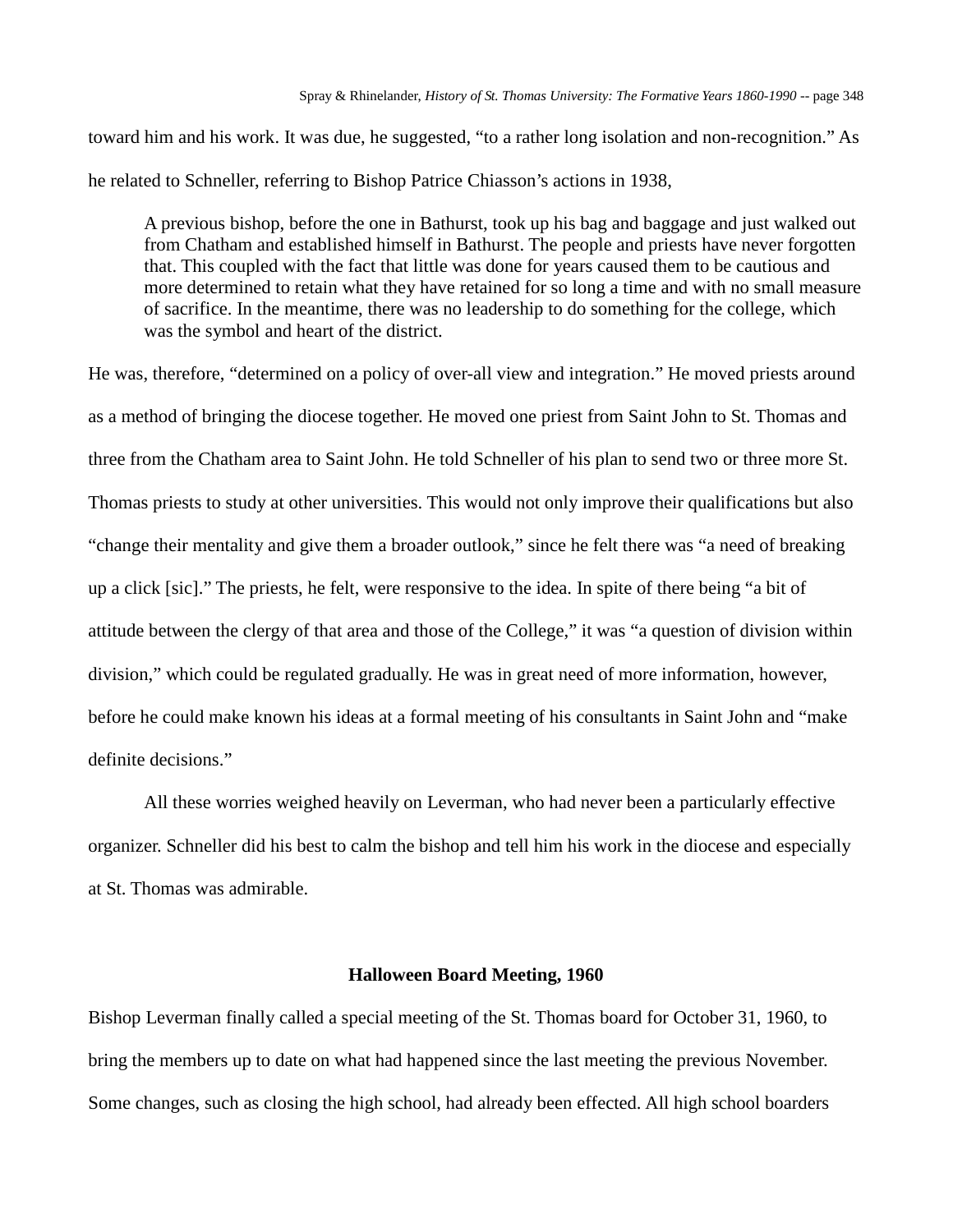were gone; the only ones left were in grade twelve. They would be the last high school class to graduate from St. Thomas. Six classrooms had been rented to the Chatham School Board. Three faculty members who were teaching high school had been sent to graduate school. Plans for the future included hiring more faculty, especially priests, if the university was to conduct classes in Saint John. Leverman explained that he had hoped to be able to start classes there in September. He blamed the delay on the government's slowness in ratifying the amended Act of Incorporation. The diocesan financial drive had produced \$319,000 to date, with a total of at least \$450,000 expected. It was enough to start construction. A government grant was a possibility, although not assured.

At his request, the board passed a motion belatedly approving the plans for the new buildings, namely the residence (which was already underway) and the new administration building, both of which were to be connected to the already finished classroom building. The new construction would start in spring 1961. The board also approved the recent renovations to the kitchen and dining room, as well as the chemistry room and conversion of the temporary chapel into student rooms. The present administration building would be converted into more student rooms. Some board members suggested that the old residence for arts students might be turned into a "ladies' residence," as there were as yet no accommodations for women on campus.

The face of the new campus was rapidly taking shape, although the bishop was worried about securing the necessary funds. He exhorted board members to do all they could to help: by influencing the businesses they were involved with; by encouraging students to enrol. The varsity hockey team was showing its mettle, having won every contest so far; students, faculty, and alumni were sure to applaud a perfect season. The board approved a notice prepared by the bursar, Fr. Henry McGrath, director of the alumni association. Entitled "A Clarion Call to the Alumni," it urged them to contribute to the building of the chapel at "the new St. Thomas," which would "stand as a perpetual Memorial to the love and appreciation of all those who attended a College that has survived the multiple hazards of time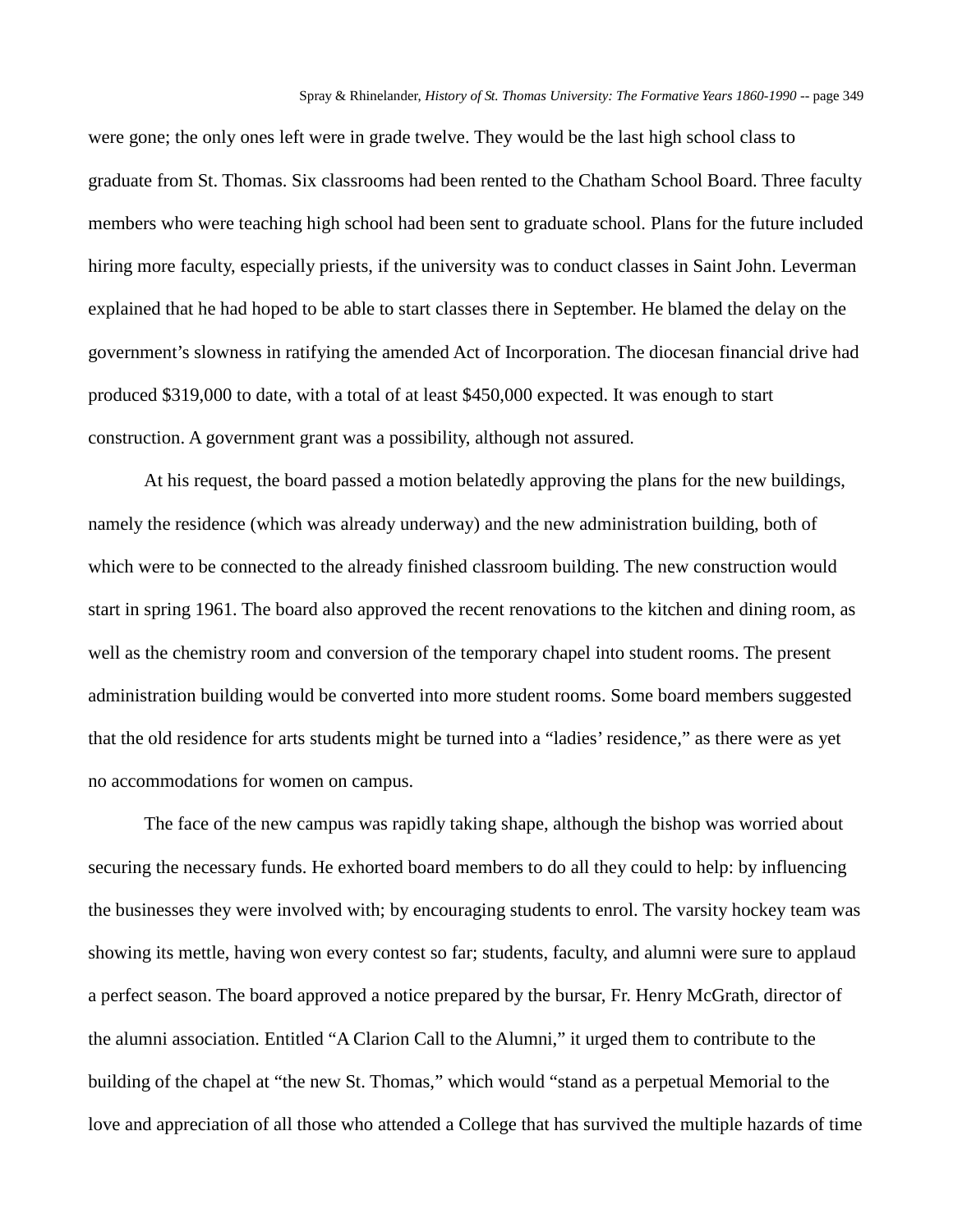and circumstance."

The Halloween meeting concluded with a discussion about the board itself and the merits of having a constitution that spelled out the duties of its members.

#### **Not Enough Priests**

For all the bishop's optimistic talk of finding more priests to teach at St. Thomas, McFadden saw things differently. After the board meeting, he wrote to complain to the bishop that the "scarcity of priests is keenly felt" in the Miramichi area, especially at St. Thomas. All his priests were "taxed to the utmost" to carry on their duties. At St. Thomas they had to conduct two separate masses on Sundays, "one for the help and one for the students." They were constantly getting requests to help out in the parishes. As he told Leverman, "Most everyone (including the priests) have a day off a week. I hate to ask them to accept extra duty for if we have just one more priest incapacitated we will really be in an impossible situation." He pointed out that he was writing this letter on a Sunday, when he was the only priest left on campus. "They are all away doing legitimate and necessary work. Some of it in connection with college work but mostly it is parochial." Fr. Win Poole had three masses that day and Fr. George Harrington was needed in Loggieville, both filling in for the local pastors who were on vacation. Fr. George Martin was away leading a retreat. Fr. Ed Casey was at an athletic meeting in Bathurst. Fr. Thomas McKendy was filling in at the church in Blackville, Fr. Gratton at Barryville, and Fr. McGrath at the airforce base. "In all truth they are not loafing."

But Leverman was less than sympathetic. He wrote back to suggest that perhaps he should not have released three priests at one time for graduate studies. Concerning supplying priests to help out in parishes, the bishop advised the rector as follows:

Once you know your limitations, then you must refuse to supply for several at a time. So, if one priest can be reasonably supplied, then if another comes he must be told that he will be accommodated when the absent returns. At the present time you are supplying "the Station" (the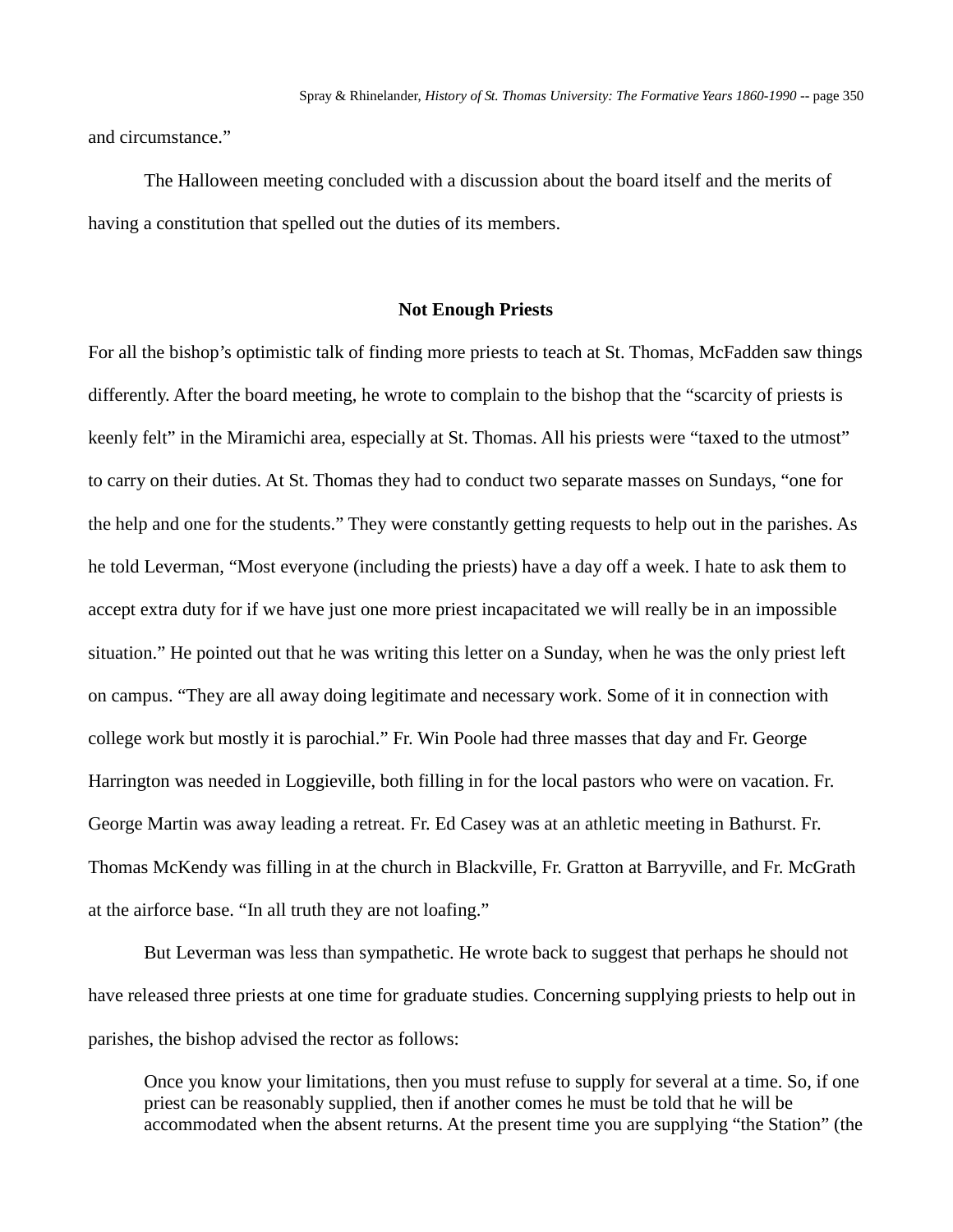Air Port), for Loggieville, Blackville, as well as other permanent assistance. This is too much and a rule must come into effect to control it, but these things I cannot do without a clear understanding with the staff.

As for obtaining more priests, Leverman was "at a loss to know what to do." One possibility was to recall one of the priests presently studying at Fordham in New York and let him finish some other time. Another possibility would be to bring in Msgr. Donald Duffie from Halifax at the beginning of the new year, although that "would require consultation." He pointed out to McFadden:

You have had a number of priests to depend on for a long time and that is why a shortage appears to be more acute than it may really be....We are it is true in a tight spot but we must not get upset. There is always a solution, but that requires discussion, and, I think, a few regulations.

Perhaps they should arrange a meeting to straighten things out. As if to prove McFadden's point, shortly after this correspondence, in late 1960, Leverman lost another priest in the Chatham area due to a stroke. He wrote McFadden to say he would have to "trust in the generosity and kindness of the priests of the college" to fill in until "things find their course."

The advice was of no help to the beleaguered rector. With hindsight, he would realize that the shortage of priests, while pressing for the church, was crucial for St. Thomas. Indeed, it determined its very future. The bishop needed pastors merely to minister to parishioners; the university needed academics, intellectual shepherds for a flock of ever more educated students eager to find places in the secular world. Could the priesthood provide those academics? The powers that be at St. Thomas attempted to do so by encouraging some of its teaching priests to attend graduate school, at places such as Fordham and St. Louis University, to earn MAs and PhDs. An easier course was to hire more lay academics: while they should certainly be practising Catholics, they would be dedicated to teaching in the academic world rather than ministering to the faithful. As we have seen, St. Thomas had hired lay teachers in the past. Some filled in temporarily but others became full-time, successful professors, such as Dr. Phonse Campbell, hired in 1949 and in 1960 still St. Thomas's professor of English literature.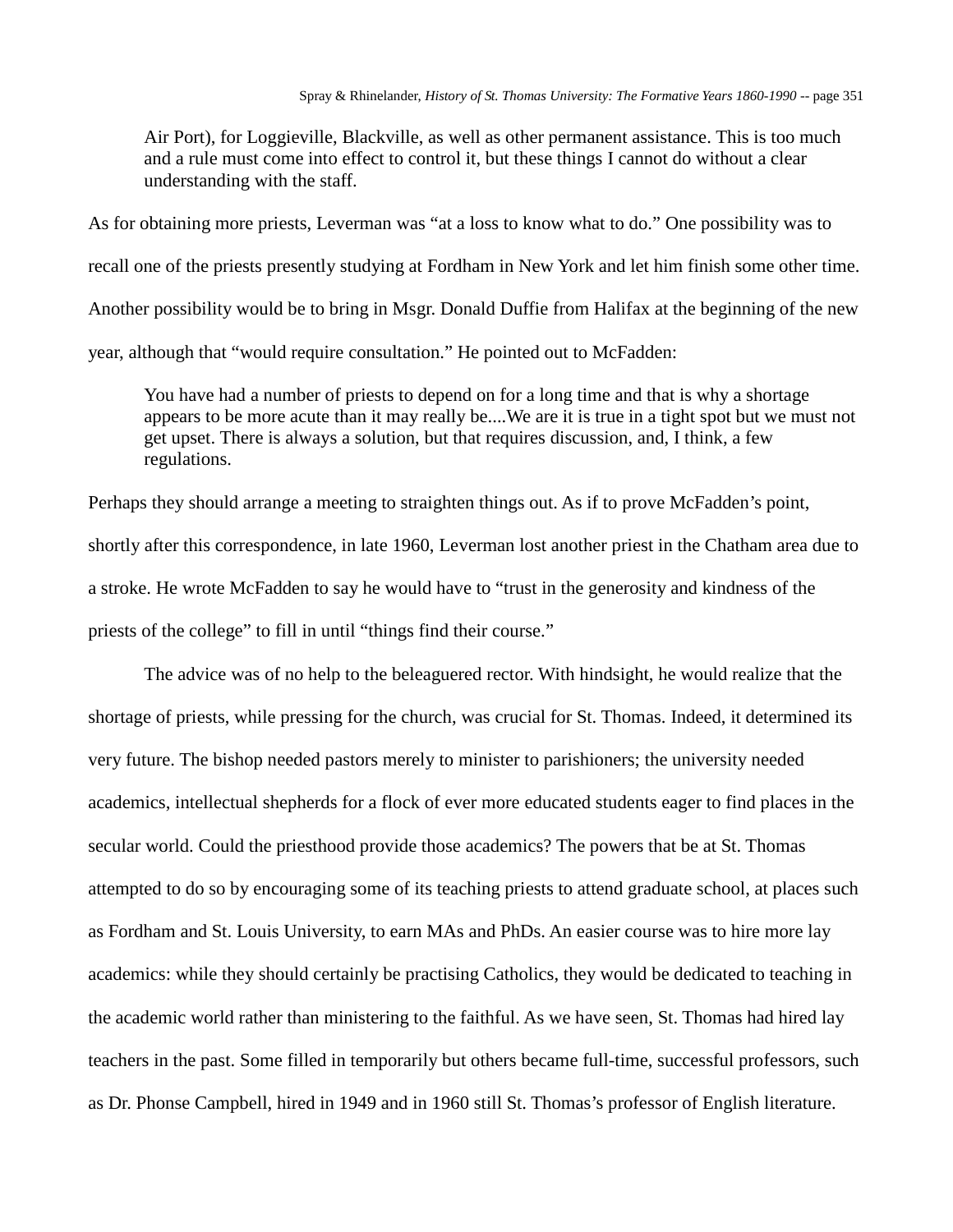Should more people like him be hired? What if these professional academics happened not to be practising Catholics? If so, might St. Thomas thereby lose its character and essential purpose as an institution run by Catholic priests, whose purpose was not just to provide academic training but to produce candidates for the priesthood?

## **Lack of Consultation**

Relations between Leverman and McFadden, never smooth, became progressively more strained during the winter of 1960–61. The problem ran deeper than a lack of priests. While McFadden may not have understood the broader implications of improving St. Thomas's academic credentials, Leverman had no understanding of the philosophy behind academic learning. As a result, the bishop and the rector did not see eye to eye on how to run a university. McFadden, although a disciplinarian as far as student behaviour was concerned—stories were legion about his perching at the top of the stairs at night in order to nab students who stayed out too late—was content to allow professors to teach as they saw fit. Leverman, however, viewed such intellectual leniency as inexcusable laxity. When he took over as chancellor of St. Thomas, his goal was to "protect it and see that the main and necessary welfare of staff and students be guarded." To that end, he recommended regular meetings of the teaching priests, "so they could come to some understanding." He learned that McFadden was not fond of meetings and so rarely called them; he did not even attend if the faculty met on their own. This made Leverman concerned with "the running of the house," which he considered haphazard. The rector, he felt, should be firmer and more consultative:

As you know, too many have come to depend on the College and take a number of things for granted. This is what I want to get at but I cannot do it without sessions and mutual understanding.... I did not want to make hard and fast regulations at once but hoped that we could get together from time to time and come up with rules which I could sanction.

Admittedly, McFadden was not the easiest person to get along with. In nearly thirteen years in the position, he showed a natural reluctance to share decision making with others, although he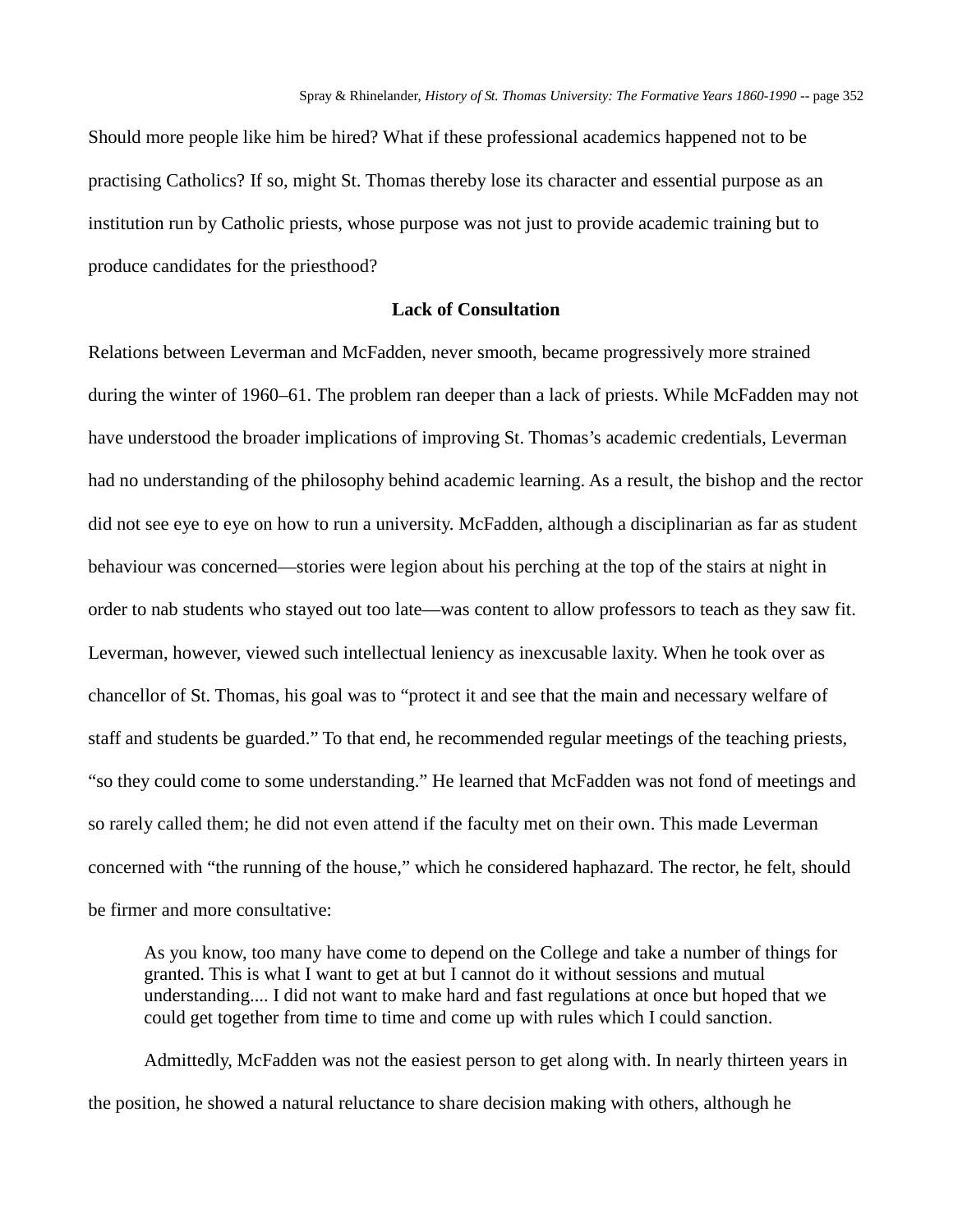occasionally sought the advice of Frs. Henry McGrath and the late Arthur Scott. Ever since the diocesan transfer in 1959, however—partly in umbrage at Leverman's having kept him needlessly in the dark about it—McFadden resented what he considered Leverman's overbearing paternalism. Differences of opinion were becoming more common.

They were stretched to the breaking point when the issue of moving St. Thomas to UNB again reared its controversial head. Before the end of 1960, the bishop learned from President Mackay at UNB of a royal commission to consider restructuring higher education in the province, possibly involving moving St. Thomas in its entirety to the UNB campus in Fredericton. As we shall see, Mackay had decided such a commission was the only way to force the issue, since the bishop was blowing cool on his plans to bring St. Thomas to UNB. Leverman, in spite of his recent persuasion that St. Thomas could profitably remain in Chatham, was not incapable of changing his mind. Yet he was well aware of how McFadden felt about moving St. Thomas out of Chatham, not to mention some others among the college's faculty. If Leverman was going to change his spots over the issue of St. Thomas's future in Chatham, he would need an articulate, politically able lieutenant to help him someone with a suitably thick skin.

#### **McFadden To Be Replaced**

The government finally in December 1960 amended St. Thomas's Act of Incorporation retroactive to April 2, 1959, naming the bishop of Saint John to the university's board in place of the bishop of Bathurst. Although not specified in the Act, by tradition the diocesan bishop was recognized as the university's chancellor and chair of the board of governors. Leverman now decided to replace the president, Rector McFadden. Technically McFadden's term had expired the previous spring, but nothing was done by way of reappointment, and he continued by default. The bishop felt he had to act quickly. He had a perfect candidate in mind. His choice was the man who advised him a year earlier to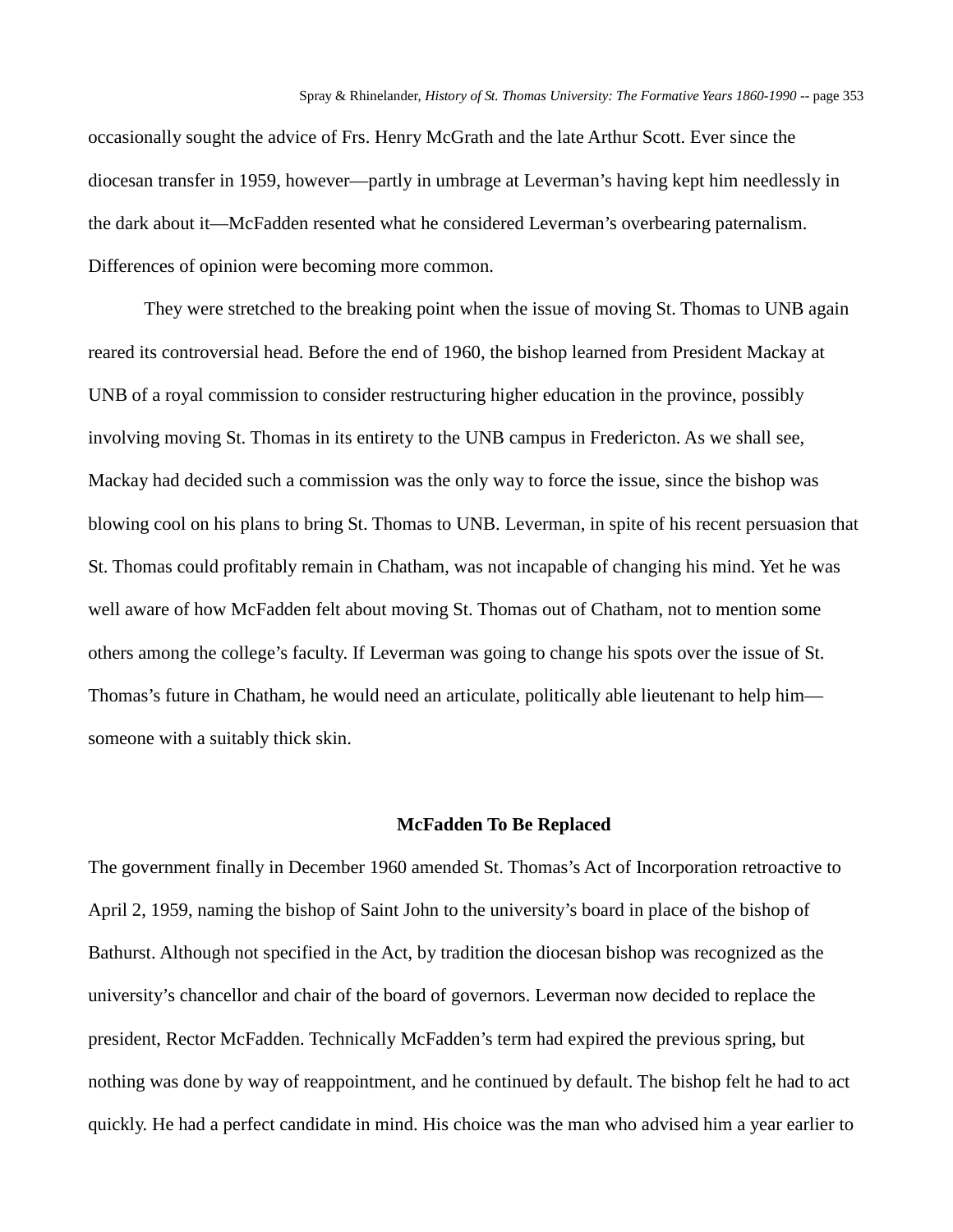remove the high school from the university and, ironically, to build up St. Thomas as an independent Catholic university on the Miramichi, Msgr. Donald Duffie.

Duffie was a man of the cloth and a scholar and also a member of a well-known New Brunswick family with powerful connections to the Liberal party. The Liberals had come to power the previous summer under Premier Louis J. Robichaud, replacing the government of Hugh John Flemming. Duffie's brother William was in the cabinet as minister of youth and welfare. Another brother, Ted, was a member of the New Brunswick legislature. Although Donald Duffie spent much of his adult life in Nova Scotia, he was born and educated in New Brunswick and ordained in the Saint John diocese. It would have been difficult to find another person with similar qualifications. He had the appropriate academic credentials. He knew his way around government offices and was comfortable with politicians. He was articulate. He had shown Leverman he was in favour of taking decisive actions to meet modern requirements. He lacked previous university administrative experience, but so had every other rector at St. Thomas.

In early December 1960, Leverman, without discussing it with the St. Thomas board and therefore with dubious legality, offered Duffie the presidency. He had actually given his choice away in his earlier letter to McFadden when he mentioned the possibility of bringing in "Msgr. Duffie from Halifax at the beginning of the new year." Duffie accepted. They agreed that the appointment would not be announced until May 1961, after which Duffie would arrive to take up his responsibilities in June. Leverman notified McFadden of his removal and replacement. To soften the blow, apparently unaware of the insult, he appointed him "vice-chancellor" (previously there had been no such officer), with "responsibility for the supervision of construction." The move was unfortunately typical of the bishop's modus operandi. It did not make for a pleasant situation.

An attentive board might have questioned the appointment of the new president on the grounds not only that legally it was their collective responsibility to elect a president but that he was not a local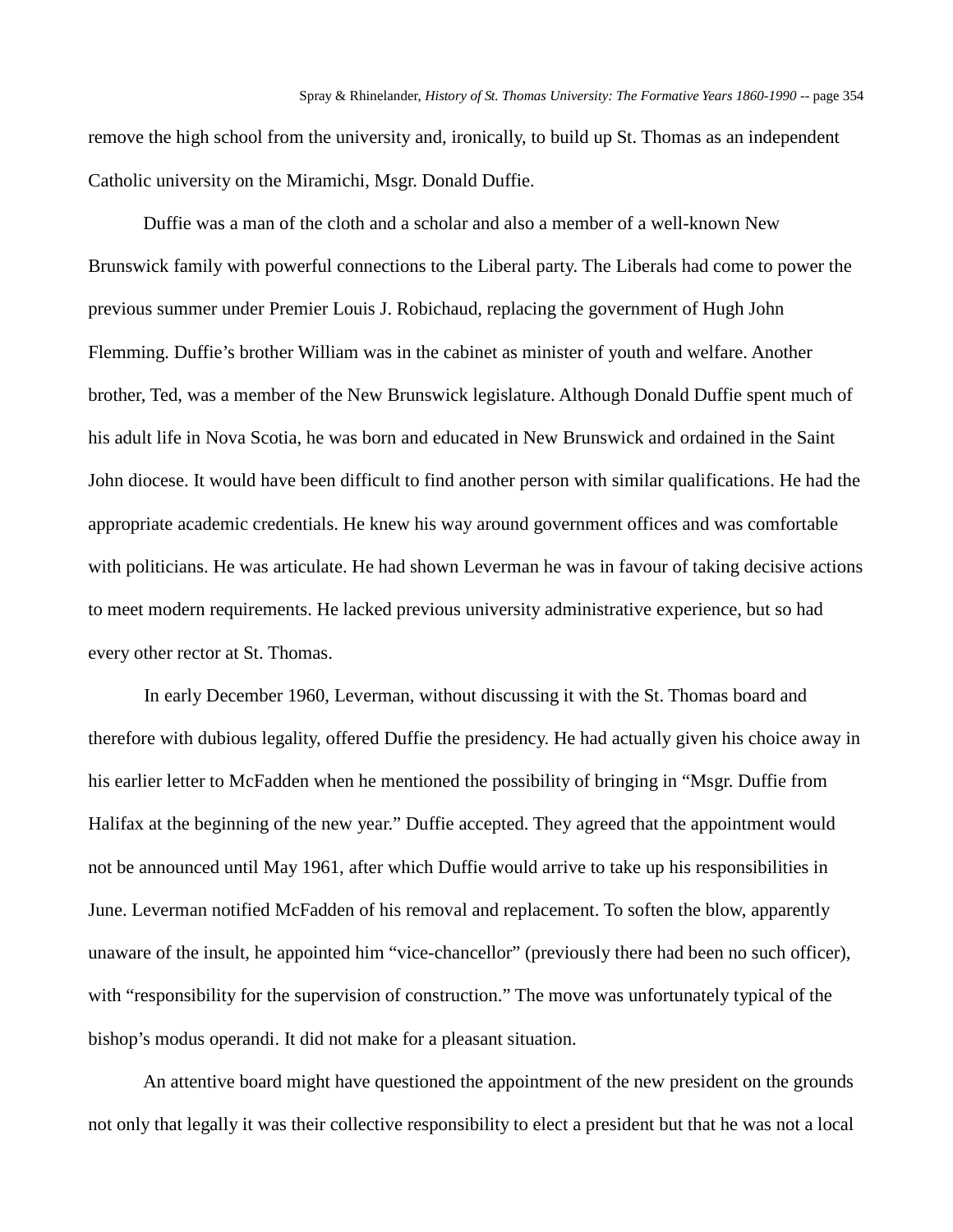priest familiar with the situation in Chatham. In Leverman's eyes, however, that was one of Duffie's strong points. It was precisely the Chatham connection, which he too lacked, that was giving him trouble. In any case, the appointment was never referred to the board for discussion or approval. In fact, no meetings of the board took place between October 1960 and September 1962, during which time the fate of St. Thomas on the Miramichi was decided. Nor were the priests on the faculty given the opportunity to state whom they wished to see (or not see) manage St. Thomas, as had been the case in earlier years. Duffie was less a "man for all seasons," like Thomas More under Henry VIII, and more like that same monarch's Thomas Cromwell. He would be the strongman to carry out the decisions of the Deutsch Commission.

### **The Deutsch Commission**

Duffie was correct to point out that in the 1950s the number of high school graduates going on to universities in the Maritimes, as part of a Canadian and indeed North American trend, was increasing at an unprecedented rate. Low tuition and low entrance requirements also brought in students from outside the province. New facilities and new faculty were expensive, so all New Brunswick educational institutions were facing severe financial problems. UNB, for example, by 1960 was unable to balance its books and had to be bailed out by the provincial government.

Robichaud's government was aware of the financial crunch. UNB's deficit was growing ever larger. The other provincial universities and colleges in the province—Mount Allison in Sackville, St-Joseph in Memramcook, Sacré-Coeur in Bathurst, and St. Thomas in Chatham—were all demanding more support. In fact, they banded together and presented a brief to that effect. W. B. Sawdon, a member of the board of regents of Mount Allison, drafted the brief. In a letter to Robichaud, Sawdon suggested that while the government had issued a blank cheque to UNB, "no offer was made to help any of the other universities in the province insofar as their debts were concerned." Robichaud knew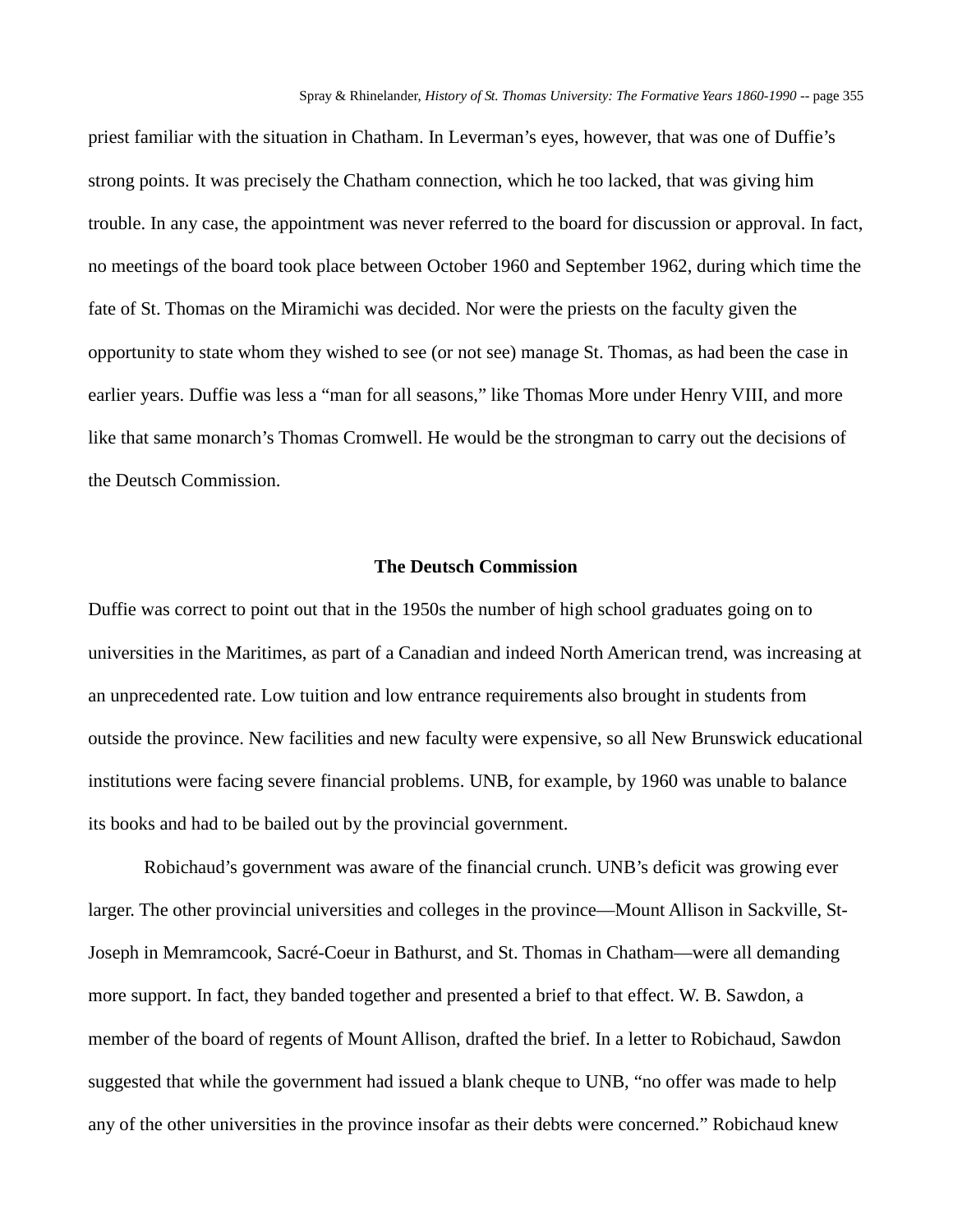something had to be done.

Mackay, too, was aware of the requests from the other universities for a share of the pie. That was one of his reasons for wanting to bring St. Thomas to the campus in Fredericton. Furthermore, like Leverman, he learned of a proposal by a group of businessmen in Saint John to establish a college in that city. Mackay acted to forestall such a development. After consulting William F. Ryan, the dean of the law school, he met with Robichaud on January 28, 1961, to discuss the problem. He urged the premier to set in motion a study of higher education in New Brunswick, and he relayed Ryan's recommendation of a suitable person to carry out such a study—John J. Deutsch. Deutsch was an experienced federal civil servant and presently vice-principal for administration and professor of economics at Queen's University. Robichaud accepted Mackay's recommendation.

Mackay then convinced the UNB senate to pass a series of resolutions calling on the government to conduct a study of higher education. He wanted to put on hold any granting of charters for new universities until the study was completed. He aimed thereby to head off the group in Saint John. Ever since his appointment as president of UNB eight years earlier, with the help of his patron Beaverbrook, Mackay had dedicated himself to expanding UNB from a small provincial university to a university with national aspirations. As we have seen, he had long been trying to persuade St. Thomas to establish a presence on the campus—following the examples of St. Michael's College at the University of Toronto and St. Thomas More College at the University of Saskatchewan—to make it more attractive to the province's many Catholic students. He had also had his eye on bringing the Normal School, with its many Catholic teachers-in-training, from downtown Fredericton to the UNB campus. Now that the Deutsch Commission was set up, the plum was ripe for the picking.

Mackay had been apprehensive about Leverman's building plans for St. Thomas in Chatham. In order to forestall those plans, in late 1960 he informed Leverman about what he was planning to propose to the premier. He urged the bishop once again to consider moving St. Thomas to the UNB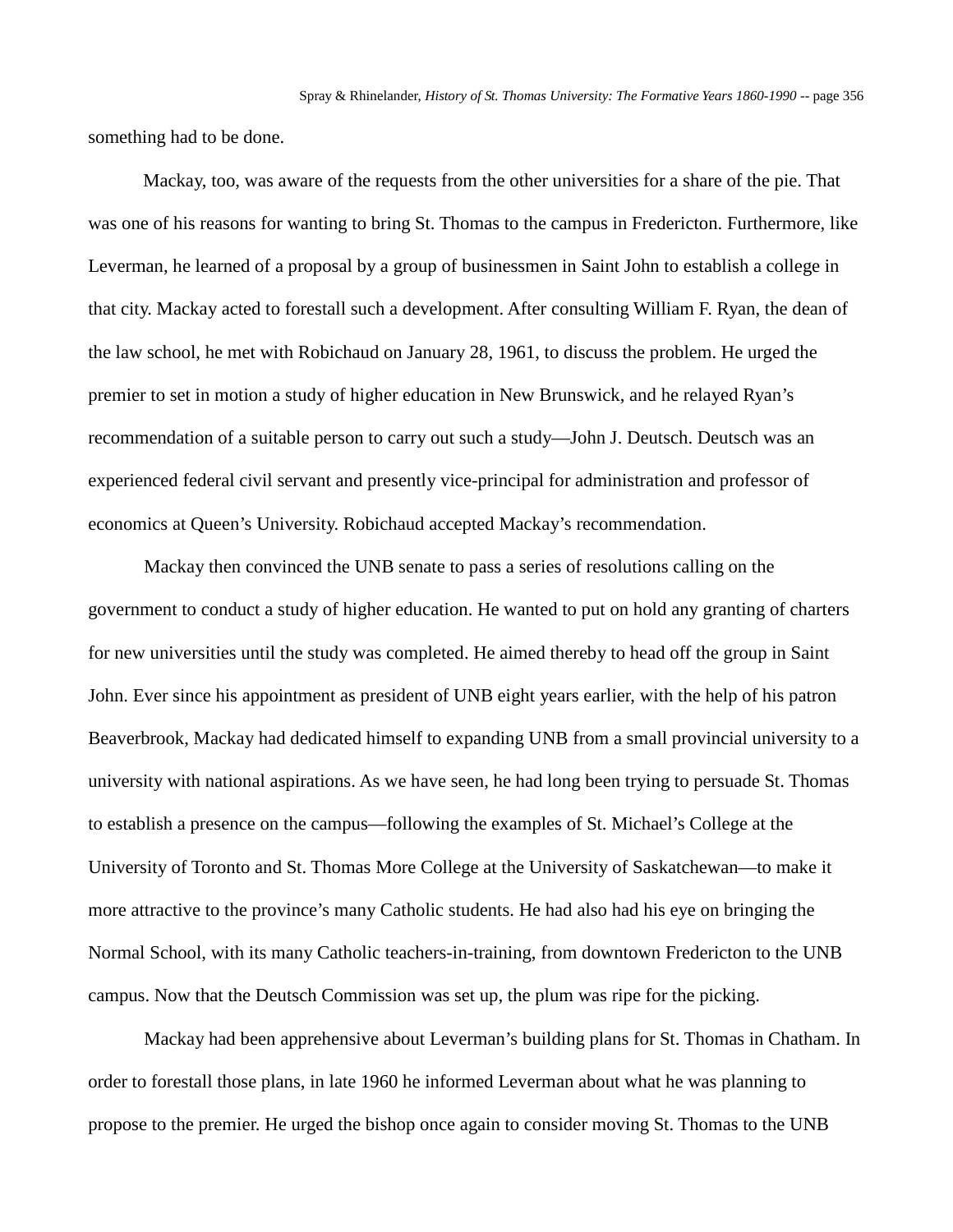campus. Naturally, that placed Leverman in a bind. How was he to defend his recent and effusive assurances to Miramichiers about St. Thomas's expansion on the Miramichi? No one was likely to believe he had acted in good faith.

Duffie, his president-delegate, urged him to accept Mackay's suggestion, as it made good sense in the long run. Leverman must have felt hot coals under his feet. In early January 1961, he made "a quick trip to Rome" to seek the Vatican's advice, but the members of the Congregation of Studies and Seminaries offered him little help. They told him to proceed as he saw fit. He returned to New Brunswick on January 29, the day following Mackay's meeting with Robichaud. That day he wrote in obvious distress to his financial adviser Schneller—a long, rather inarticulate letter about all his problems, including those involving St. Thomas:

University Problems: That is a hot one. You can imagine the thought and concern that is going into this. I fear that I am faced with an issue and that is to preserve what we have and save it for the future. It is completely against what I had first in mind. It may be that Providence wishes us to see the whole question in an entirely different light. It may be that we should be on the offensive and not on the defensive as we appear to be for a long time. You may be sure that this matter must be regarded in the cool light of objectivity. I'm afraid that some in the Miramichi area will not see it that way, although I do not think there will be much difficulty unless things suddenly blow up. They have not and even now do not support the place as they should. All students in that area who have received scholarships or have money attend UNB or St of X. I notice that most of the professional men in the town are not St. Thomas men. The few notes I sent you as observations are not too far off with the present developments. I do not think there will be any difficulty with the Congregation of Studies and Seminaries at Rome. The economic question is there and it is forcing us to seek assistance. I shall discuss the question with you when I have an opportunity. We are not to lose our College but to change the locale. We are not taking proper care of the whole situation and we may lose what we have if we do not make a proper judgment.

Schneller replied that he was inclined to agree that "due to the peculiar circumstances prevailing in that area," a move to the UNB campus was inevitable. University costs were increasing everywhere. Although he deplored "the trend towards state universities with its materialism and potentially more dangerous connotations," referring to Robichaud's government, he could not see "where a Catholic institution of higher learning can exist independently in an isolated area within the confines of a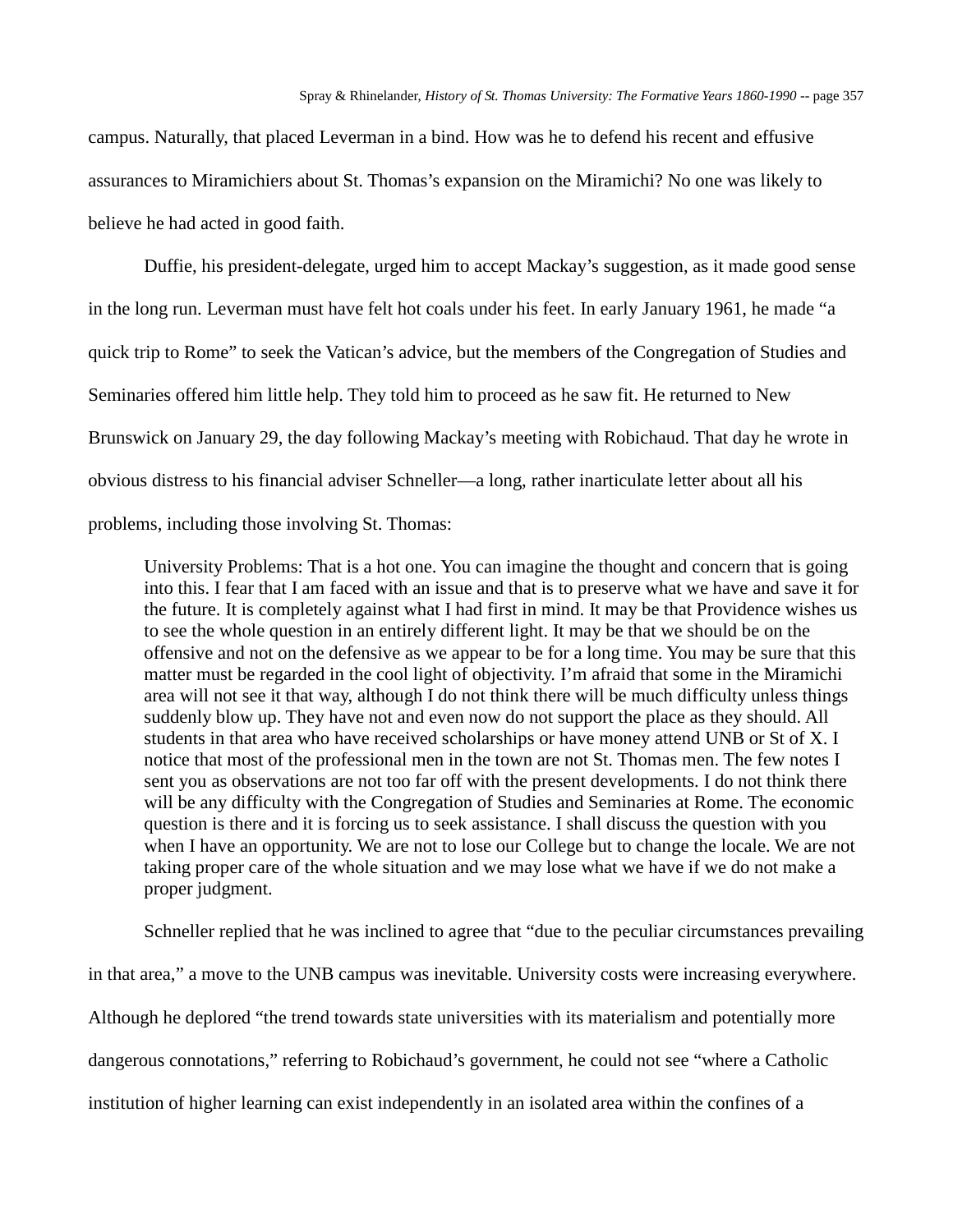welfare state." Given a highly qualified staff, Leverman might have been able to create in Saint John the sort of small Catholic institution of higher learning that had been successful in parts of the United States, but not in Chatham. Chatham was isolated. It was in a bilingual area where English was the minority. Under the circumstances, he believed, Leverman had no choice "but to go along with the University of New Brunswick especially when they are in a mood to be generous."

#### **The Key Players**

When Leverman informed Mackay of his plan to install Duffie as the new head of St. Thomas, Mackay immediately recognized that Duffie, with his political connections, would be a powerful ally. Indeed, if Mackay was the prime mover behind the establishment of the Deutsch Commission, Duffie became a key player throughout its deliberations. The two met at the start of 1961. Duffie warned Mackay that "the government may give in to Saint John and set up a seventh university." Mackay responded that that was precisely the genesis of the commission. It had prompted his visit to the premier, following which the premier had called Deutsch at Queen's, who agreed to take on the task.

According to Mackay, it was Duffie who triggered the move of St. Thomas to Fredericton. That was misleading. Mackay had already pressured the bishop to consider such a move, and it was Mackay who set in motion the Deutsch Commission. In any case, Duffie soon got to work on Leverman. Despite the fact that a year and a half earlier, Duffie had encouraged the bishop to expand St. Thomas in Chatham as the provincial Catholic liberal arts university, now he set out to convince the bishop of the importance of moving St. Thomas to Fredericton. Admittedly, in 1959 he had been in Halifax, not Chatham, looking at St. Thomas as an outsider. Besides, that was theory; this was practice. He told Leverman that if they did not move St. Thomas to Fredericton, Mackay would ask the Basilians—if need be, over the bishop's objections—to set up a Catholic college at UNB, as they had done at the University of Saskatchewan.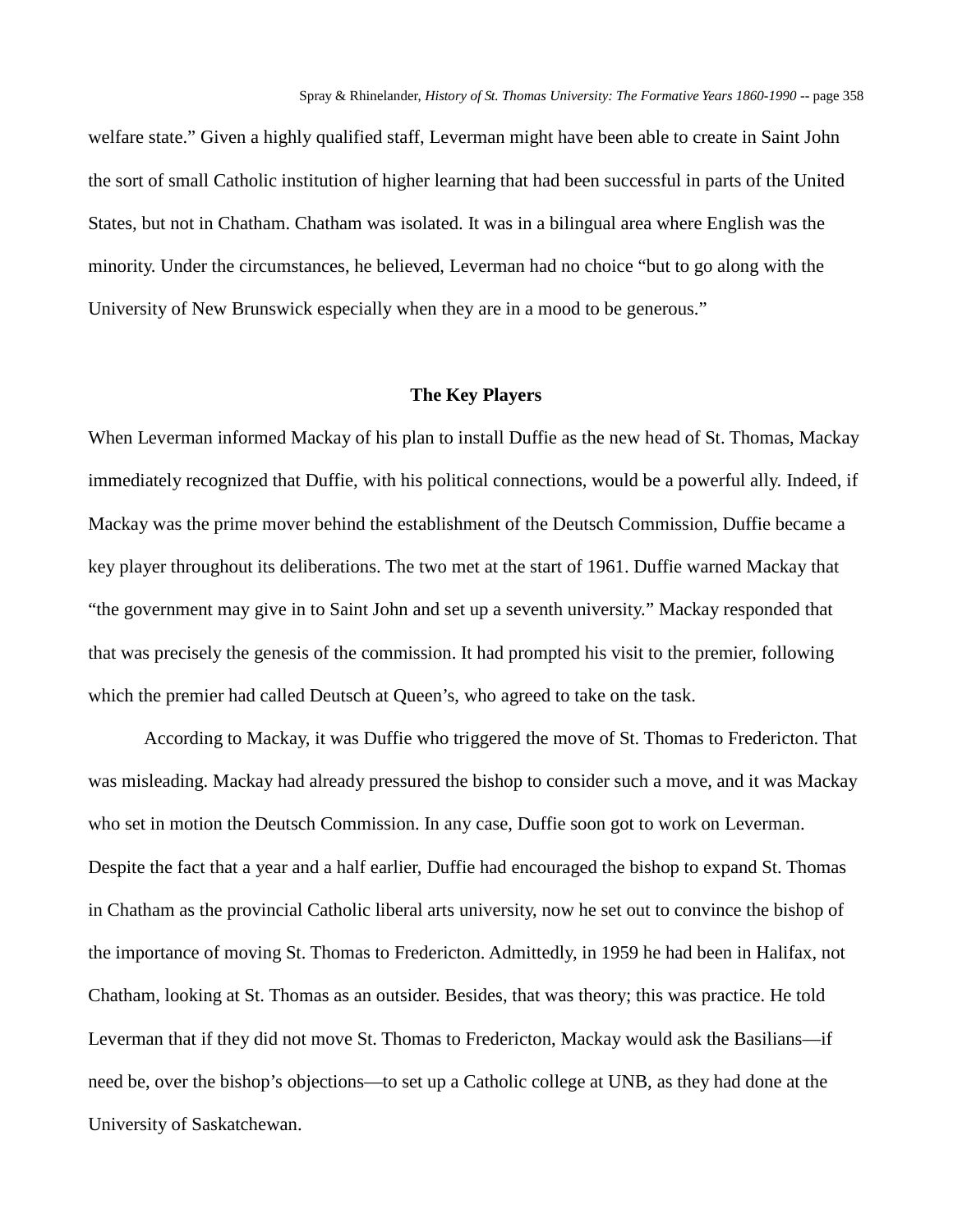Duffie's manipulations fanned the fires under Leverman. He did not want the Basilians to open a college in his diocese, certainly not on the Fredericton campus. If there was going to be a Catholic presence at UNB, he wanted it to be his doing. This may have been the key consideration that made the bishop agree with Duffie to move St. Thomas. Alternatively, perhaps Leverman simply desired to be respected by the province's power brokers. Whatever the case, as with so many other private arrangements among the Church hierarchs, the agreement between Leverman and Duffie remained secret. At St. Thomas's convocation that spring, in the presence of the outgoing rector McFadden, the bishop turned the sod for another building on the Chatham campus, and blessed the recently completed residence. Students and alumni were in a festive mood. The campus was beautified and the 1960–61 St. Thomas hockey team, coached by Vance Toner, had a brilliant season, capturing the Maritime intercollegiate championship. Leverman had no wish to detract from the euphoria. He gave no inkling that a seismic shift in the political ground had taken place. Although the Deutsch Commission had been announced, it was not at all obvious how it would deal with St. Thomas, or that the new president, whose name had been announced but who had not yet appeared, would act in any other fashion than to keep the status quo.

Outside the Miramichi, Leverman would find wide support for his new direction. On May 5, Justice Ritchie, relieved at the bishop's change of heart, wrote a supporting letter. He doubted that "measured by present day standards, it is possible to build St. Thomas into a worthwhile institution," thanks to the mounting costs of running a university. He referred the bishop to some articles explaining how a number of small Catholic colleges were affiliated with large provincial universities; namely, St. Michael's College, St. Thomas More College, Assumption College, Canterbury College, and Essex College, which he thought might be of interest to Leverman in light of the Deutsch Commission being set up. He also informed the bishop about his conversations with some Basilian Fathers in Toronto. It seemed, reported Ritchie, that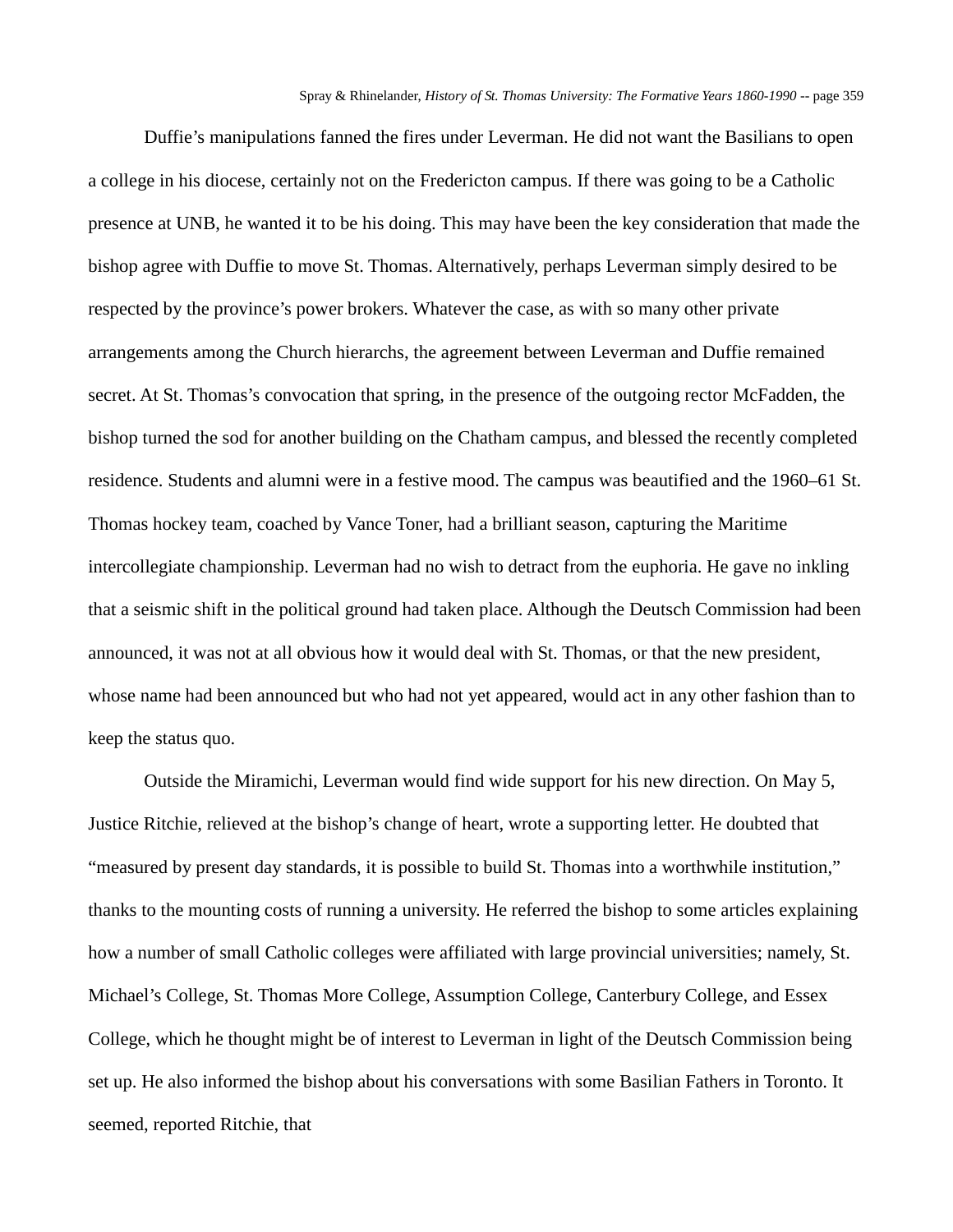the Basilian order, if offered the opportunity, would be willing, notwithstanding their present policy of consolidation, to take over the UNB Newman Club and conduct courses in Scholastic Philosophy, and that under such an arrangement, one or more Basilian priests could be appointed to the UNB faculty.

He thought this might be better than continuing to support St. Thomas in Chatham.

### **"There Is Much To Be Done"**

Although Leverman had never been keen on bringing the Basilians to Fredericton, he sent a copy of Ritchie's letter to Duffie in Halifax, who was preparing to move to Chatham and St. Thomas. Leverman wrote that he was not going to answer Ritchie's letter until the matter was thought out more carefully. He was tempted to contact the Basilians to see if what Ritchie said was correct, adding:

It is strange they never brought the matter to my attention altho there seems to be feelers out from time to time. As you know the Justice [Ritchie] is a strange person and not too Catholic minded on some matters, altho seemingly well disposed.

As for the imminent official announcement of the Deutsch Commission, Leverman warned Duffie that because "this will be a turning point in this whole educational problem," they should start preparing a brief. Duffie must have been puzzled by Leverman's next remark: "It seems to be in the minds of many that free education will be the final result. This could mean secular education and with our own institutions out in the cold unless we tie in to their satisfaction." As Duffie was going to the United States for a brief visit before moving to Chatham, Leverman suggested that he "sound out the situation and see the trend and way of thinking down there." He asked Duffie to supply him with "further knowledge and assistance in guiding this vital and serious responsibility of caring for the spiritual and moral and intellectual training of our people."

Leverman, clearly out of his depth, was relieved to be turning things over to Duffie. He concluded, "There is much to be done and I think it is providential you are coming."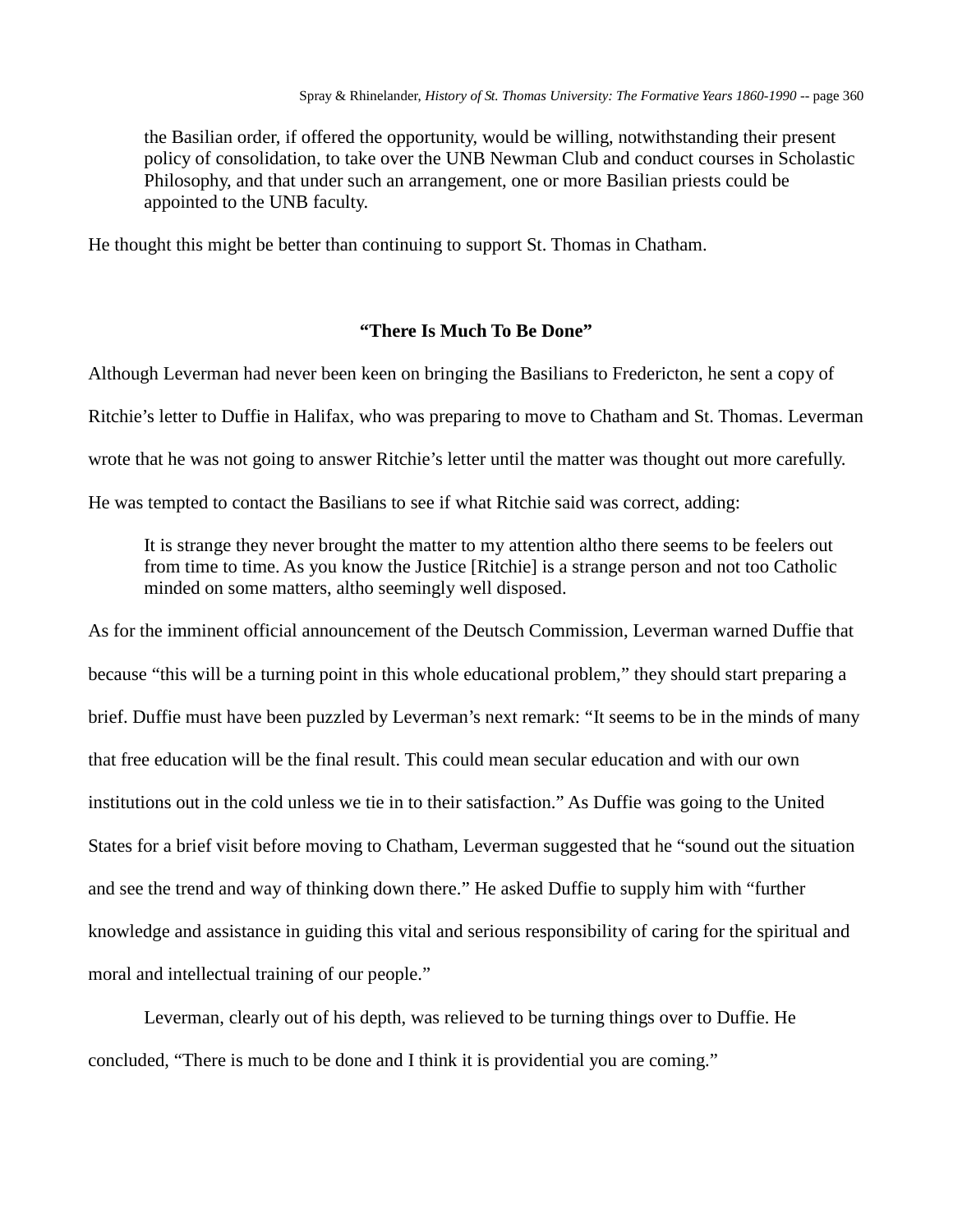## **The Powers That Be**

It is interesting to observe that the men who decided the future of higher education in New Brunswick were from Fredericton, Saint John, Halifax, Newfoundland, and Ontario. None had knowledge of or first-hand experience with St. Thomas or life on the Miramichi. The only person in the circle of authority who might have contributed such an understanding was the province's lieutenant-governor, Leonard O'Brien, a native of South Nelson, near Chatham, and former member of the St. Thomas board. O'Brien, however, was not consulted. The Church might have insisted on more consideration being given to the education of English-speaking Catholics in northern New Brunswick, but the Vatican left it in the hands of the bishop of Saint John.

For his part, Leverman was willing to give up the quest to keep St. Thomas in Chatham, particularly if it meant an institution of higher education in his home city of Saint John. Nothing, however, came of his hopes for Catholic higher education in New Brunswick's port city; he would have to make do in 1964 with an extension of UNB (to be known as UNBSJ). As for Duffie, not only was he not from Chatham, he was a city boy and unlikely to appreciate the rural attractions of the Miramichi. He had lived in Saint John, Halifax, Oxford, and Quebec City. Chatham in 1961 must have seemed on the outer edge of civilization. No wonder his personal preference was to live in a place like Fredericton, the provincial capital. It would have been surprising if, given the opportunity to engineer the move from Chatham, he had not worked to bring it about.

With hindsight, therefore, we can see that St. Thomas's fate was sealed by January 1961, even though it would not become public knowledge for another eighteen months. By June 1962, its future was officially fixed in the modern educational galaxy centred on Fredericton.

#### **Mandate of the Deutsch Commission**

On May 9, 1961, the premier's executive council officially announced the appointment of a "Royal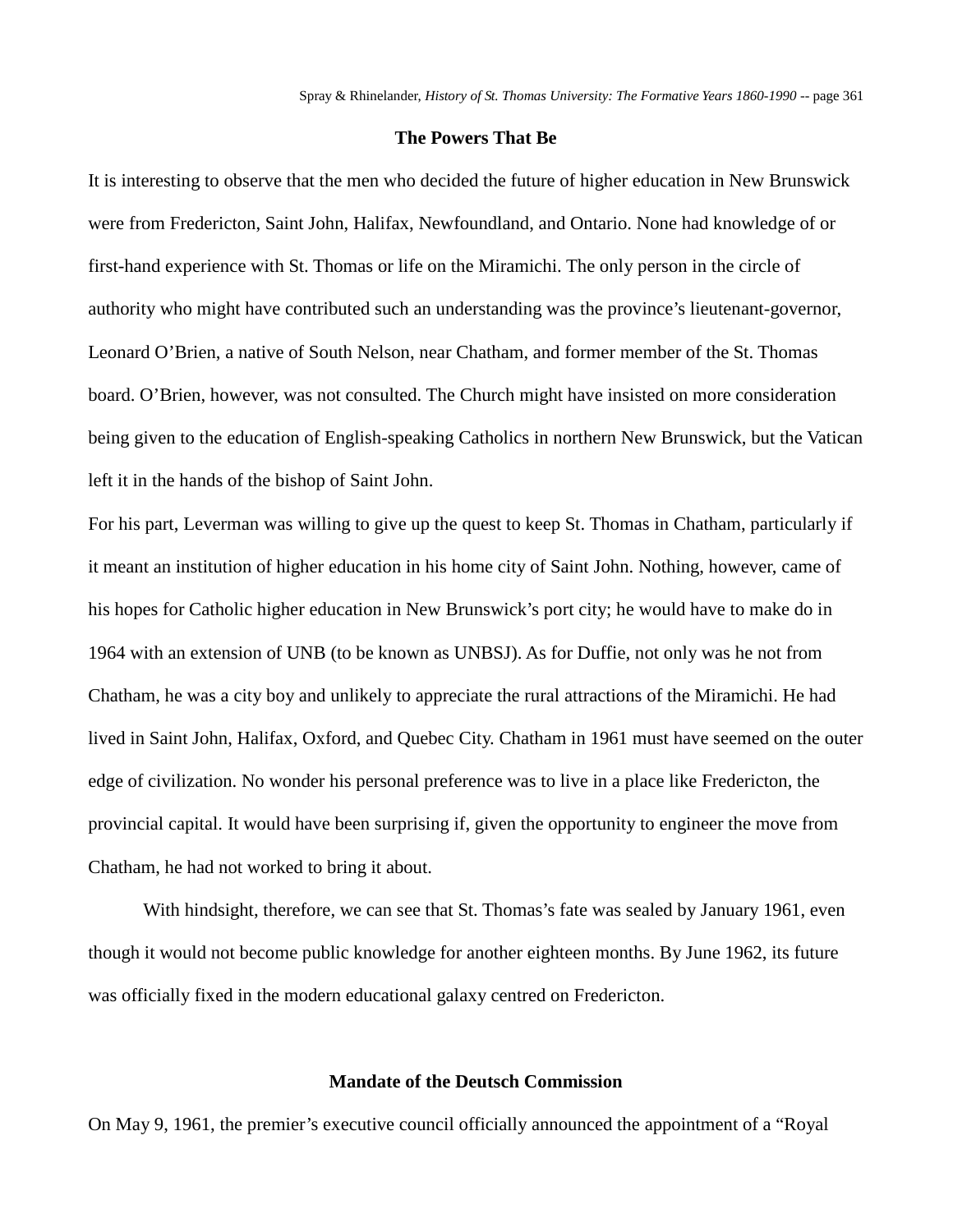Commission on Higher Education in New Brunswick," to be chaired by Prof. John Deutsch of Queen's

University. Deutsch was a highly competent administrator. He had a reputation for bringing people

together to solve complicated administrative problems. J. Francis Leddy, president of the University of

Windsor from 1964–78, knew Deutsch well. He said that Deutsch

had a most unusual gift, which always fascinated those of us who heard him analyzing a contentious problem, the answer which escaped the rest of us. He sorted out all the components, good or bad, with calm impartiality, and then charted the best way out of the puzzle, offering a solution that carried immediate conviction....His advice was always good. We often wondered, how did he do it? In retrospect, the answer must be that he possessed common sense, raised to an uncommon degree.

M. C. Urquhart, writing in *The Canadian Encyclopedia*, gives a similar evaluation, claiming that

Deutsch's versatility was

largely due to his capacity to recognize immediately the core of the problem, to sort out the essential from the non-essential. He had a most unusual ability to sense the heart of the problem at once. To all of these problems he brought a fine measure of plain common sense.

From the government's point of view, Deutsch was an excellent choice for sorting out New

Brunswick's higher education. The other members of the commission were all from the Maritimes:

Judge Adrien J. Cormier of Moncton, a prominent Acadian; Robert W. Maxwell, former director of the

Carleton County Vocational School; and James O'Sullivan, who had spent a year working with the

Treasury Board in Ottawa and was now completing graduate studies at UNB, and who was named the

commission's secretary.

The Deutsch Commission was asked to study "the Province's resources in the field of higher

education and their future development and utilisation." It was also mandated to:

indicate how the future requirements of the Province in the field of higher education may best be met by the various institutions, and the role which the said institutions should play in meeting those requirements, so that the available resources of the Province can be used in the most efficient manner, and including, but in no way restricting the generality of this reference, the following matters:

(1) The financial relationship between the Provincial University of New Brunswick and the Government of New Brunswick, the relationship between the various Church supported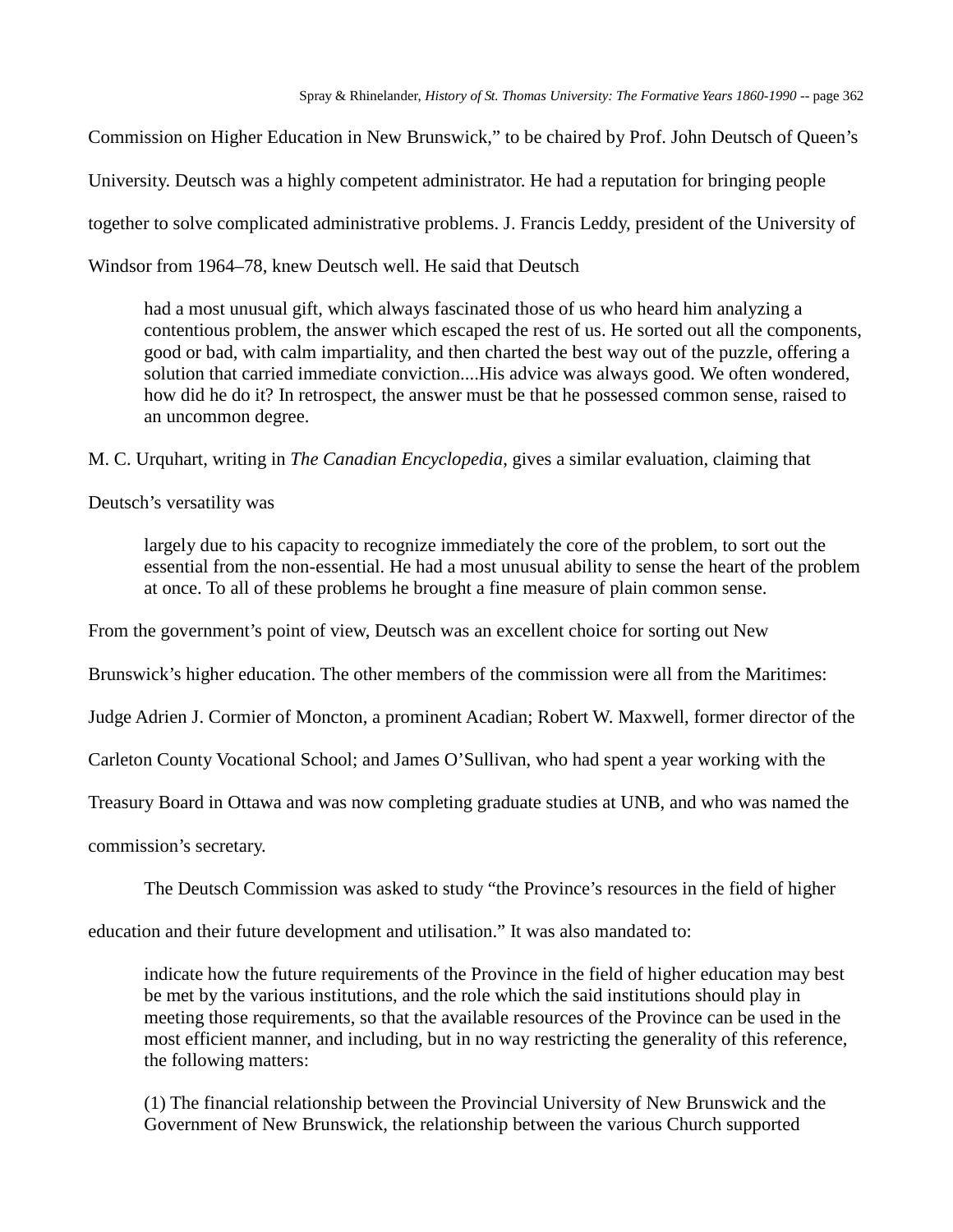universities and the Government of New Brunswick, and the relationships which should develop between the University of New Brunswick and the various church supported universities keeping in mind the role which these universities must play in the development of higher education in both the Province and in the Atlantic region.

(2) The need for an institution of higher learning in the Saint John area, the kind of institution required, if any, and the relationship which such an institution, if required, should have to the other institutions of higher learning in the Province.

(3) The method of dealing with student loans and scholarship programs and the role which these programs should play in the future development of higher education in the province.

(4) Any other related matter which the Commission feels should be brought to the attention of the Government.

The fly in the ointment for St. Thomas was that none of the commissioners or their chief

consultants were prepared to consider the view from the Miramichi. But now that the commission was finally in place, President Mackay got to work to ensure that he and UNB got what they wanted. He had three main concerns: to prevent St. Thomas from expanding in Chatham; to establish a Catholic presence on the Fredericton campus; and to prevent the creation of an independent educational institution in Saint John.

His friend and adviser Ritchie was especially interested in the second point, establishing a Catholic presence in Fredericton. In a letter dated May 23, 1961, he informed Mackay that he had "a fantastic talk" with Bishop Leverman at a dinner for the governor general in Saint John. Because "tongues were buzzing" and he wore "a hearing apparatus," he could not guarantee that his recollections were "wholly accurate," but nevertheless he was passing on what he thought he heard. He said the bishop told him that two or three years earlier, "before the enlargement of his diocese, and when the situation was less difficult than now," he gave Mackay the green light to put the Basilians on the UNB campus. The bishop said that Mackay did not follow up on Beaverbrook's offer to provide housing funds, and, in any case, the Basilians would not have come since according to the bishop, no vocations for the priesthood ever came from UNB's Catholic students. When Chatham was transferred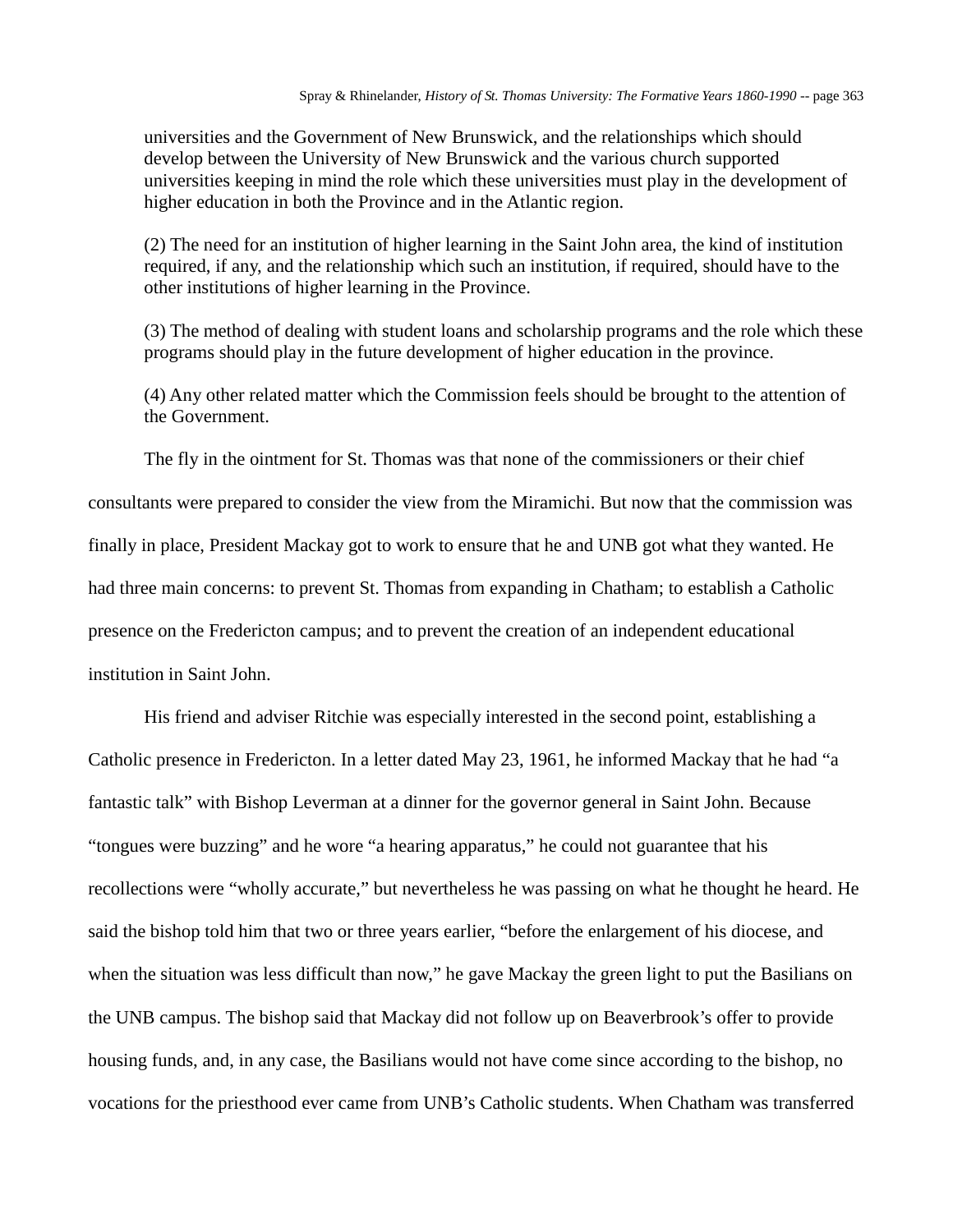to the Saint John diocese, Ritchie remembered that the bishop said the door was still open. Yet he apparently forgot all about that subsequently. Ritchie therefore now suggested to Mackay that he contact Leverman to see if some arrangement could be worked out with the Basilians. He admitted, "I find the Bishop difficult to carry on a conversation with," and furthermore, as Leverman seemed to have trouble remembering what was said, Mackay should contact the bishop by letter so that he would "have on record something concrete to which to refer." Ritchie closed his letter by telling Mackay, "It is your baby now. Try to find the time to bring it to a head."

Mackay replied on May 29, saying he was "astounded to hear His Excellency's [Leverman's] interpretation of their earlier meeting." He told Ritchie he would check his recollection of what the bishop said with Miss Lynch, who accompanied him at the meeting. At the moment he was extremely busy, but would write the bishop as soon as possible.

Whatever the situation regarding the Basilians, Mackay was eager to have St. Thomas come to the UNB campus. He needed to assure Duffie that funds would be available for construction of buildings. By now it was clear that UNB's and St. Thomas's erstwhile benefactor, Beaverbrook, was not interested in sponsoring new buildings, so Mackay investigated the possibility of securing federal loans. He informed Ritchie on July 12 that he had assurances that if St. Thomas were to move to the UNB campus, they would be eligible for federal loans for new buildings. That, he wrote, should help to persuade Leverman of their cause, since the bishop was always in need of cash for his diocese.

By summer 1961, the commission was hard at work. O'Sullivan remembers that they saw three main problems: postsecondary education in French, finding something for Saint John, and St. Thomas's plans to become a much larger institution in Chatham. Duffie, he remembers, was the sole negotiator for St. Thomas.

Indeed, while Duffie did keep Leverman informed about what was going on, he appears to have made most of the decisions himself. Leverman rarely questioned what he was doing. The commission's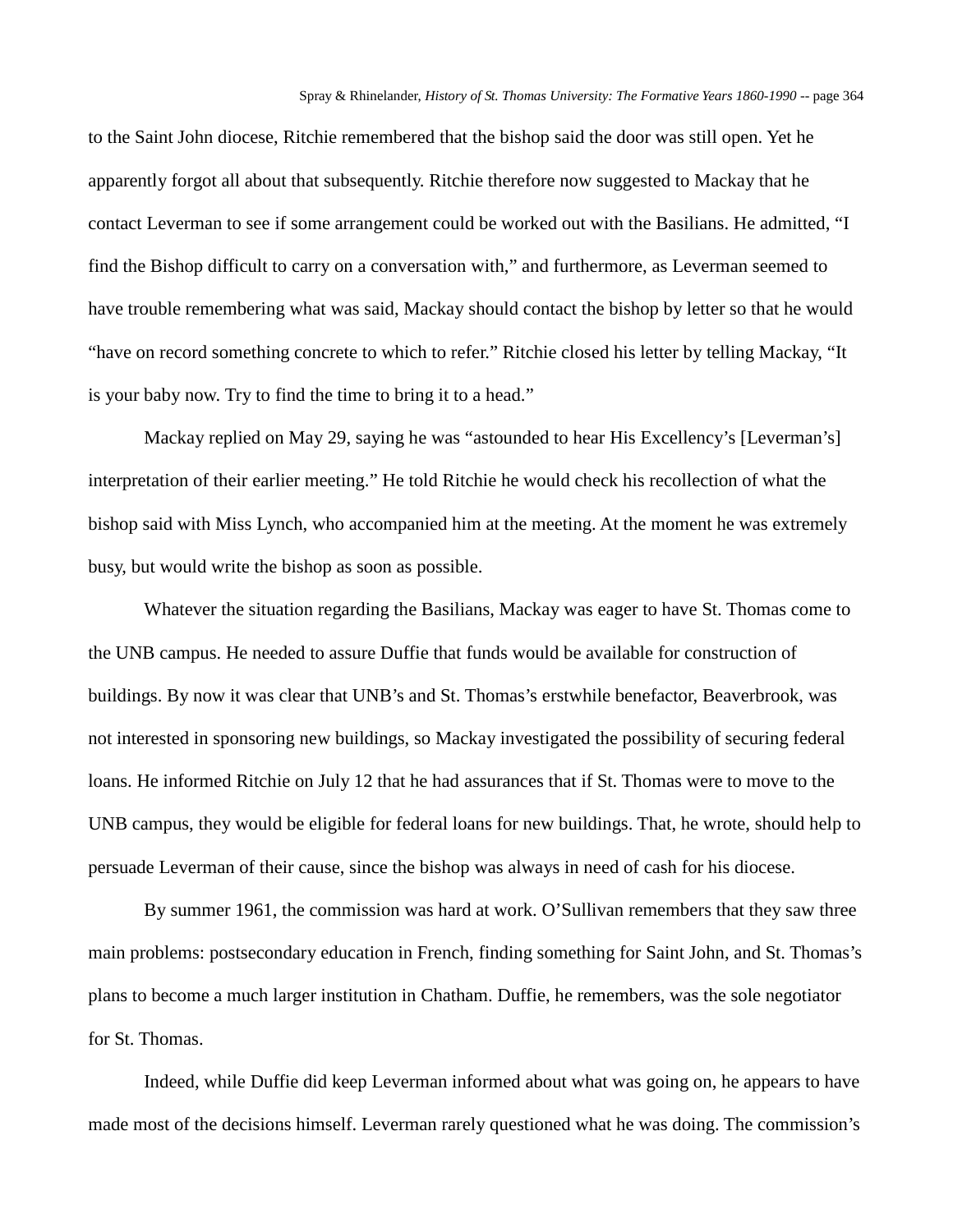deliberations, of course, remained hidden from everyone else at St. Thomas and on the Miramichi.

### **President Duffie**

Duffie was comfortable operating in a twilight zone, especially where he held the only torch. That modus operandi was familiar to anyone working within the Catholic hierarchy, yet it struck a particular chord in Duffie's character. Now that he was St. Thomas's president, it showed in his style of governance. We might have expected him to begin his tenure by convening the board of governors, but sharing decisions with a board was not Duffie's style. It explains why he did not convene a board meeting until fall 1962, fully a year and a half into his presidency, and well after the Deutsch Commission had issued its final report.

As for the St. Thomas faculty, whether clerical or lay, they were neither members of the Church hierarchy nor leaders of the outside community. Thus Duffie had no obligation and indeed no intention of consulting them or sharing decision-making responsibility with them. It is true that McFadden had not been a model of consultative management, despite the bishop's occasional urgings. But McFadden's reluctance to share appears to have been based on a lack of self-confidence. Duffie, on the other hand, brimmed with self-confidence. He knew what he wanted for himself and for the university, and in steadfast executive fashion he carried on.

He arranged to meet the faculty on August 8, 1961, but the minutes of the meeting read more like a list of marching orders than a discussion of academic concerns. Duffie announced that he had appointed a committee on admissions composed of himself and six faculty members to "review and decide on candidates for admission to whom special consideration may be given." He announced that Bishop Leverman requested members of faculty who were priests to carry out their retreats on schedule and without fail, and that the bishop wished to receive notice in each case when retreats had been completed. Although expected, such accounting had rarely been enforced. Duffie informed faculty that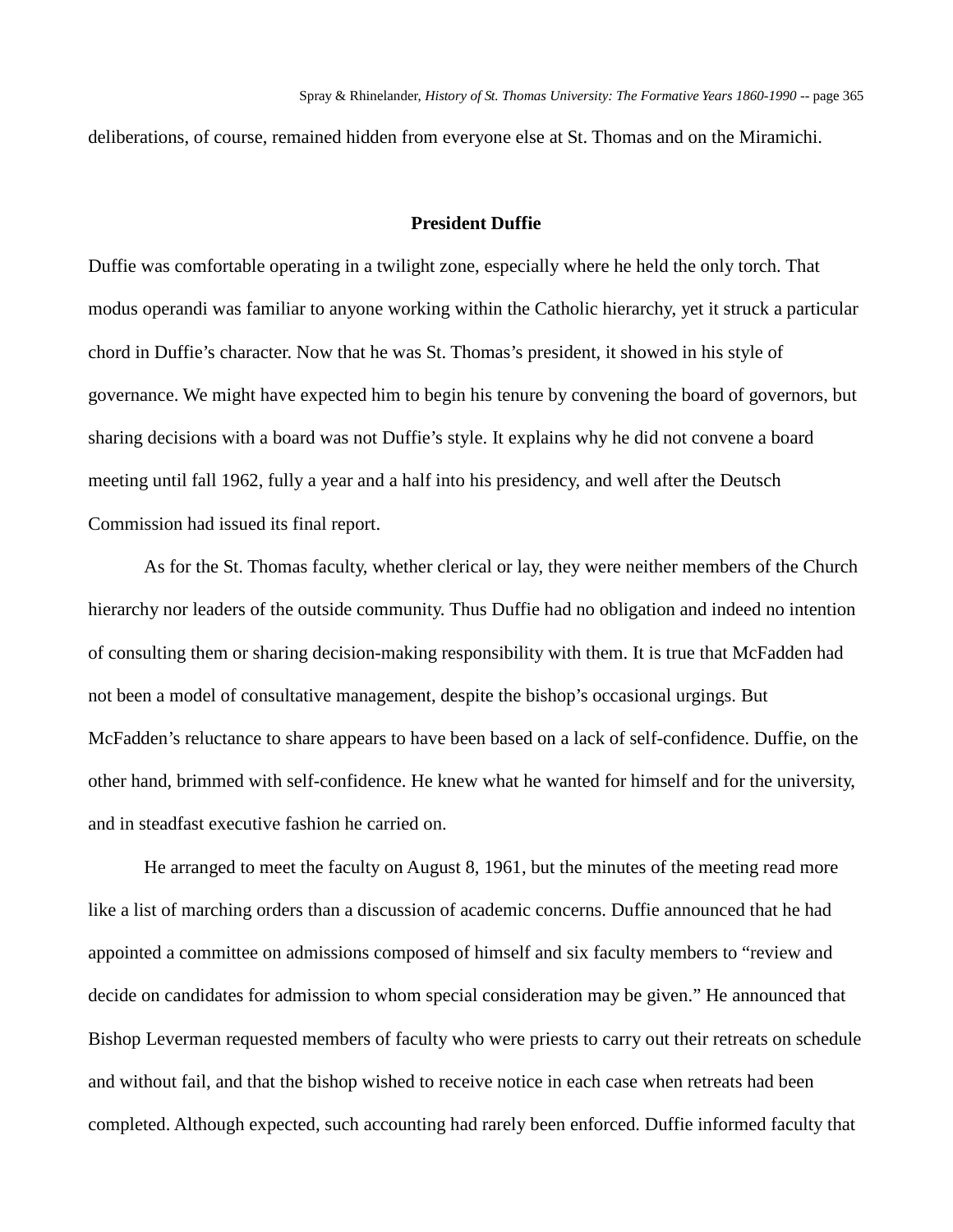"the auditors of the University" (that would have been news to bursar McGrath) had set up a budget for the academic year 1961–62, and "the budget must be adhered to." If anyone foresaw any extraordinary expenses they had to give notice now. Regarding vacations, "the President requested the members of the faculty to submit the dates of their vacation and the approximate place they might be. This applies particularly to the priests who are members of the Faculty." Again, such accounting had not in the past been widely observed.

Duffie announced at the meeting that he was establishing an education department, to be headed by Fr. Edmund Casey, who was "to make a study of the facilities available and those able to be added in the immediate future." Such new facilities for training teachers, he suggested, would bring many additional students to St. Thomas in 1962. What Duffie did not announce was his knowledge of Mackay's and Deutsch's plan to move the provincial Teachers' College to the UNB campus, with the intention of allowing St. Thomas's education students to transfer to and from it.

Finally, Duffie informed the meeting that "the Royal Commission on Higher Education" (the Deutsch Commission) would be visiting St. Thomas on August 21, "for informal discussions" and "inspection of the premises." While faculty members were not asked to alter their plans, their various departments were to be "available for inspection." There was no discussion of the commission's work to date, despite Duffie's knowledge that the commission was already intending to recommend moving St. Thomas entirely to Fredericton. He must have been nervous at the thought of an errant faculty member asking awkward questions or, worse, receiving disturbing answers from the commissioners. To guard against any such unwelcome exchanges, he would accompany the visitors and not let them out of his sight.

No other meeting of faculty took place for the next three years, until after St. Thomas had moved to Fredericton. Duffie preferred to deal one-on-one with the faculty.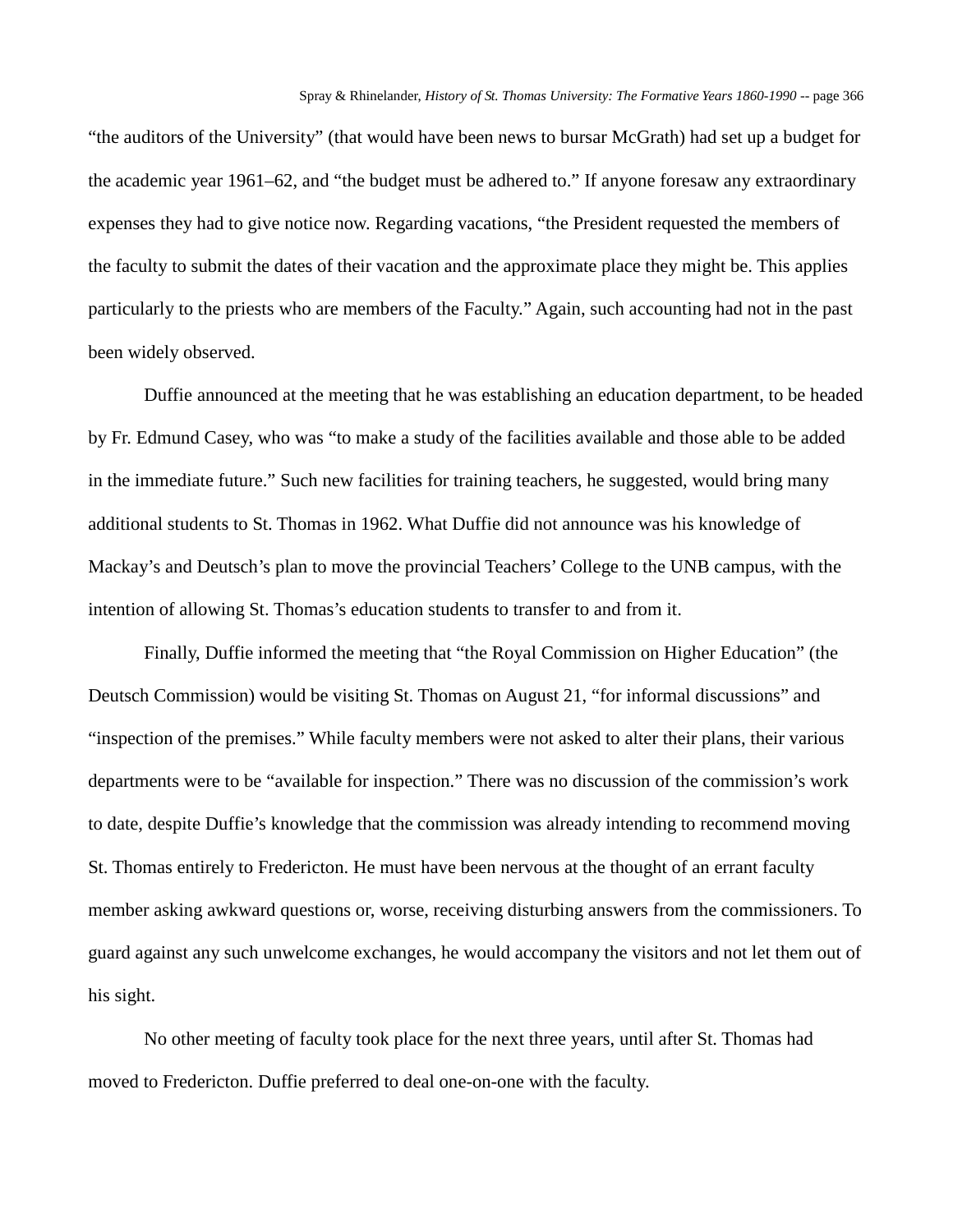#### **Duffie Negotiates with the Commission**

Each New Brunswick university was asked to submit a brief to the commission. Duffie prepared the one for St. Thomas. There is no evidence he consulted anyone other than Leverman in its preparation.

On November 22, Duffie sent Leverman a draft memorandum that commissioner Cormier had asked him to prepare concerning his understanding of the details of the potential agreement between St. Thomas and UNB. The agreement could be "further clarified and completed if we agree to negotiations." Duffie told Leverman the accompanying draft contained what "Dr. Mackay's Board of Governors" had agreed to as a basis for negotiations. According to Duffie, Deutsch "ordered" Mackay not to mention setting up a junior college in Saint John, although he, Duffie, told Cormier they were willing to negotiate the matter.

Leverman replied a week later, saying that what Duffie sent him appeared to be a "good foundation for negotiations." He added: "The more I reflect on the matter, the more it seems to me, taking conditions into consideration and all the prospects of the immediate future, that we should make the move." The bishop was still in his preferred position, sitting on a fence, while Duffie took the lead. Leverman concluded by expressing his appreciation for all Duffie's efforts, which he was sure were "sincere and carefully weighed." But he had chosen well. Duffie did not shrink from responsibility. So long as he had the bishop's support, he was clearly in control of St. Thomas's future.

The commission moved quickly to finalize a general memorandum of understanding concerning affiliation between St. Thomas and UNB, including a memorandum signed by Duffie and Mackay setting out the details. On December 1, 1961, O'Sullivan forwarded copies of these to Duffie and Mackay for their final approval at a meeting scheduled for December 14. Before that meeting could take place, O'Sullivan organized a meeting on December 5 between UNB's Mackay and Ryan (dean of law) and St. Thomas's Leverman and Duffie, to iron out details of the "junior college" in Saint John. Deutsch was concerned that he had given Leverman the wrong impression that the college in Saint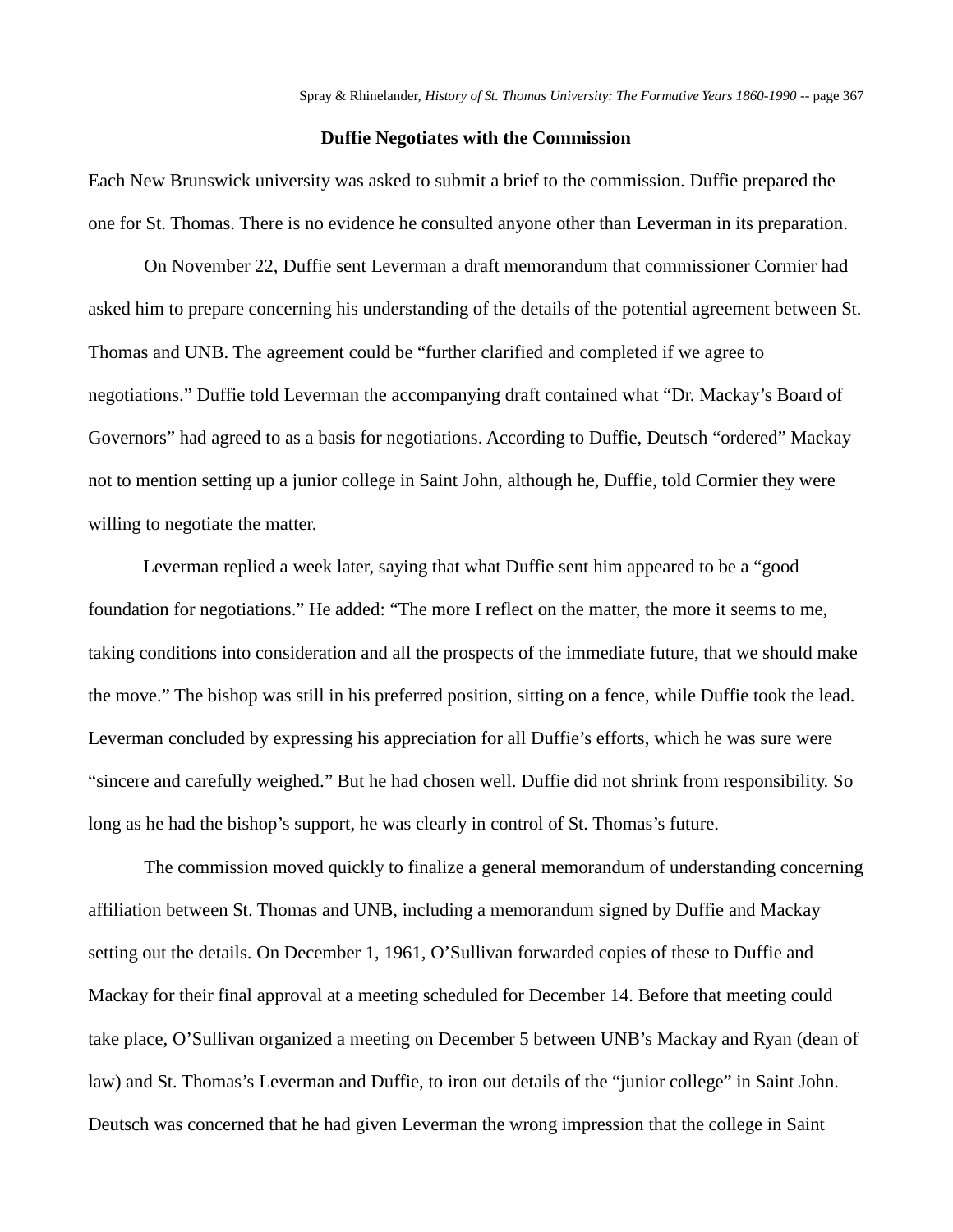John would be a joint operation between St. Thomas and UNB, "St. Thomas having people teaching Philosophy and so on." The commission, however, did not wish to see a facility in Saint John where university courses were conducted "in line with certain of the high schools where one wing is exclusively Protestant and one is exclusively Roman Catholic," since that could create "considerable tension and conflict." While the precise details remained to be worked out, O'Sullivan relayed Deutsch's admonition that "the matter of standards must be controlled by UNB."

There was also some concern in the commission as to whether or not St. Thomas should continue with the title "university" rather than "college" when it moved to the UNB campus, although it was prepared to live with the former if St. Thomas insisted. O'Sullivan wrote Mackay in his note about the meeting:

I think it is fair to say students will not pick St. Thomas (either university or college) in preference to St. Francis Xavier or St. Mary's because it is St. Thomas, but largely because of the possible academic benefits which can derive from an association with UNB. I think that St. Thomas will become attractive only if their students are allowed to take quite a bit of their work at [UNB]. This comment is based on the assumption that St. Thomas is going to have considerable difficulty in strengthening the caliber of its faculty since a teaching Order is not running it.

As it turned out, O'Sullivan misjudged Duffie's ability to attract both students and qualified new faculty once St. Thomas opened in its new quarters. For the moment, the issues of a junior college in Saint John and St. Thomas's name were sorted out at the meeting on December 5—UNB would run the college in Saint John; St. Thomas would retain the title university.

On December 12, Deutsch paid a quick visit to the St. Thomas campus in Chatham. Duffie travelled with him back to Fredericton. On December 14, 1961, at ten o'clock in the morning, the commission met with the premier and presented him with the proposed agreement. In the evening of the same day, the commissioners met with the representatives of UNB (Mackay) and St. Thomas (Duffie) at the Lord Beaverbrook Hotel and put their signatures to the agreement.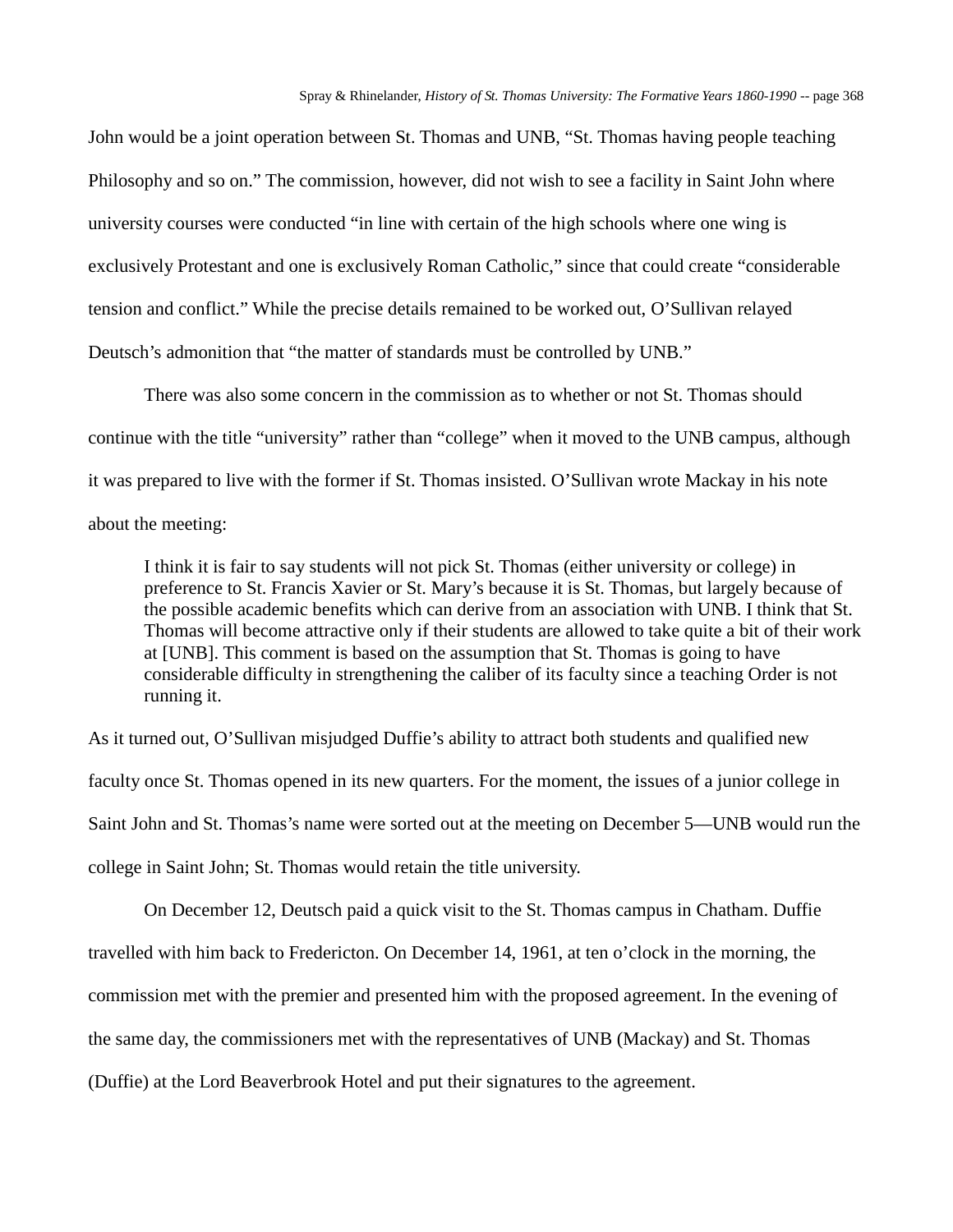#### **Affiliation Agreement with UNB**

The legal basis of the "Agreement of Affiliation between St. Thomas University and the University of New Brunswick" rested on the Acts of Incorporation of the two universities. Section 73 of the University of New Brunswick Act stipulated that "any college or university in the Province may be affiliated with the University, upon such terms and conditions...as the Board may think fit," and that any such affiliated university shall have "the right...to make such provision in regard to religious instruction and religious worship for its own students as it may deem proper." On St. Thomas's part, section 1(b) of its Act of Incorporation allowed it "to affiliate with...any other college or university in any department...and to make such rules and ordinances for such affiliations...as from time to time may be deemed advisable."

For the time being, the "agreement" was only a memorandum of understanding. Although duly signed by both parties—the presidents of the two universities—it could come into legal effect only after the Deutsch Commission published its final report and the government accepted its recommendations. Thus both Duffie and Mackay, as well as the commissioners and other members of the small circle of those in the know, had to keep mum. Nevertheless, since the agreement did eventually come into effect a year and a half later, it is worth looking at its provisions more closely.

The agreement determined not only St. Thomas's legal status but also its physical appearance. In return for UNB's agreement to lease some of its land—"as shown on the plan hereto annexed," with "additional lands" as they may be required in future (these eventually included the entire southwest corner of the UNB campus)—St. Thomas agreed that the buildings it would construct on the property would "conform with the architectural design being developed by the University of New Brunswick for its own buildings." This referred to Mackay's adoption in 1957 of the Larson plan for new buildings at UNB. Devised by the noted American university architect J. Frederick Larson, the plan provided for an "academic village" of Neo-Georgian, red brick buildings, similar in design and overall placement to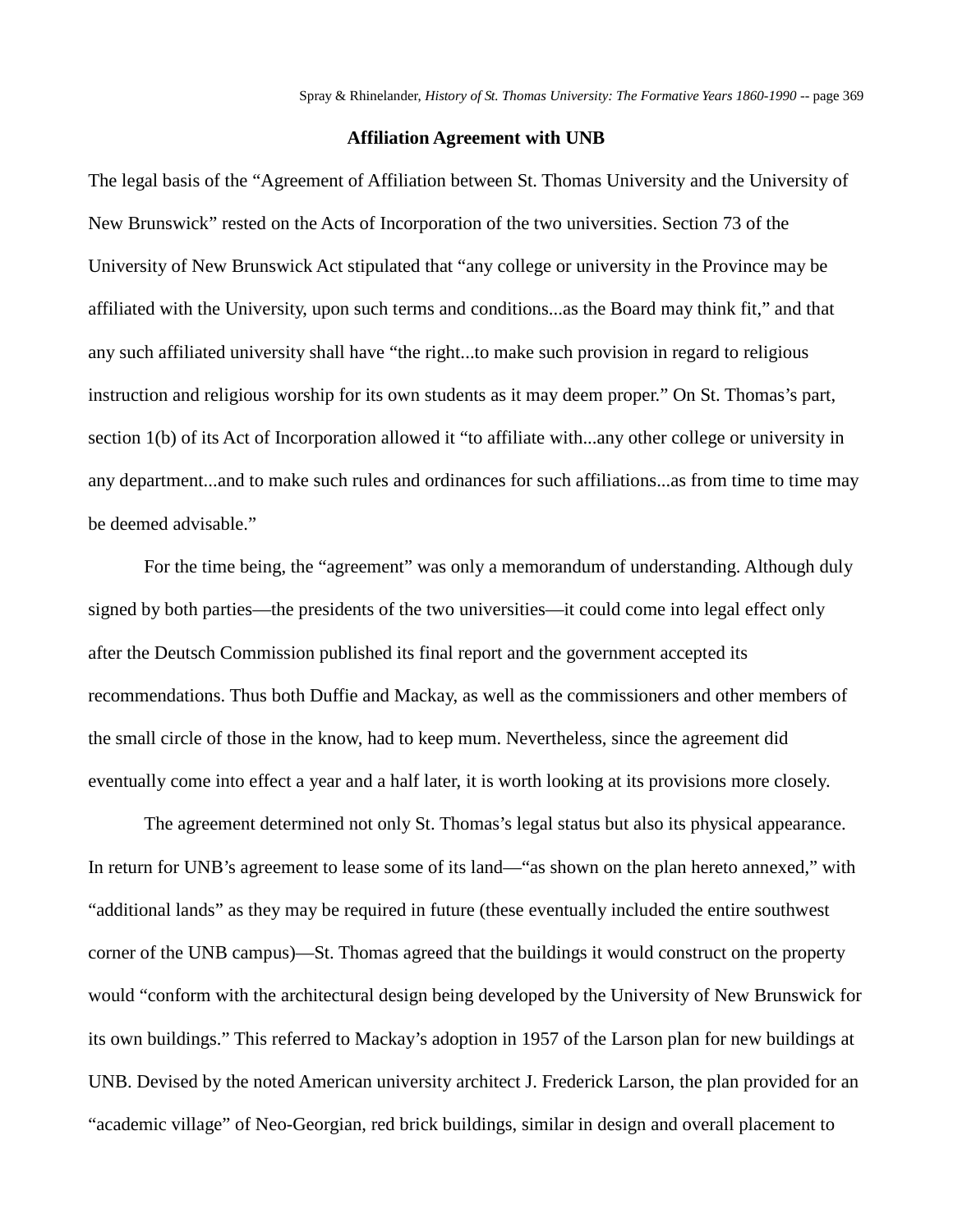those recently constructed at Colby College in Waterville, Maine, and Dartmouth College in Hanover, New Hampshire, as well as some recently constructed buildings at StFX in Antigonish.

In other matters, the agreement shows a concern by UNB to treat St. Thomas fairly in terms of its physical setting on the campus. (It also, of course, reflects Duffie's negotiating skills, for he knew well Mackay's eagerness to bring St. Thomas to UNB.) St. Thomas could make use of UNB's facilities and services, such as its "central heating, street lights and snow removal," at "mutually agreed upon costs." St. Thomas would also have the use of the UNB library, book store, student centre, gymnasium, and other facilities.

In academic matters, the agreement crucially affected St. Thomas's powers as an independent university. It would continue to set its own student admission regulations and "to control the content and administration of its programs." It would also continue to grant its own degrees "at the baccalaureate level in arts and education"—although not in physical education. St. Thomas, however, agreed "to hold in abeyance its other degree granting powers given by its Act of Incorporation and amendments, with the exception of honorary degrees." This refers to St. Thomas's previous authority when in Chatham to offer postgraduate degrees of "Master and Doctor in the several arts and faculties." After the move, in other words, St. Thomas would become a separate but strictly undergraduate university.

In other academic matters, the two universities agreed to "cooperate in the development of summer school and extension courses." What that would mean in practice was that St. Thomas continued, for a time, to offer some extension courses in Chatham, and that St. Thomas faculty could propose and offer courses in UNB's summer school and extension programs.

The agreement effectively put an end to Bishop Leverman's thoughts of establishing a junior college in Saint John. Mackay's determination to control postsecondary education in the port city was reflected in the article of the agreement that granted St. Thomas "the right to offer its courses through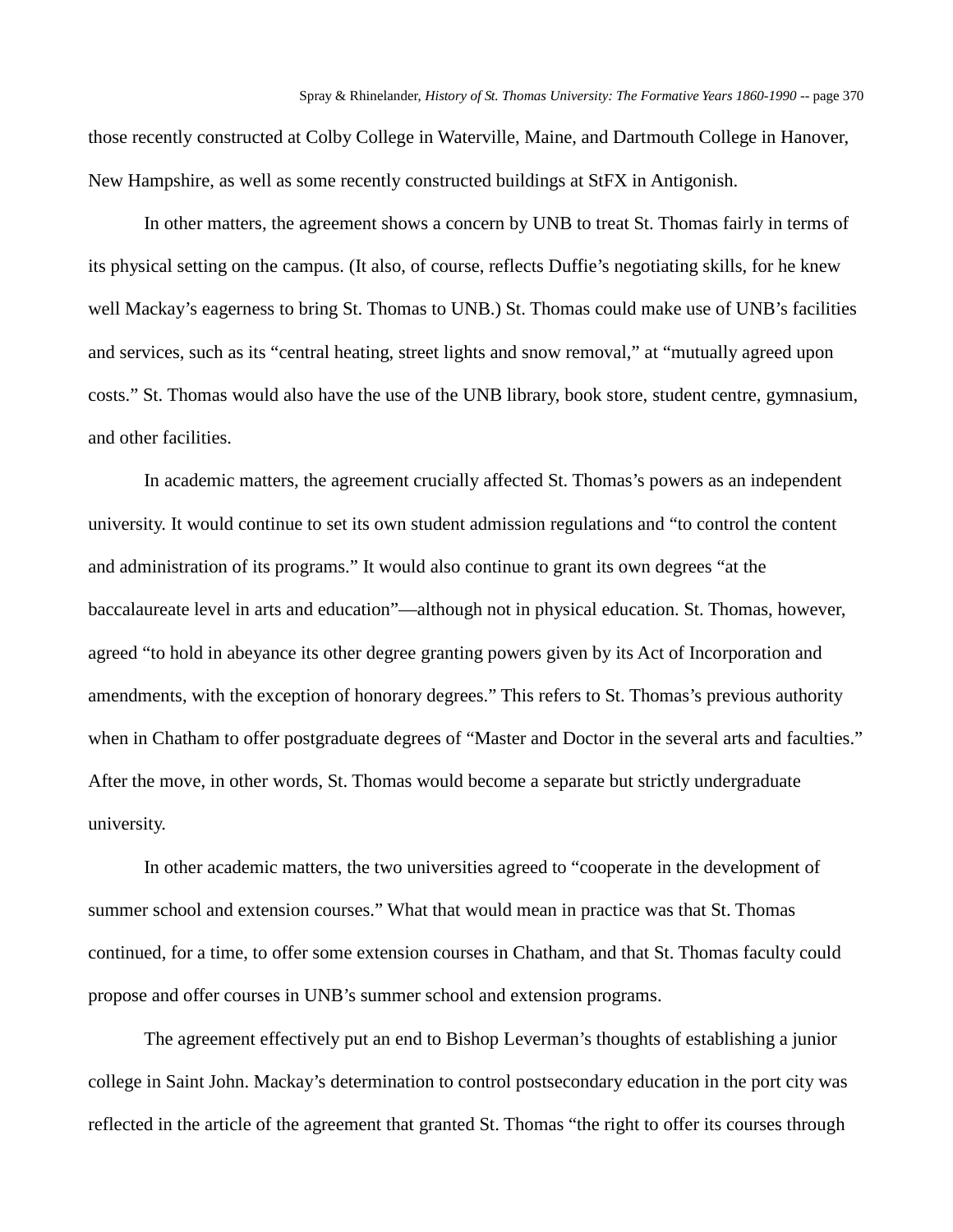the facilities of the University of New Brunswick in the City of Saint John" (soon to be called UNBSJ).

The wording of the agreement also subtly reflects Mackay's—and indeed Duffie's—doubts about the scholarly qualifications of St. Thomas faculty. Students enrolled in either university might take courses at the other, but "the crediting of such exchange courses towards degrees shall be subject to the approval of the University in which the student is enrolled." "Roman Catholic and other students" at UNB would be "permitted to take philosophy and religion courses at St. Thomas University for credit," but only "with the approval of the University of New Brunswick." Furthermore, St. Thomas could offer courses for UNB credit in "medical ethics and psychology" to "Roman Catholic students enrolled in the Bachelor of Nursing program" at UNB, but only "provided such courses are given by professors whose qualifications are approved by the University of New Brunswick."

Regarding student activities, St. Thomas students were promised "the use of all athletic facilities available" at UNB. They were to be charged the same fees as those for UNB students.

Concerning matters of university governance, both universities agreed to be responsible for their own business and financing. But in all other matters the two universities undertook "to develop full liaison with one another in the exercise of the powers, rights and privileges conferred upon them by their separate Acts of Incorporation."

The final agreement, which became effective on July 1, 1963, would "continue in force and effect until such time as St. Thomas University either surrenders its charter or forfeits or surrenders its leasehold interest in the lands of the University of New Brunswick."

### **Post-Agreement Concerns**

Duffie naturally kept Bishop Leverman fully informed about the negotiations with UNB and the tentative agreement as it took shape. Although it had to be kept tightly under wraps, just knowing it was there made Leverman feel secure. He began making plans. For example, on December 27, 1961, he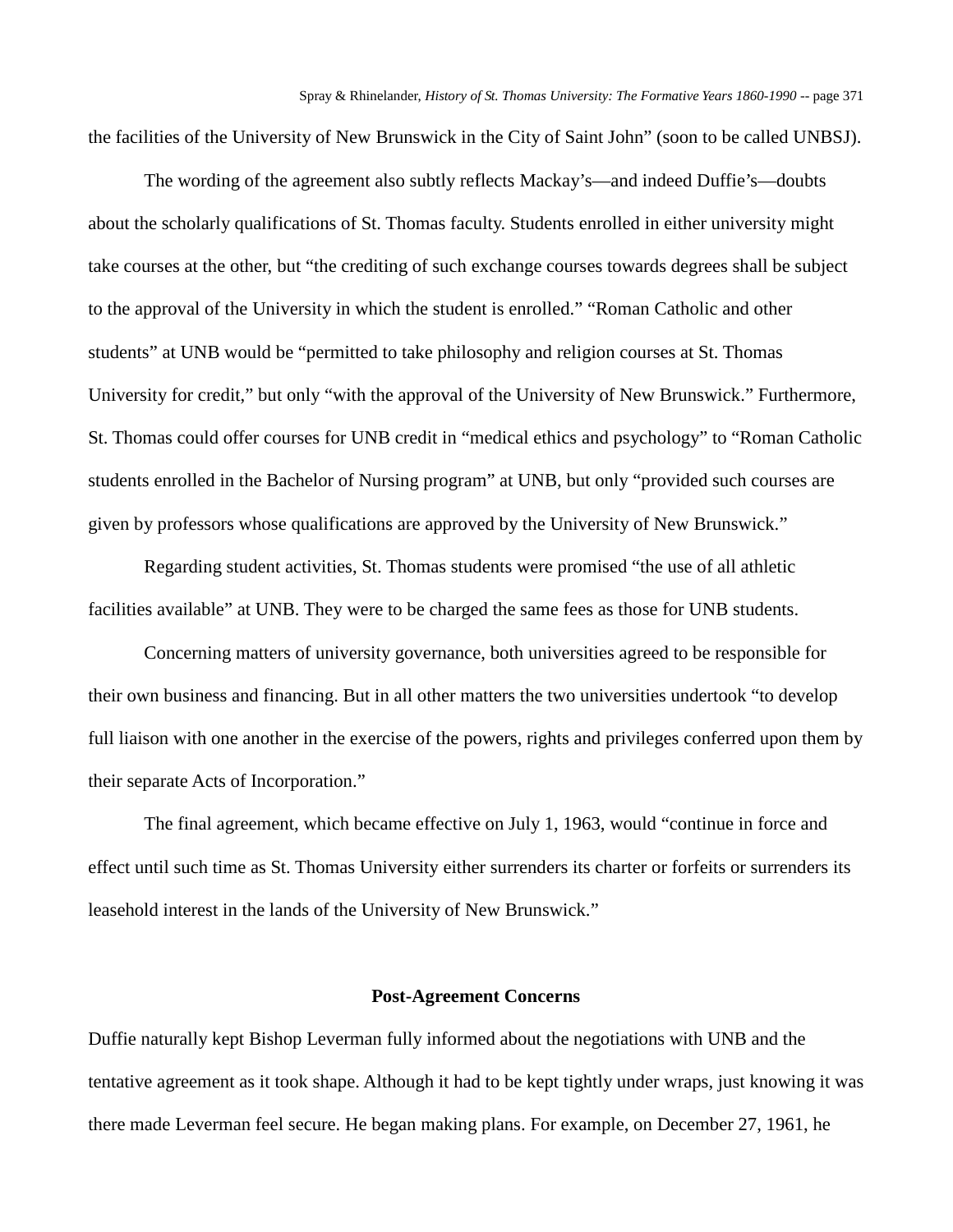wrote Duffie:

The Mother General [of the Sisters of Charity] is willing to build a residence for girls. This would solve a general problem—place for the nurses, Catholic girls taking courses—a place of their own. Sisters taking courses. I hope this will fit in the present plans.

Duffie meanwhile had heard directly from the Mother General, indicating that her organization was indeed willing to contribute funds toward a residence for Catholic women at St. Thomas. The residence would be built in Fredericton, not Chatham, but that detail would be withheld until St. Thomas's move was made public.

Leverman thought he should tell Beaverbrook about the plan to move St. Thomas, as his lordship had once offered to construct a building for St. Thomas students on the UNB campus. Could he be persuaded to build a men's residence for the new St. Thomas when it moved to Fredericton? Leverman made plans to stop in London on his way to Rome, where he and Duffie were headed for a visit to the Holy See, this time for an audience with the Holy Father himself, Pope John XXIII. He wrote Beaverbrook to inform him that the royal commission "has been working diligently" and that it was "possible that the future of St. Thomas University will be very different." He said he was aware of Beaverbrook's "keen interest in the Miramichi and the University" and wanted to acquaint him "with the possibilities ahead." If it suited His Lordship's schedule, he and Duffie, who would be accompanying him, could meet him in London on January 8, 1962.

Beaverbrook was in France at the time, but agreed to meet Leverman and Duffie in England "if urgent." The bishop responded that it was, so the meeting took place. The Rome-bound churchmen informed Beaverbrook of the recommendation that they knew to be forthcoming from the Deutsch Commission. After his return to New Brunswick, Leverman thanked Beaverbrook for his "gracious and warm hospitality," for his "kind understanding of the problems" that faced them, and for his "encouragement." It seems that financially the visit was a waste of time. Beaverbrook did not offer money to assist in the move. Eighty-two years old and unwell, Beaverbrook was no longer interested in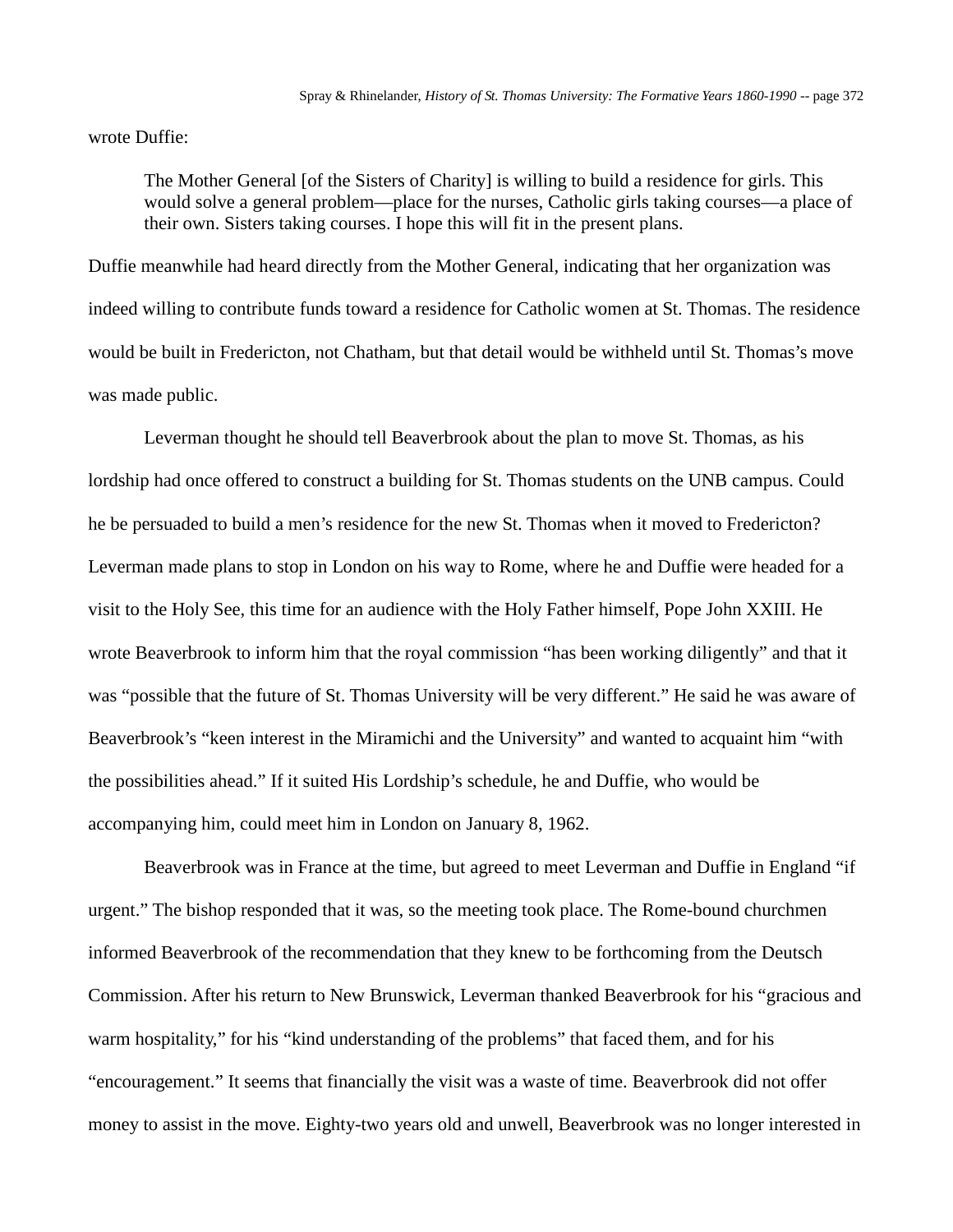building a residence for Catholics on the UNB campus—if indeed he ever truly had been. His major project in New Brunswick now was his eponymous art gallery. Leverman had lauded Beaverbrook's "keen interest in the Miramichi," yet it was precisely that interest that attracted Beaverbrook to Chatham's St. Thomas and its small band of dedicated teaching priests. It was precisely that interest that led him to befriend McFadden and accept an honorary doctorate and that persuaded him to build a hockey arena for St. Thomas there. It is doubtful that Beaverbrook received the news with equanimity that his only alma mater was to be removed in its entirety from the community of his youth. Mackay was not surprised that Beaverbrook made no financial commitment to the self-appointed clerical envoys, writing with some bitterness to commissioner Cormier that "so far he has given UNB only \$10,000" during his presidency. He was, however, pleased that they had gone to see him, since it would "alleviate any criticism, if such ever arose in the future." Deutsch also was "not disappointed or even surprised" at Beaverbrook's lack of enthusiasm or willingness to donate, as he wrote Cormier. Indeed, he was pleased because he could now tell the government, "and the government would be satisfied that there was no [alternate] financial means to move St. Thomas from Chatham to Fredericton."

### **Duffie and Leverman Meet the Pope**

In January 1962, Leverman and Duffie prepared for their audience with the Pope. They were escorted by a student from Saint John, twenty-two-year-old Noël Kinsella, who was in Rome after graduating from the National University of Ireland in Dublin studying theology at the Pontifical Lateran University and philosophy at Angelicum (the Pontifical University of St. Thomas Aquinas). Kinsella remembers escorting the prelates to the papal apartments and helping prepare their official dress: the fuchsia sash of a papal chamberlain for the junior monsignor (Duffie) to wear around his black cassock (with red buttons) under a black cloak; the same outfit for the bishop (Leverman), but with the addition of the fuchsia neck band and fuchsia silk cloak of a residential ordinary. (Throughout his career,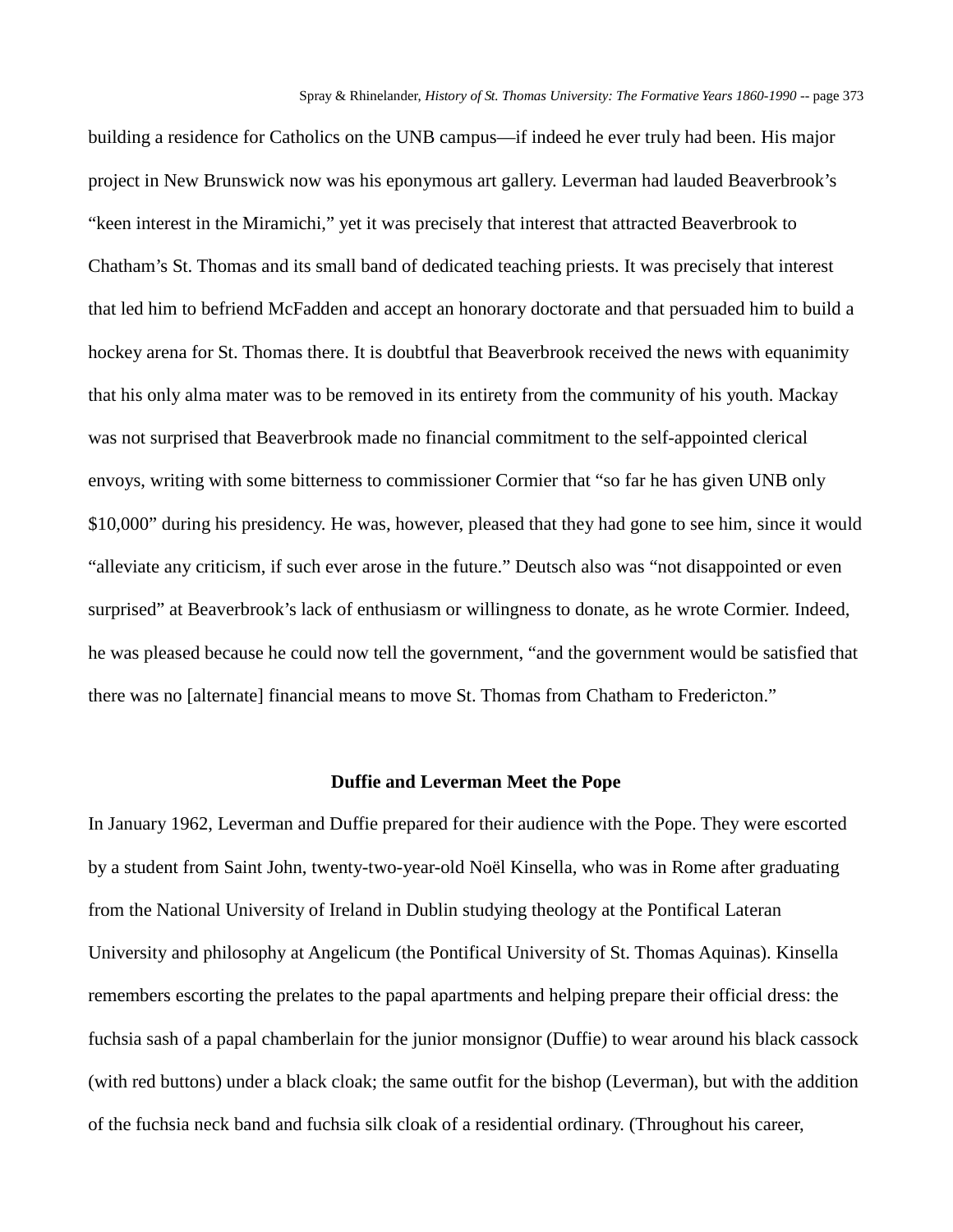Leverman was known to be fond of the trappings of his office. Students remembered their chancellor's dramatic fuchsia silk cloak at convocations in subsequent years.) The bishop entered Pope John XXIII's apartment first; toward the end of the audience, Duffie was ushered in. Kinsella, of course, had to wait outside.

Kinsella remembers the two men discussing the Deutsch Commission and the affiliation agreement between UNB and St. Thomas in the car both to and from the audience. We do not know, of course, if Leverman discussed the matter with the Pope, but if he did, it is likely that Pope John advised Leverman that as bishop of the diocese he was in charge, but to be sure to keep his apostolic delegate, the Vatican's representative in Canada, informed. We do know that Leverman, while in Rome, composed a lengthy report for Archbishop Sebastiano Baggio, the apostolic delegate of the Holy See in Ottawa. The report attempted to explain what was going on with respect to St. Thomas and the Deutsch Commission. Leverman wanted to ensure that church authorities would not present any future obstacles, and there is little doubt he sought Duffie's advice in composing the report.

The bishop described for Baggio the remit of the Deutsch Commission, whose members had carried out "a painstaking examination" of the various postsecondary educational institutions in New Brunswick. Fortunately, he wrote, there were "two Catholics on the commission who are concerned about the welfare of our college." He reminded Baggio that the Saint John diocese had taken possession of St. Thomas in 1959 and that he, Leverman, had started "to build up the place, which was in extremely poor physical condition." It had become clear, however,

that we were labouring in vain for we cannot compete with the modern level of education and the costs. The result is that students, and even from that area, are going either to a more recognized and equipped University or to the neutral universities....I had hoped and dreamed of my own college, but it came to a point where I could not cope with the developments of the years. I do not mean that we shall lose our college but it will have to be placed under different circumstances in order to save what we have and do the best for the many instead of a few.

The solution, he said, was to join with another university. Dr. Deutsch was convinced that unless St.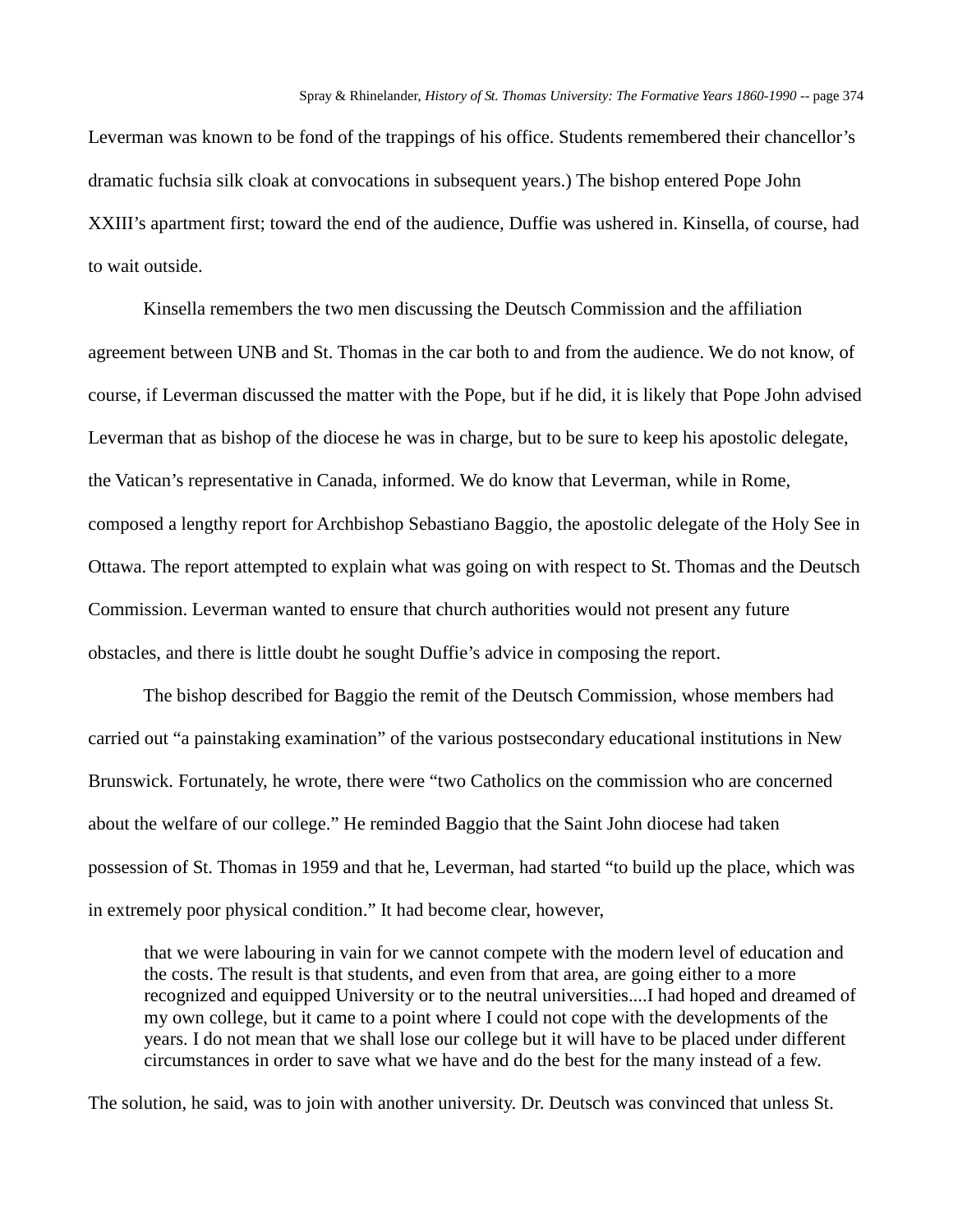Thomas did something like that, it could not survive. Leverman explained that a tentative agreement had been drawn up, which the government appeared inclined to accept. The details of the agreement were confidential at present, but Leverman had consulted his priests "of known prudence and judgment, and they agree that we must make this move," although for diplomatic reasons—with the exception of Duffie—none of the priests at St. Thomas had been consulted. He further explained that "a 'sine qua non' is that the Government must be prepared to compensate us for the buildings we have already on the campus of St. Thomas University. We would not engage in another project without this understanding." The report of the royal commission, he wrote, was expected in late March or April.

Baggio, at least for the moment, was persuaded. He replied to Leverman:

Since it seems to be a matter of survival for your college, and as the conditions being given are favourable, I would personally have no objections to the transfer of St. Thomas College to the Campus of the University of New Brunswick.

He promised to send a favourable recommendation to the Sacred Congregation of Universities and Seminaries in Rome.

Leverman stayed in Rome and Duffie returned to New Brunswick. He reported to the bishop that the commission had met with Premier Robichaud and his cabinet to inform them of the proposal to move St. Thomas to Fredericton, at the government's expense. Duffie wrote that his sources relayed the premier's immediate response: "This will cost a lot of money." But thereupon he was reassured by the minister of finance, Lestock DesBrisay, that "it is a good financial deal and in the end it will save the Province money." The premier, wrote Duffie, was reported to have replied "he supposed so," and in that manner the finances for the move were secured. Duffie, a seasoned negotiator, warned Leverman not to repeat it,

not even to your closest advisers because I know from experience that the Premier, if he ever heard it repeated, would react differently than political men ordinarily react, and perhaps with some unfavourable attitude towards us—in other words, I know that the one who has to be handled with kid gloves in the present circumstances is the Premier.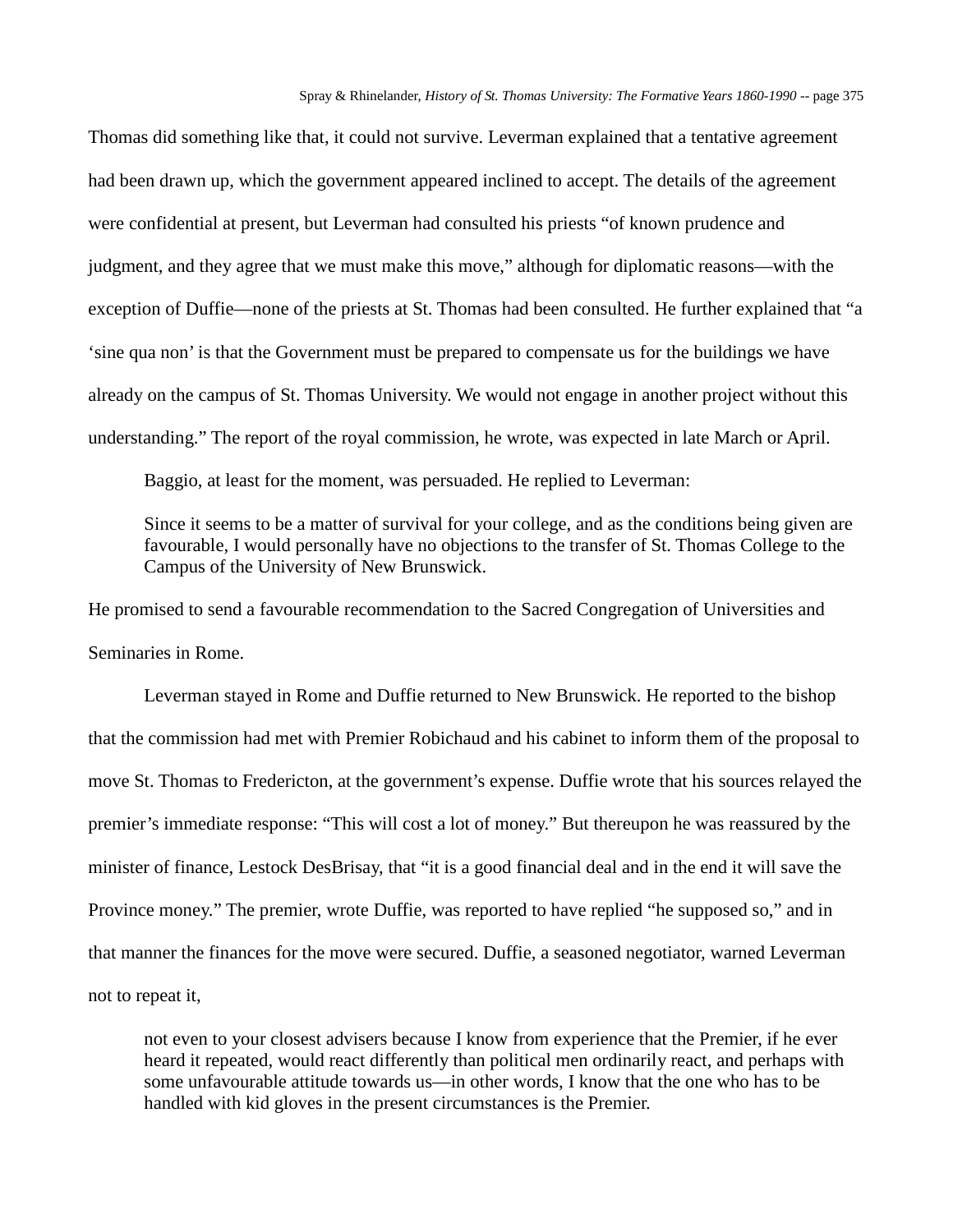Everything seemed to be proceeding according to plan. Leverman wrote Duffie on February 2, 1962, that "the whole picture is gradually coming into focus and it looks like the future is clear, unless something unusual turns up." He had instructed McFadden, now the university's vice-chancellor, to keep track of every dollar spent on renovations or new expenditures. As he explained privately to Duffie, it would all be paid back when they moved.

Deutsch and his commissioners met on February 19, 1962, at Queen's University to begin writing their final report.

#### **False Assurances for Chatham**

Duffie, knowing the government intended to purchase some or all of St. Thomas's buildings, was keeping close track of expenditures in Chatham. He was particularly worried about McFadden's arrangements with William "Pop" Kerr, the contractor for the new administration building. As Duffie explained to Leverman, he had "a very definite impression" that Kerr was accepting less money than he was due, "with the idea of making a contribution to the College." Although such an arrangement had worked in the past at St. Thomas—indeed had demonstrated the community's support for the institution—it could prove expensive when it came time to ask for recompense, because if true "his contribution should be added to the costs." McFadden got deals from other suppliers who, like Kerr, cut prices to help out. Consequently, Duffie worried that it would be difficult to give the commission the exact value of the buildings in Chatham. Nevertheless, "between the books and the bank," they might submit a figure of "some \$700,000 to \$775,000."

Duffie had to keep these estimates, and indeed everything about the move, secret. So far only he, Leverman, Mackay, and the premier and his cabinet were privy to the conclusions of the Deutsch Commission. O'Sullivan, the secretary, remembers the deal-making atmosphere:

All sorts of deals were worked out to get all the agreements that were needed to get support for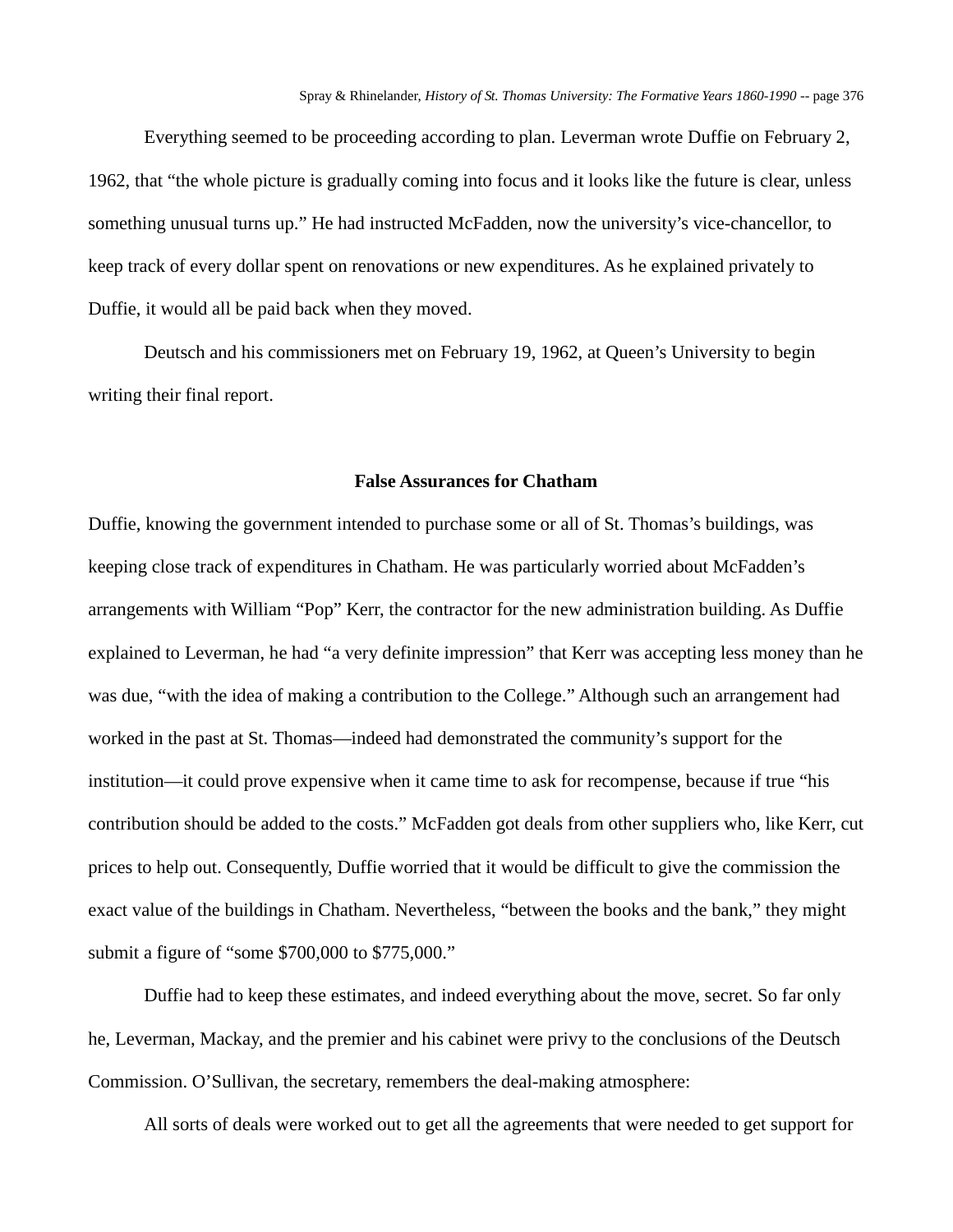all the recommendations of the Commission. All the recommendations were made clear to all the important parties involved. Deutsch had a meeting with Robichaud and explained what was coming because he wanted a deal. He was going to all the people. In those days it was possible to get deals. I mean the Bishop could commit the Diocese. Colin [Mackay] could commit UNB. The Head of the Eudist order, and Saint Joseph's, they could commit. You knew there'd be open covenants openly arrived at. This was a deal for all the parties.

I think that Deutsch really believed that this was good for the people, the young people of the province, and for the province itself. And he brought those people [in Chatham] around. While they had their own ambitions and had given a lot of themselves, and a lot of money to go in certain ways, this was the way they should go. His bottom line was, I will make sure you don't get any money from the government if you go it alone. But, you know he never spoke in those terms, but no one misunderstood. If you agree with this I will recommend it to the government. You know, it was pretty clear. So there was lots of behind the scenes activity.

O'Sullivan also remembered the implications for the Chatham community, the bridges that the deal-

making promised to burn:

The government bought the buildings in Chatham so that the government would own them. That did two things. One, that took them away from the university in Chatham. But secondly, it gave money for St. Thomas to build in Fredericton. And that was a lot of money....That was in his mind, the cost of building new buildings and so that meant you could [re]move the obstacle. Well, where will we locate? On the land UNB will give you. A nominal rent? That was in the report, that was agreed, you will have the money to build your initial buildings in Fredericton. But we're not going to give you a grant, we're going to buy those buildings. The government would find something to do with them, would find something to put in them so that they would not be empty and a source of continuing rancour. You used to have a college but it's gone. And in the end I don't think much was done with them. Some of them, parts of them, were torn down. One building was incorporated eventually into the new community college.

Bishop Leverman played his part well. His actions and comments during the winter of 1961–62

strengthened the impression that St. Thomas would remain on the Miramichi. He supported the construction of new buildings, the hiring of new faculty, and the plans to send priests to graduate school. With considerable sangfroid, he indicated on several occasions from the pulpit of St. Michael's Basilica that St. Thomas would likely remain in Chatham for the foreseeable future. He asked the clergy of the diocese to lend their support and prayers to St. Thomas.

Duffie's actions likewise suggested a solid future for St. Thomas in Chatham. On land owned by the university, houses were being built for lay faculty. One was completed and two more were under construction. On October 7, 1961, Bishop Leverman turned the sod for the new alumni chapel and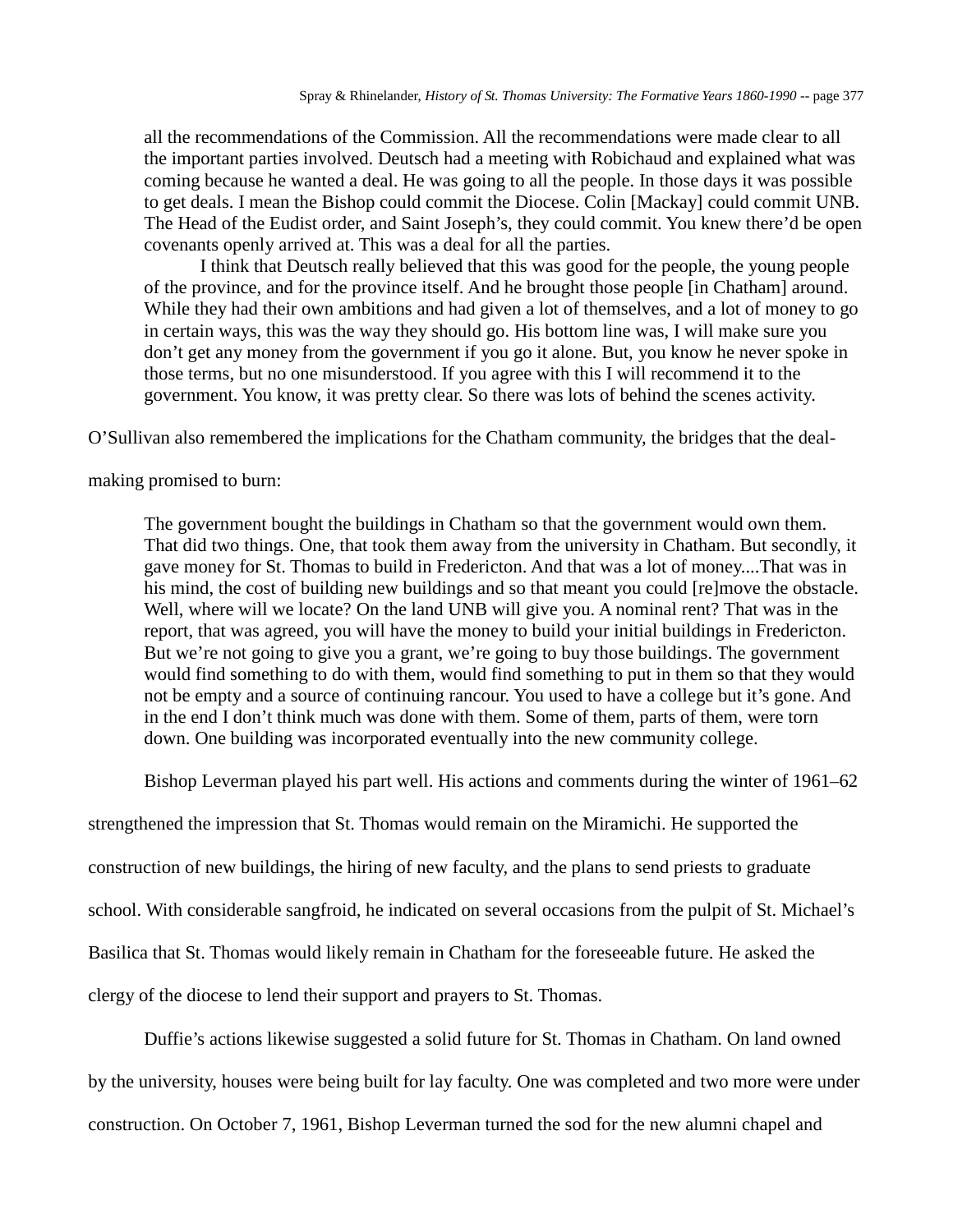unveiled the cornerstone of the new classroom building. Duffie was planning to renovate the old "Bishop's Palace," which had contained classrooms and residence space for male students, and turn it into a residence for female students. He told eight or nine girls who had applied for admission that there would be a residence for them the following year. Leverman, when he learned of these plans, said he hoped it could be done "without serious expense." Duffie assured him that it could be done "at practically no cost whatsoever" by using men who were working there in the summer, with materials that "we already have at hand."

Thus the staff at St. Thomas as well as Chatham area residents were understandably full of expectations for St. Thomas. Construction was continuing; there was not the slightest indication that their university was in danger. On January 31, 1962, Duffie, without irony, informed the bishop that "University life seems to be moving along unruffled except for the enthusiasm of Winter Carnival."

## **Duffie's Finesse**

In February 1962, Duffie received a letter of complaint concerning what was being taught in a particular English class. It is worth quoting the correspondence at length to illustrate Duffie's quick defence of his faculty and his relatively liberal, literally "catholic" attitude toward education. The complaint came from Paul B. Lordon, a Miramichi lawyer who occasionally taught courses in law at St. Thomas. He was upset about *A Casebook on the Beat*, a book being used in a literature course his son was taking. It is little wonder Lordon père was shocked. *Casebook* is a collection of thirty-nine excerpts from members of the "beat" generation, such as Jack Kerouac and Allen Ginsberg, whose precise aim was to shock the complacent and straitlaced middle class. Lordon wrote Duffie:

It is not possible to describe the depravity treated therein nor would I wish to do so. I feel that a perusal of one or two of the works such as the one on "Marriage" would be all that is required to give one an idea of it. I wish to point out that I have no desire to pose as a censor of the books used in the various courses at the University, but in this case I feel that it is a matter of conscience to make known a matter which has quite obviously been overlooked.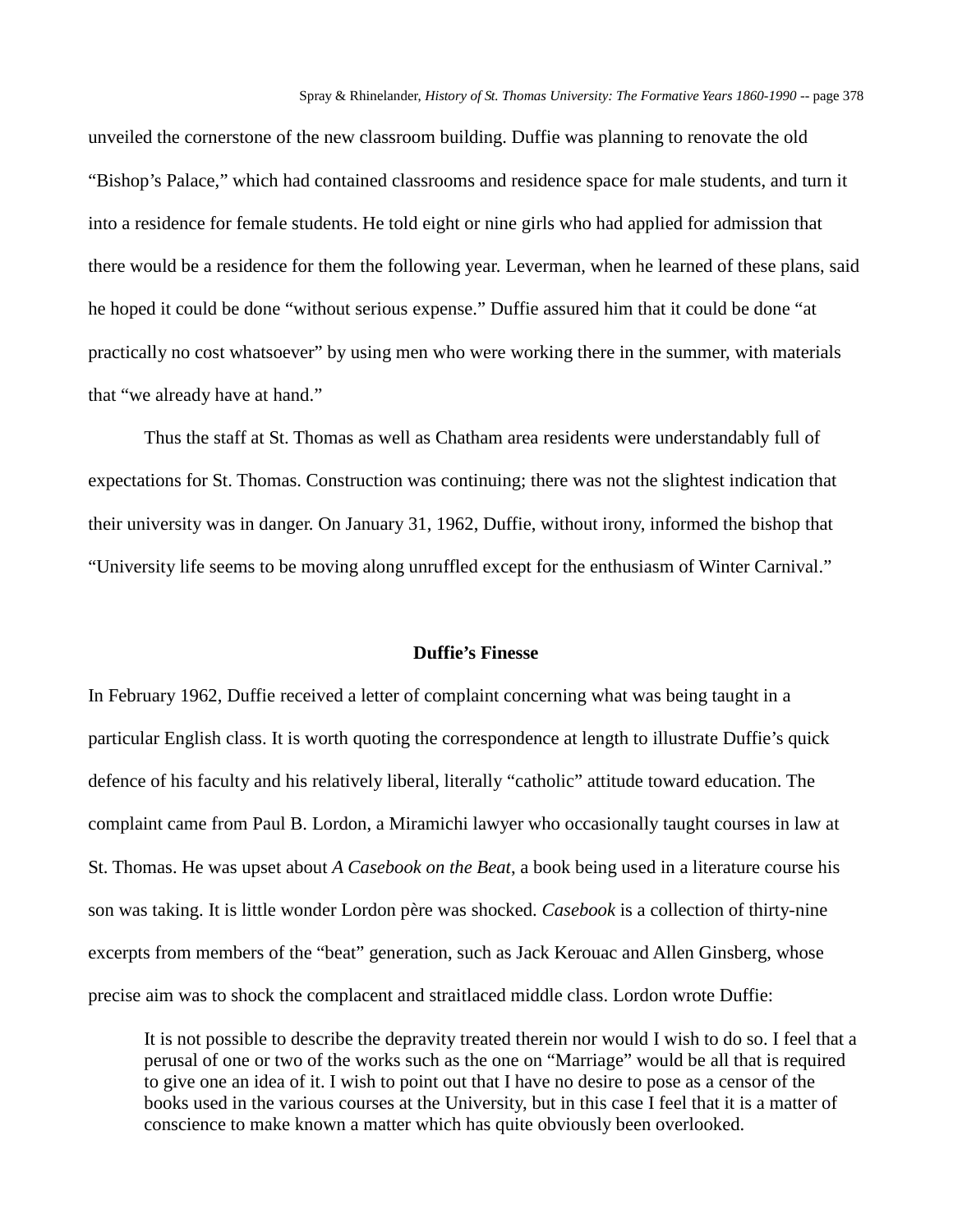Duffie deftly parried Lordon's thrust. He began by thanking him for his interest in the courses being offered at the university. He proceeded to demonstrate the intellectual authority of his faculty, including himself:

In my position I must assume responsibility for the University, and I do. However, I may state that I was unaware of the book you note. Perhaps more so due to my absence in Europe at the time....I have been well aware that it is necessary to have a Curriculum Committee. It has been necessary to provide for some things gradually, and I was hoping to get through this year without one. A Curriculum Committee in a Catholic University should have well qualified men in the sciences, a sound authority in Theology, Philosophy and Law. Fr. [Winfield] Poole with his doctorate in Theology and Fr. [J. Edward] Troy with his doctorate in Philosophy will be here in September, and with my own Canon Law we shall be able to establish a sound Curriculum Committee.

Duffie explained to Lordon that following receipt of his letter he had read the book in question and

agreed with him about the work on marriage, but went on to demonstrate the importance of open-

mindedness:

It and one or two others, like [Ginsburg's] "Howl," are quite unnecessary, undignified and frustrating. There are some works in the book which, though somewhat senseless, are unobjectionable, and I do not find some of the analyses and commentaries unenlightening. The difficulty in a book which attempts to serve as an anthology is that it is always the question of whether the benefits can be obtained without harm from the disadvantageous section of the book, and whether or not the student can put aside the items when necessary that he should not read. I am inclined to go along with you that the depravity contained in the objectionable items and the lack of dignity will outweigh the benefits that can be obtained, but I must say that I have submitted the book to competent authority, and there is an opinion for the other side also. I think we have to keep in mind also that the professor does not necessarily approve what is written, and that it can be beneficial for a competent Christian professor to analyse the thoughts, history and background of this small minority whom the younger people talk so much about, and in some instances, are far too much attracted to without any realization of what their real type and philosophy are. Perhaps it is unfortunate that this particular book found its way into the course. The professor is a very excellent, highly practicing Catholic, whose example has done much good to many students. There is another book coming in for the course soon. If there is any damage, it already has been done. I feel that more harm could be done right at the present time by anything that would draw attention to the matter; I don't find that any of the students, other than those in the class, have been affected in any way; there has been no discussion on the book. Any that I questioned prudently were unaware of the book's existence. When this particular section of English reappears in the rotating program, the book will not be around.

Thus Duffie in the end agreed to remove the book but in the process demonstrated his natural political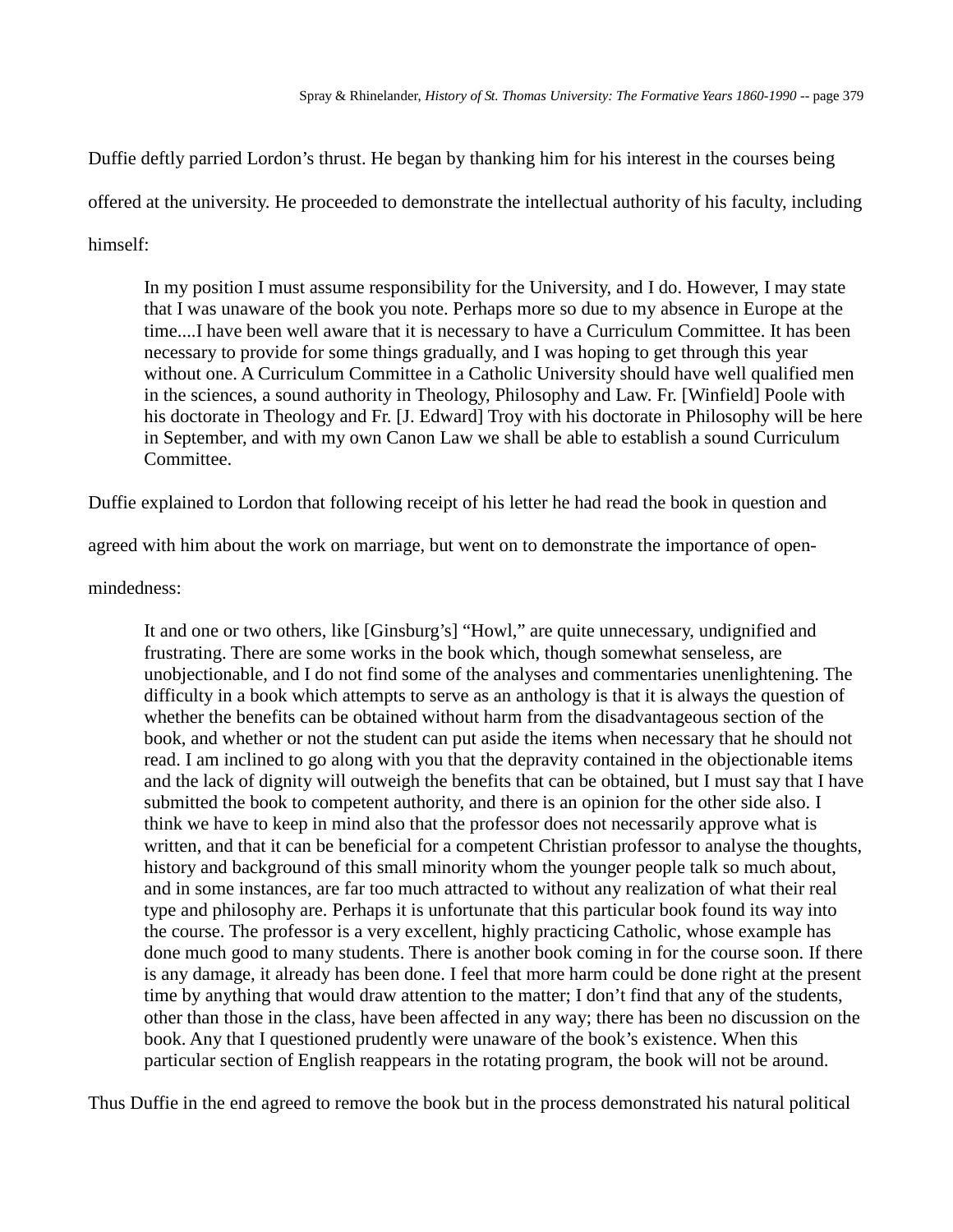abilities.

### **Requiem for St. Thomas**

By the end of 1961, Duffie was in the middle of his first year on the job. By rights he should have called a meeting of the board of governors. The board missed its usual annual meeting in 1961, having last met in October 1960. Momentous changes were in the works. But neither Duffie nor Leverman was eager to divulge the news about St. Thomas's imminent move to Fredericton and be required to answer difficult questions. Instead, Duffie prepared and made public a president's report on the 1961–62 academic year. That way, he could say exactly what he wished and no more. Considering what he actually knew when he composed it—in March 1962, on the eve of the publication of the Deutsch Commission's explosive report—Duffie's report was a masterpiece of deception. Everyone connected to St. Thomas must have felt heartened by his words. The report is worth examining in detail, for it gives a detailed picture of St. Thomas in its last years in Chatham. In hindsight, it constitutes a requiem for St. Thomas on the Miramichi. Duffie begins by thanking "all those who have unselfishly contributed time and thought towards the physical, academic, and financial expansion confronting St. Thomas University." No one important is left out. He acknowledges the board of governors, faculty, staff, alumni, St. Thomas Altar Society, Hôtel Dieu Sisters, Holy Name Society, Knights of Columbus, Catholic Women's League, Catholic Youth Organization, diocese of Saint John, high schools of the area, the people of Chatham and the Miramichi, and "all the men and women who have contributed in so many ways to our needs at St. Thomas." He writes that he "would be remiss" if he did not acknowledge the university's debt to the mayors and councils of Chatham and Newcastle, the warden and councillors of Northumberland County, and the provincial and federal governments. He gives special thanks "to the various media of communications which have devoted space to St. Thomas University during the past year." He adds: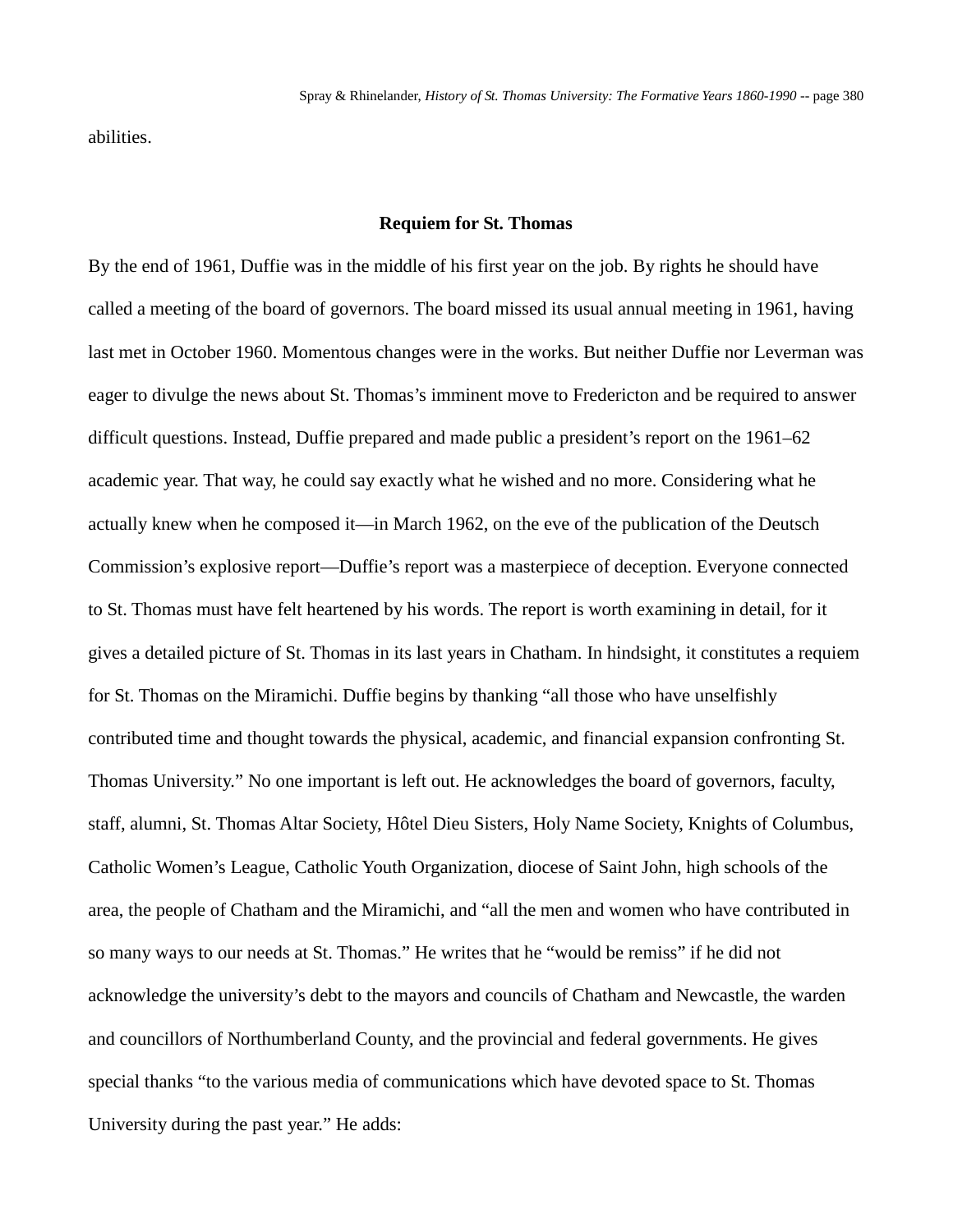To make mention of the growth of St. Thomas in these years without saluting the spirit and vision of those who preceded us in advanced education would be as ungracious as it would be unjust. Limited means have made necessary the slow growth of St. Thomas, but the sacrificial efforts of a devoted personnel and their friends have made possible the continuation of an institution of higher learning through the last decades.

He goes on to mention four men who died during the past year who contributed much to St.

Thomas: Bishop James Hill, rector, 1927–45; Rev. Charles O'Hanley, rector, 1945–48; Rev. Thomas

Barry, professor, 1932–34; and Mr. F. Herbert Barry, former president of the St. Thomas alumni. Duffie

also praises his predecessor, "Very Reverend A. Lynn McFadden, who completed his tenure as

University president." During McFadden's term,

Considerable strides were made in improving the quality of the teaching staff by providing its members, both lay and clerical, with increased opportunities for graduate studies; the university library was reorganized and enlarged; existing buildings were repaired and the grounds improved and beautified; the Beaverbrook Arena was built; and the present expansion program was commenced. All of these projects were realized largely because Fr. McFadden took the initiative and pursued them to completion with keen persistence.

Next Duffie discusses the present state of affairs at St. Thomas. The high school program has been eliminated (as we saw, his idea). The last high school class graduated the previous spring, allowing the university henceforward to devote all its efforts to postsecondary education. Construction has begun on the new residence and administration buildings, which will be attached to the Scott Memorial Building, completed two years earlier. The residence will accommodate some 225 men in the coming academic year, a hundred more than lived in the old facilities. The old arts residence will be converted into a residence for "some thirty young ladies for the opening of the autumn semester" in 1962.

Concerning curriculum, Duffie continues, St. Thomas in the past conferred Bachelor degrees in arts, education, and science (nursing), as well as providing courses for the first year of engineering. In the new year the university will be adding a Bachelor of Teaching degree. The university has upgraded its division of academic subjects, minimum passing marks in examinations, requirements for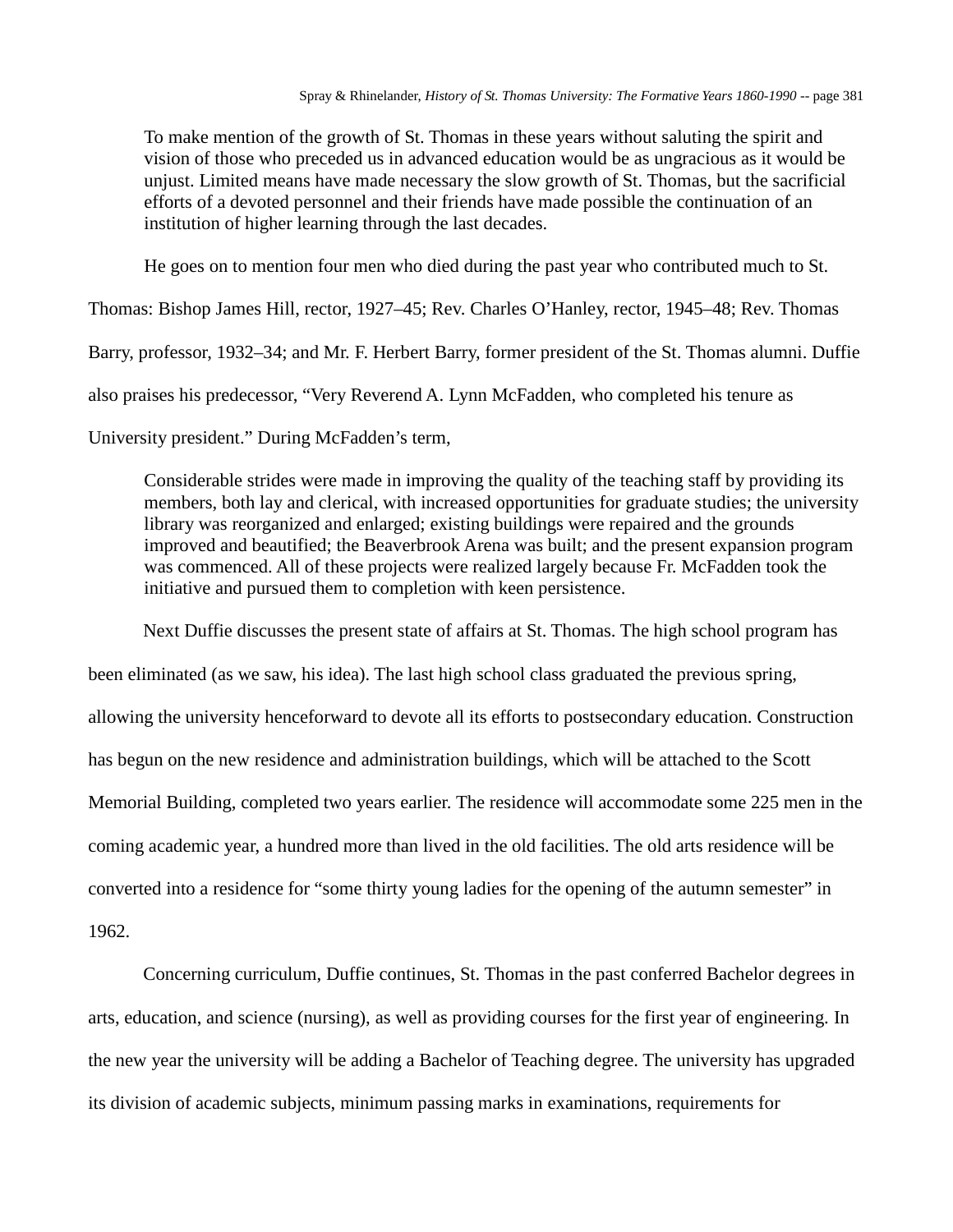supplementary exams, and honours courses. The new program will be introduced in the coming summer school and fully operational by September 1962.

Concerning enrolment, Duffie mentions the recent rapid increase in St. Thomas's student body. In the present year (1961–62), there are 163 arts students, 96 in education, 27 in engineering, and 3 in science (nursing), for a total of 289. Thirteen others are taking part-time courses and 109 are taking evening classes, for an overall total of 411. The graduating class of 1962, he boasts, will be the largest ever to receive degrees from St. Thomas.

Furthermore, in February 1961 the university sponsored a community leadership course under the direction of Fr. Bernard Broderick, director of extension, in which 125 students participated in subjects such as community organization, discussion techniques, credit unions and cooperatives, forestry, and farming. The summer school program is also growing. In 1960, under the direction of Dr. Phonse Campbell of the English department, 95 registered; in 1961, some 111; even more are expected for the coming term, especially now that residence facilities are available for both men and women.

In the current year, *Tom Tom*, the first student poetry magazine, was published. University blazers, jackets, and crests have been standardized, and the first, "very successful" winter carnival was held.

Had he ended his report here, Duffie might have received public accolades, but it would shortly have been followed by widespread astonishment and incomprehension at the announcement of St. Thomas's relocation. Thus, perhaps to allow himself later to defend the removal of such a successful institution, he modulates from congratulation to caveat, releasing a flight of stormy petrels. Even though the new administration building will provide much-needed office space,

It will be possible only by considerable understanding to get through the next year or two with the present dining room and cafeteria facilities, and laboratory space is at a premium, not to mention the necessary scientific equipment which should be added.

Concerning problems with academic life at the university—with his inner eye fixed on the lure of the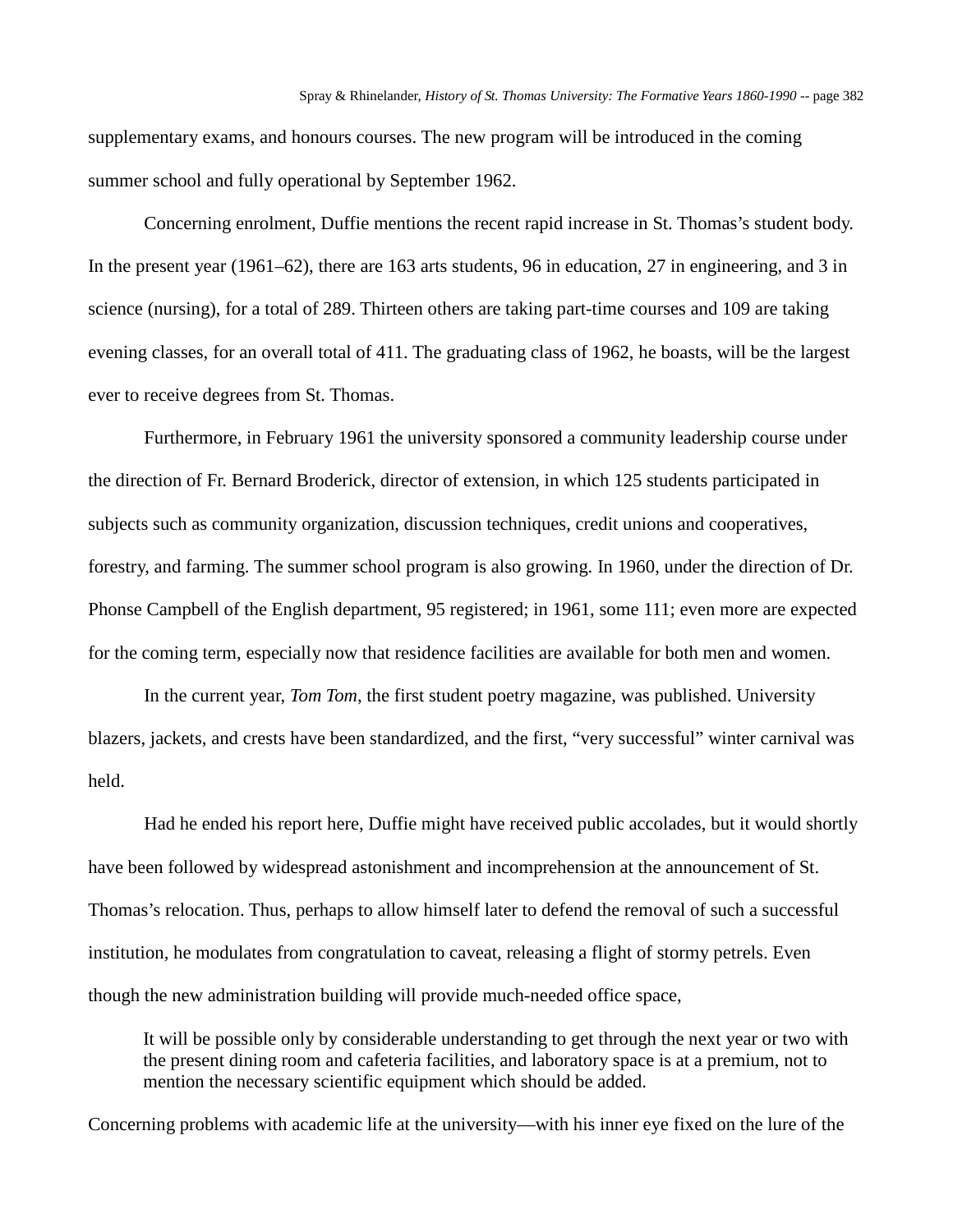library at UNB—Duffie warns that St. Thomas's library facilities are "totally inadequate and, to keep abreast of present day requirements, the library holdings need to be immeasurably increased." He is, of course, especially pleased with the "steady and continued improvement of academic standards" among the St. Thomas faculty. In the past year the university hired Dr. Leo Ferrari, who studied philosophy at the University of Sydney and Laval University; John Brander, who studied economics at UNB; and Pierre Sallenave, with postgraduate degrees "from three different French universities." Furthermore, he writes, when classes resume in the fall of 1962, Rev. Dr. Winfield Poole, Rev. Dr. J. Edward Troy, and Rev. Vincent Donovan will all have returned from studies in the United States and Europe, "bringing with them a total of thirteen degrees in addition to their twelve years of Theological studies." Replacements, however, are still to be found for two lay faculty members, Sheldon Currie, leaving to pursue doctoral studies, and Charles Dugas, leaving the staff permanently. And yet, he warns, improvement in the academic qualifications of St. Thomas's faculty through graduate studies and additional hirings must continue whatever the cost if the institution is to maintain its status, much less advance, in the academic world.

Duffie concludes the report with the warning that St. Thomas University's achievements have come at a high cost. The previous academic year (1960–61) ended with a sizable deficit; another is expected for the present year. In a final ironic and ominous twist, he ascribes the "brevity" of his lengthy report to the fact that he does not wish to "trespass in any way on matters now before the Royal Commission on Higher Education in New Brunswick."

#### **Rome Agrees to the Move**

On March 7, 1962, Baggio wrote Leverman to say he had just received a letter from the cardinal prefect of the Sacred Congregation of Universities and Seminaries saying that

"in his view of the difficult situation in which St. Thomas University finds itself, he has no objection to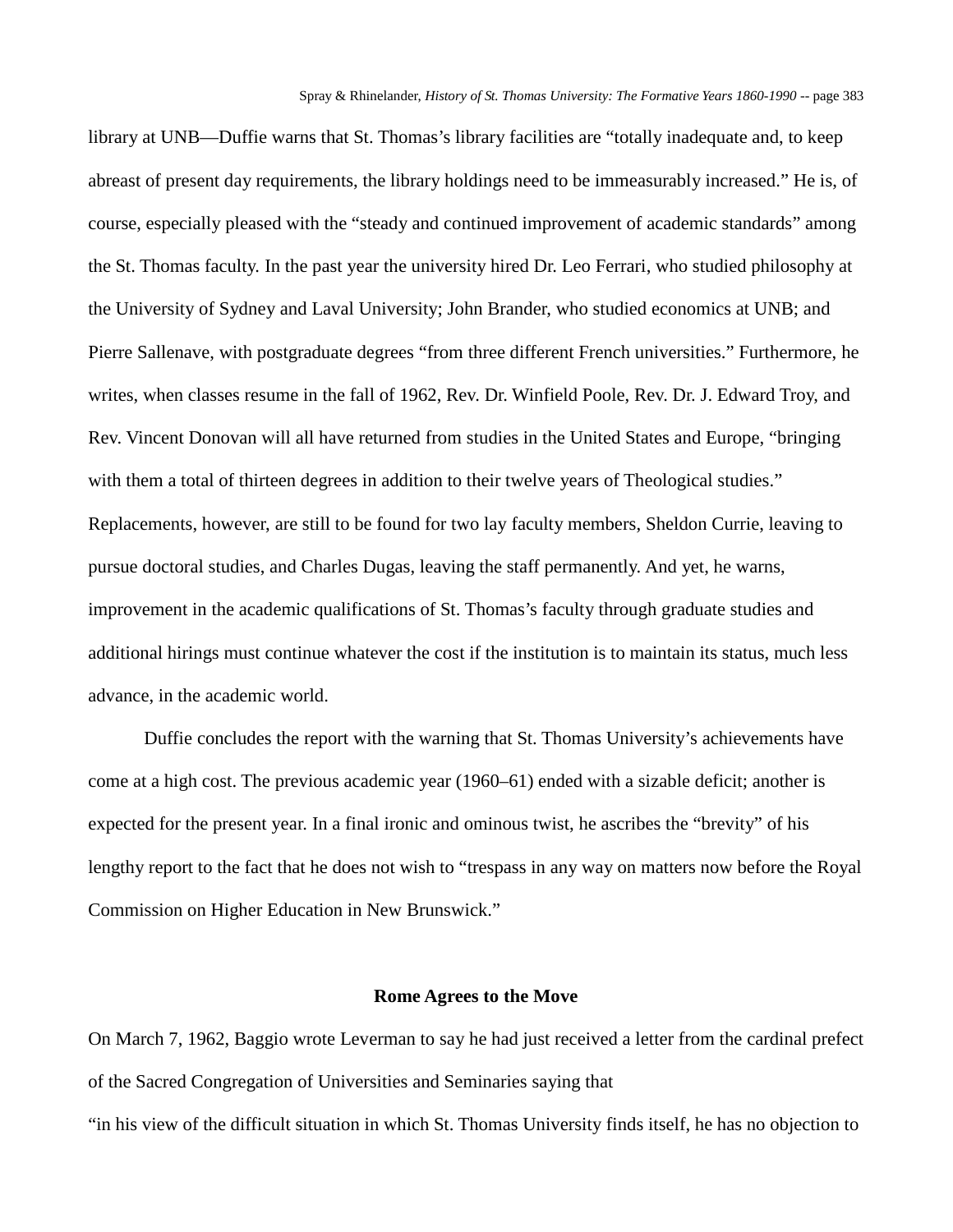the proposed solution of federating with the University of New Brunswick."

While acknowledging "the many benefits that would accrue to St. Thomas by the federation," His

Eminence, Cardinal Pizzardo, had

seen fit, nevertheless, to stress certain accompanying dangers that cannot be overlooked. Steps must be taken to assure that the beneficent influence to be exercised by the Diocese of St. John on the secular campus be not acquired at the price of allowing Catholic students to become lukewarm in matters of faith and doctrine. Moreover, the greatest care must be taken to see that the University of St. Thomas be not involved in local politics.

In fact, the University of St. Thomas was already deeply involved in local politics. But whatever the meaning of the obscure last sentence, Leverman expressed himself pleased with the response and assured Baggio that "the admonitions and counsels" of the cardinal would be observed. He added that "the very reason we believe we should go on the Campus is to off-set lukewarmness and indifference to Catholic faith."

#### **The Plot Finally Disclosed**

By the spring of 1962 rumours were spreading that the recommendations of the Deutsch Commission were not by any means going to guarantee the future of St. Thomas in Chatham. Duffie himself had been forced to mention the move to some of his faculty. As he informed Leverman, the athletic director, Vance Toner, had been offered the same position at Dalhousie University, where he had been promised "three assistants and a secretary" and the rank of associate professor in the department of education. Toner agreed to stay on at St. Thomas on the understanding that he could have a year off to study for his doctorate in education, beginning in the fall of 1963, whereupon Duffie had to tell him of the "possible move" to UNB. Toner was against the idea but agreed to stay as athletics director for at least two more years. Duffie asked Toner not to talk about the move, but, he told the bishop, it was unlikely the latter would keep from discussing it with others. Duffie also wanted the bishop's permission to send Fr. Edmund Casey, who was teaching courses in education and sociology, back to St. Louis University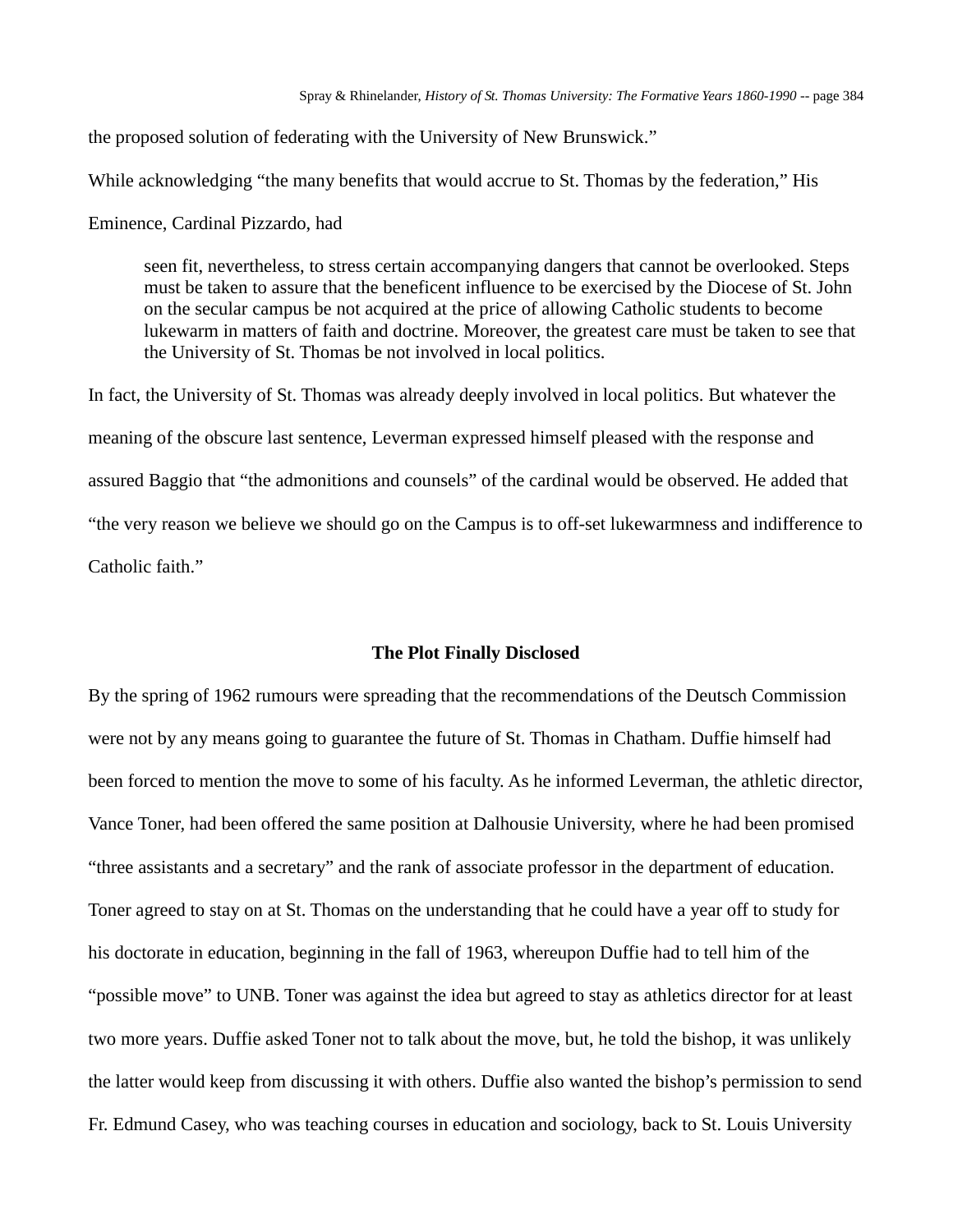to upgrade his MA to a PhD in sociology. Fr. Harrington previously taught the sociology courses, but, as the result of a stroke, could not do so again and certainly not if the university relocated. Duffie explained to Leverman the importance of having academically qualified priests for the move to Fredericton. He mentioned that Casey, a native of Chatham, understood the situation and was willing to undertake the study. On April 25, Duffie wrote Leverman to inform him of the "fair amount of discussion" in the Chatham area on the subject of a possible move. Dr. Edward Carten, who would receive an honorary degree at convocation and was scheduled to teach education courses at the summer school in 1962, had been appointed to a senior position in the Department of Education in Fredericton where, according to Carten, people were speaking openly about St. Thomas's move to UNB. Others in Chatham reported similar rumours to Duffie, which, he told the bishop, he had neither confirmed nor denied.

Leverman also received an angry letter from McFadden, former rector and now "vicechancellor" in charge of construction. He, too, had heard rumours about the recommendations of the Deutsch Commission and did not like what he heard. He made it clear to Duffie and now to the bishop that he was firmly opposed to any move to Fredericton. He demanded to know what was going on and what had been agreed to by the commission and the government. Leverman replied as soothingly, and as evasively, as possible. In a letter dated April 25, 1962, intending to stop McFadden from causing trouble, he counselled "calmness and objectivity." In his most obfuscatory fashion, he wrote that there was no need to go into any details, since he had already explained "so many things." He wrote that "you cannot discuss these questions with all the world," and he was "not ready to discuss definite decisions. Telling half a story is telling nothing, and there are many who will talk." He continued:

No definite decisions have been made, and nothing can be done until the Holy See permits it. There is a possibility of saving the College and enabling it to do the greatest good for the largest number of Catholic youth. It can retain its identity, receive assistance and take the offensive in Catholic thought and action.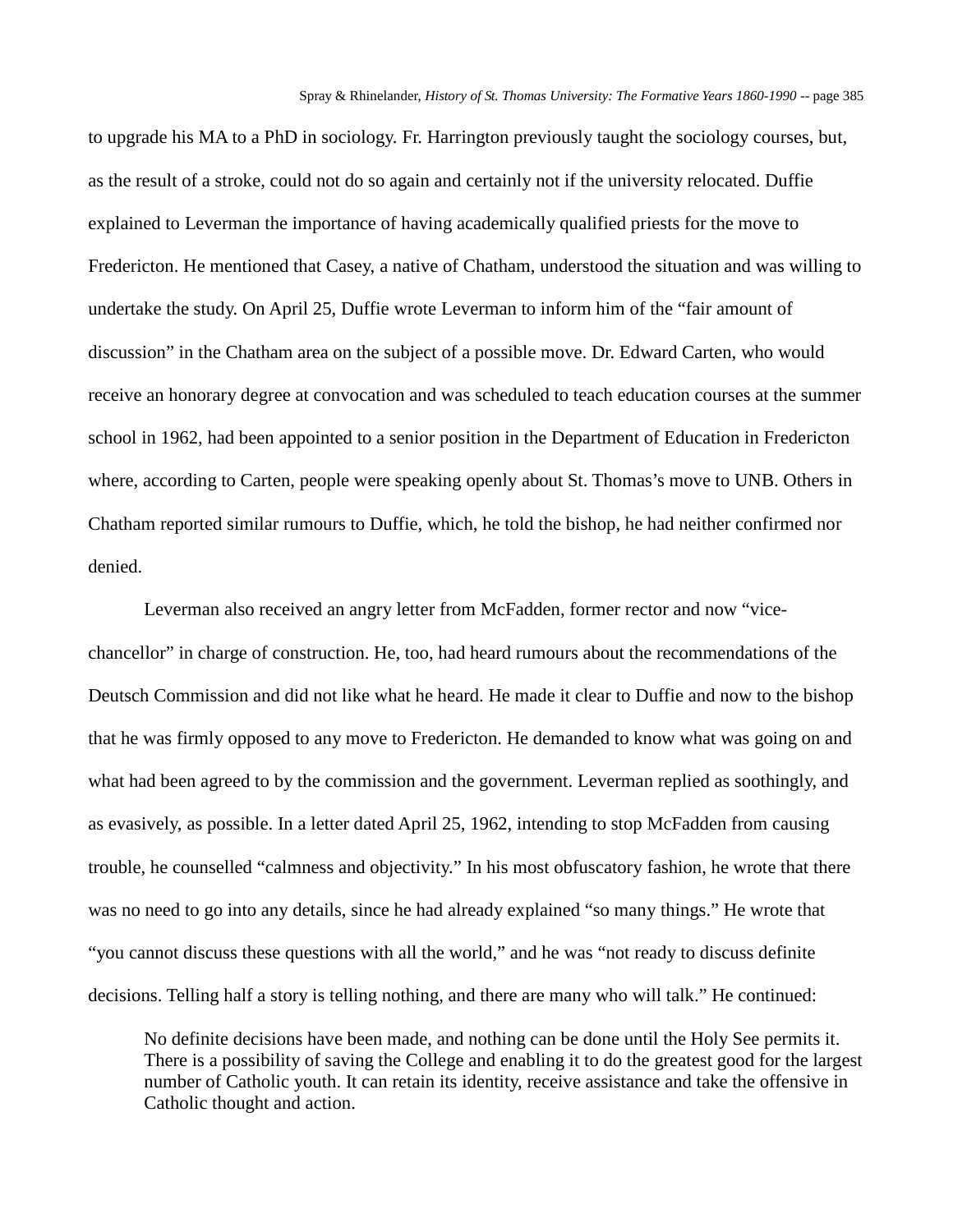Such equivocation only confirmed McFadden's worst fears. The remark about the Holy See was simply untrue, as the Congregation for Universities and Seminaries had already approved affiliation with UNB. And while it was technically accurate that "no definite decisions" had been made, in fact the ink was dry on the royal commission's report. All that remained was for the government to apply its stamp of approval. Leverman exhorted McFadden to

pray, cooperate and stand together. Interviews, with those studying the possibilities and unknown to the Bishop, can hardly be called cooperative and trusting. We must be careful that personalities enter not and cloud the issue. We must be careful lest loyalty (tinged with self) destroy the very thing we are trying to preserve.

In his letter, McFadden mentioned that some were accusing Duffie of being responsible for persuading the bishop to move St. Thomas to Fredericton. Leverman, his pride injured and obviously feeling guilty at the deception, took umbrage at McFadden's remark. He was the one, he protested, who made the decisions:

Let no one say that any particular person is pushing the Bishop. This I will not stand for. I am always willing to make and stand by my decisions and no one is making them for me. I do need help, advice and counsel, but the final word is the Bishop's, with the Holy See behind me.

If McFadden, continued Leverman, was truly interested in the future of St. Thomas, since he had "considerable influence," he was advised to display "calmness and objectivity." The bishop ended his letter with a veiled warning to keep quiet: "All the priests in the area must be one when a decision is made or we can ruin the real future of the College. All this does not prevent discussions and expression of ideas and opinions—that is important." Rumours naturally continued to spread. All that remained was to await the publication of the Deutsch Commission's report. With its release on June 21, 1962, all hell broke loose on the Miramichi.

### **To Arms**

It confirmed the worst fears of the people on the Miramichi. On page 89 the report stated that the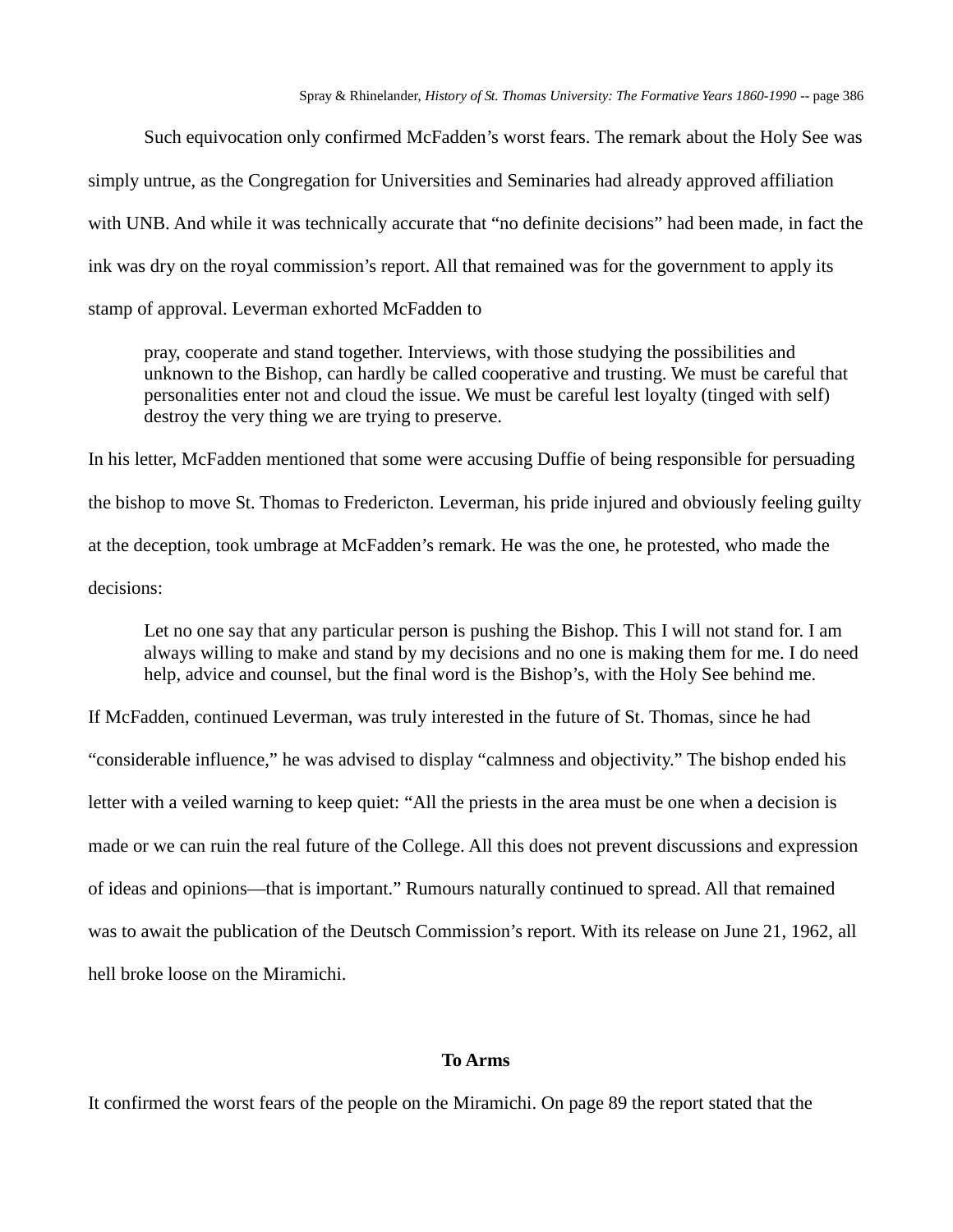commission understood "from officials of the two universities"—UNB and St. Thomas—that they had agreed to work out the details for a legally binding agreement of affiliation, with St. Thomas situated on the UNB campus in Fredericton. Bishop Leverman's assurances that he would not take their university away were still ringing in people's ears. It made little sense. A new building program on the campus was underway. Enrolment was up, new courses and programs had been announced, faculty and students had been promised a new and bright future. The future would be new for sure, but far from bright. Many felt betrayed by their bishop and by the new president, Msgr. Duffie. People all over the Miramichi region, including some faculty at St. Thomas, began voicing their opposition to the move and in particular to the actions of Leverman and Duffie. Duffie dealt with the opposition with the same steely resolve that he had shown during the covert negotiations.

Using the bishop's imprimatur, Duffie replaced outspoken faculty. Fr. Thomas McKendy, teacher and librarian at St. Thomas for many years, received a letter from the bishop dated July 16 transferring him effective August 1 to the parish of St. Samuel's in Douglastown as its pastor. Attempting to soften the blow, Leverman wrote that he did not want McKendy "to sever all connections with the University." He was to consult with the president and "arrange for some teaching." His appointment "could be reviewed" in a year's time. His talents and experience were "too valuable to be dispensed with abruptly." "I am confident," added Leverman, "that you will be most willing to give some time to teaching, without interference with your essential duties as Pastor." Leverman sent Duffie a copy of the letter.

In his obedient response to the bishop, McKendy thanked him for his "very generous" references to his teaching, adding:

If I have made any contribution I must always feel inadequate when I compare it to what St. Thomas has given to me. Those twenty-three years have had their hardships, their frustrations, and their disappointments, but above all they have been years of happiness and development in the companionship of priests and students and books. If your appointment calls me to another field of responsibility, it likewise engenders the hope of further priestly fulfillment and the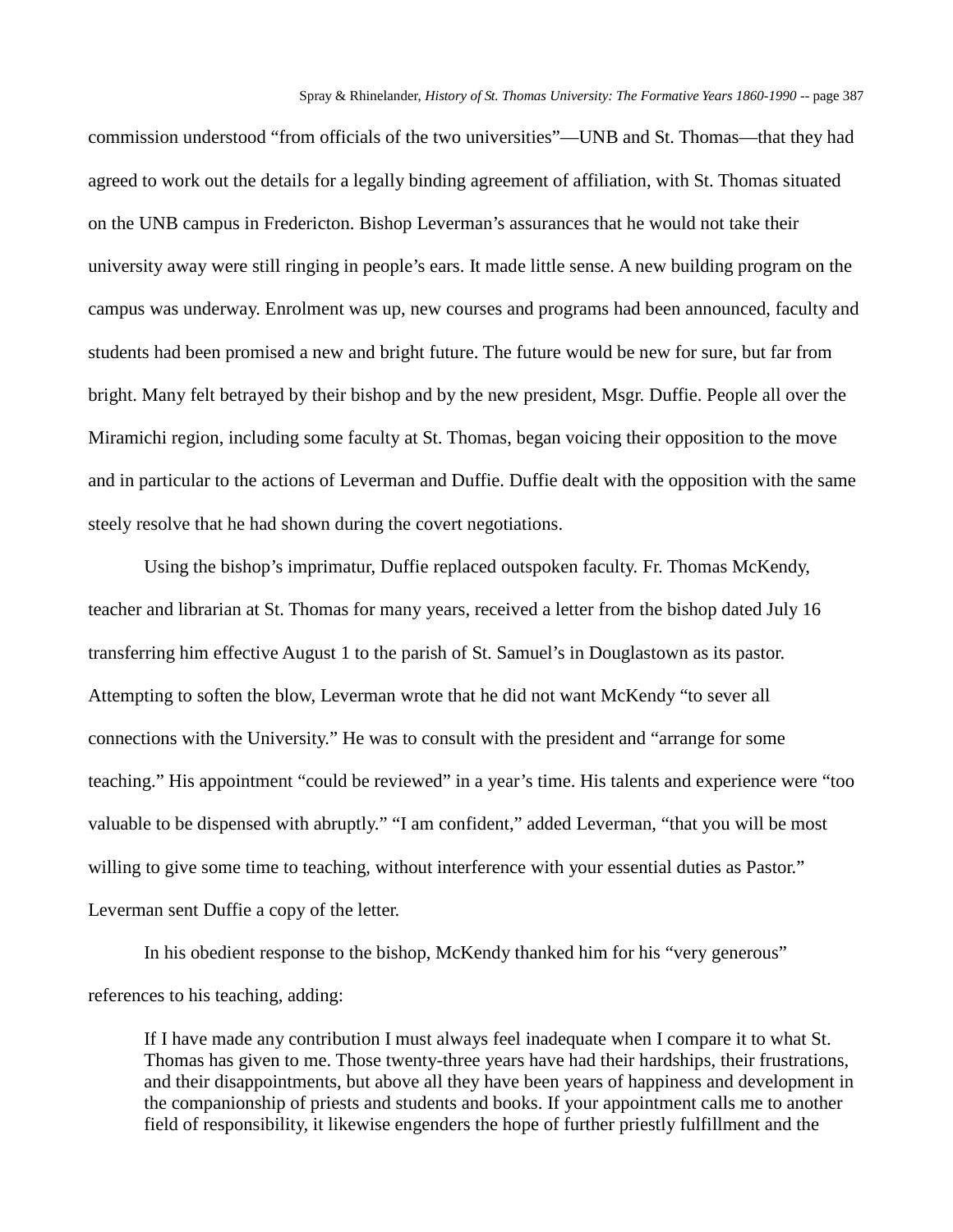opportunity to try to put into practice some of the wonderful theory and liturgy with which it has been my privilege to be concerned during my years of teaching. I am very happy to be directed to continue some teaching duties as long as you may judge it to be suitable.

McKendy would in fact remain on faculty, teaching theology, until St. Thomas moved from Chatham.

Fr. Bernard Broderick was also relieved of his teaching duties and assigned to pastoral work elsewhere. For the moment, however, he remained on the board of governors, to Duffie's consternation.

In July 1962, Fr. Winfield Poole, who already possessed an STD (Doctorate of Sacred Theology) from the University of Montreal and had just completed his MA in mathematics at Fordham University, and Fr. J. Edward Troy, who had recently completed his doctorate in philosophy at Louvain University in Belgium, returned to find St. Thomas facing an uncertain future and boiling dissatisfaction among the faculty and in the community. Both Poole and Troy became outspoken critics not only of the move but also of Duffie and his modus operandi.

A community organization calling itself the "Friends of St. Thomas" formed specifically to prevent the removal of the university. On August 9 Leverman received a telegram with more than one hundred names calling on him to "Hold St. Thomas College" on the Miramichi. The signatories claimed that they had taken to heart "your previous public statements assuring us that St. Thomas University will remain in Chatham." Leverman forwarded the telegram to Duffie, commenting defensively that "in time things I pray will level out. If they had supported this place thru the years, this might never have occurred."

Premier Robichaud immediately called Leverman, Duffie, and Msgr. Charles Boyd, pastor of St Dunstan's church, to a special meeting with the treasury board and the minister of education. He informed them that his government was willing to implement the findings of the commission with regard to St. Thomas, but that it "would be done quietly and gradually to avoid all the disturbances the 'Friends of St. Thomas' were attempting to create." He referred to the statement he had sent earlier to all the university presidents that unless the universities accepted the findings of the royal commission,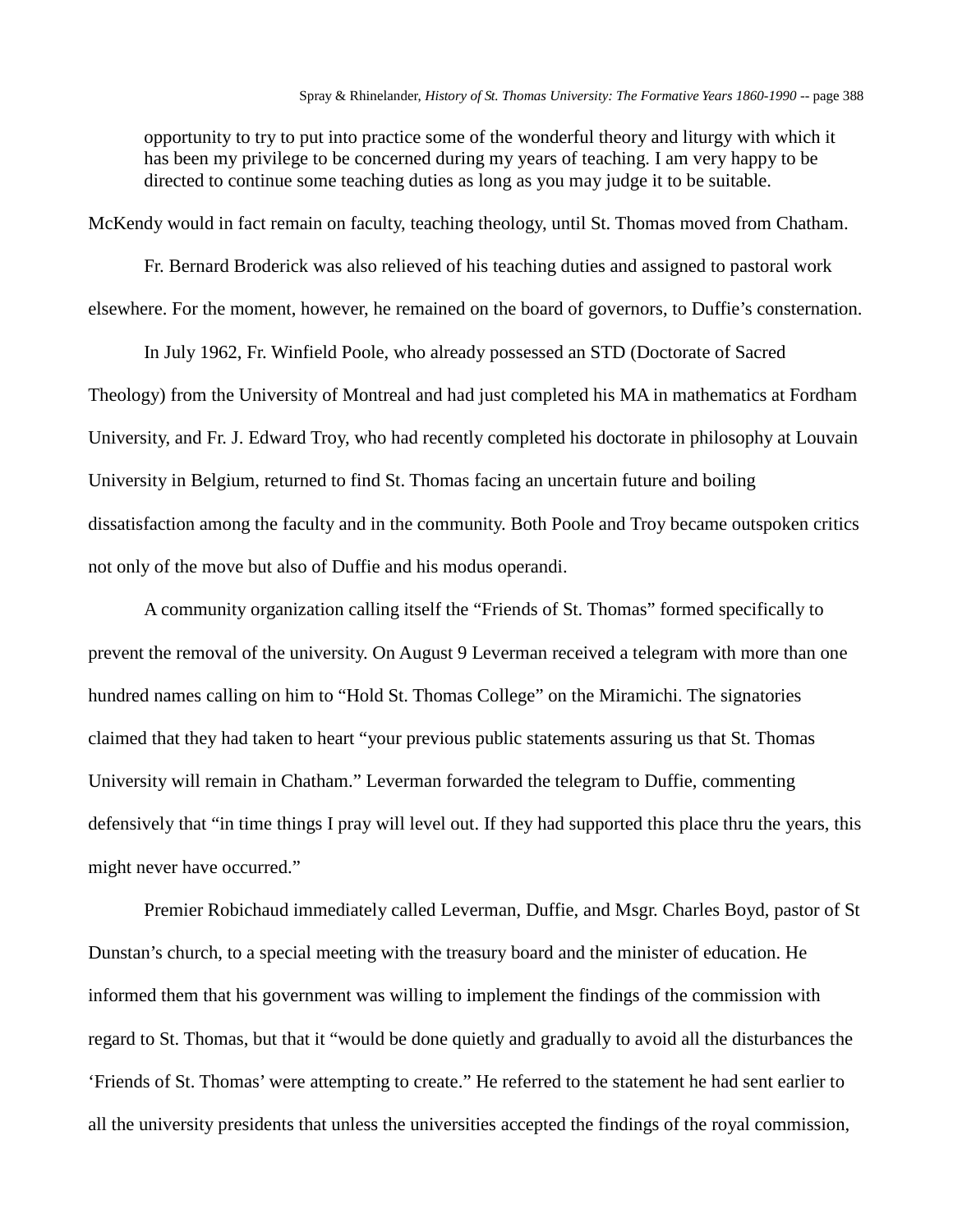they would get no provincial government monies.

The premier told the St. Thomas delegates to proceed with plans for moving the university. As Duffie wrote somewhat disingenuously a short while later, it was clear to him and Leverman at the meeting that as far as St. Thomas was concerned,

Unless it goes to Fredericton it will go out of existence. It is not a choice between St. Thomas existing in Chatham or existing in Fredericton: it is a choice between St. Thomas existing in Fredericton or not existing at all, any place.

Later that month, with resistance growing to the move in general and to affiliation with UNB in particular, Justice Ritchie wrote President Mackay at UNB suggesting that he put his public relations people to work so the newspapers could publish a series of articles describing the arrangement on campuses across Canada where Catholic colleges were successfully federated with provincial universities. Ritchie thought this might show the people of the Saint John diocese that the recommendations of the Deutsch Commission were not as radical as they thought. Mackay apparently took his advice. Early in October 1962, the Saint John *Telegraph Journal* published four articles about successful affiliations between church colleges and provincial universities, obviously attempting to demonstrate that the type of affiliation recommended for St. Thomas and UNB would be beneficial. But the demonstration was lost on the people of the Miramichi.

Ritchie also wrote that he thought Mackay should enlist Duffie's public support for the affiliation. Mackay replied on August 13 that he would talk with Duffie so that the two of them might "quiet the fears of any of the public who are apprehensive" over the report. The government, Mackay thought, was anxious to implement the report despite the fact that the cabinet "and everyone else" was wondering where the money would come from. "Off the record," he wrote Ritchie, the government was sitting on the horns of a dilemma, yet in the end it had no alternative but to implement the bulk of the report. If they mothballed it they would still have to pay UNB's operating deficit of nearly \$600,000 for the current year, as well as the deficit for the following year, which would be at least that much again.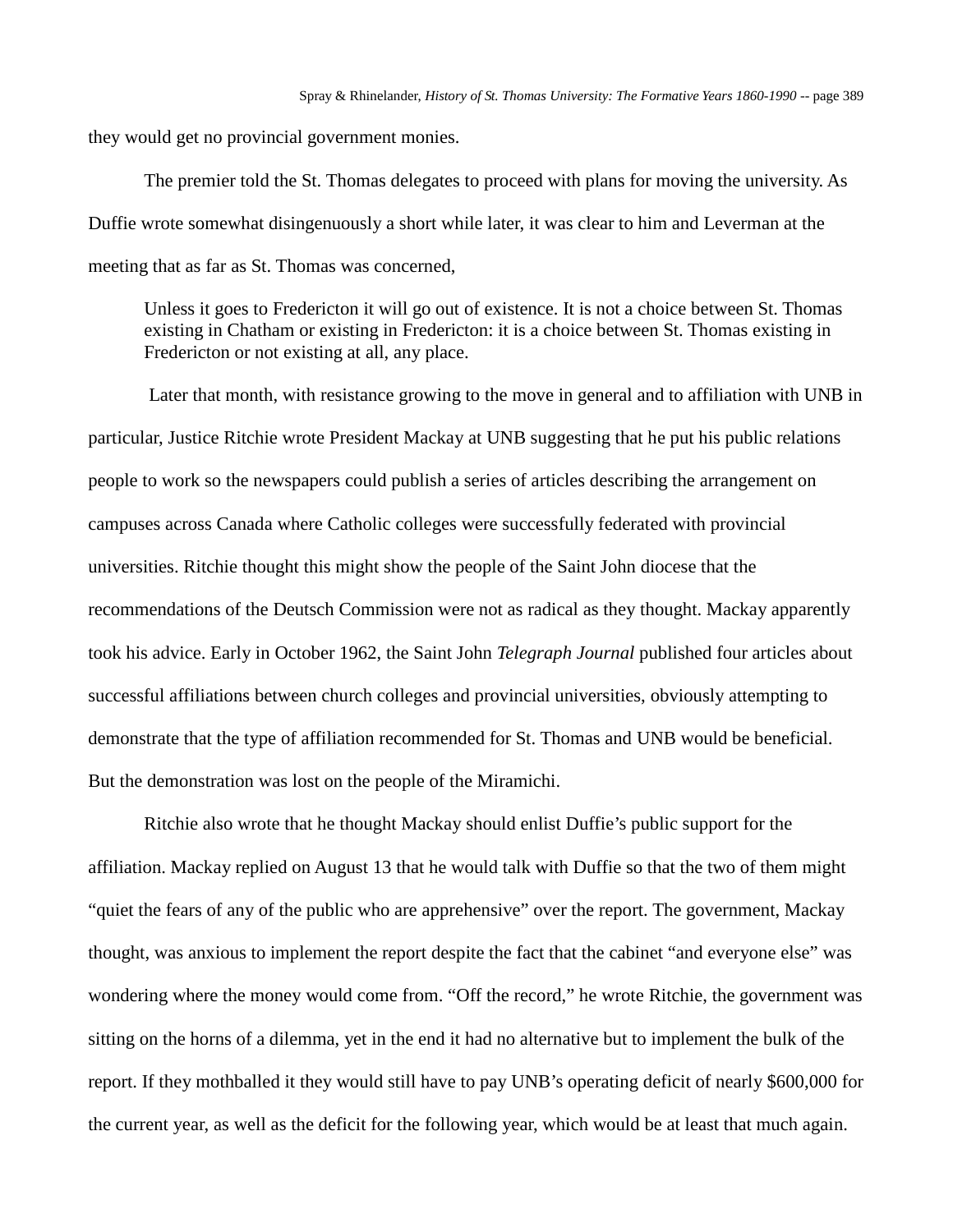In Mackay's opinion, the government was obliged to pay the deficits, and if they did they "could hardly refuse to give the other universities the funding recommended by the Commission."

Yet for political reasons the provincial government was reluctant to make a commitment, which meant that the objections of the Miramichiers continued to grow. On August 13, the executive of the Chatham unit of the St. Thomas Alumni Association sent a notice to alumni members. A reunion was scheduled for August 17–18. The executive asked those who wanted St. Thomas to remain in Chatham to attend a special meeting on Saturday, August 18, at 8:30 p.m. in the Arthur Scott Building. The plan was to "sponsor a resolution opposing the recommendation that St. Thomas move to Fredericton." Chief among the objections, according to the notice, was that "a Catholic university on [the UNB] campus, while not solving the 'Catholic problem' at UNB will add to the problem by making UNB seem safe for Catholics." Besides, Miramichi Catholics would "lose an advantage they've enjoyed for years without Catholic Education generally benefiting." At UNB, St. Thomas would be allowed to offer only BA, BT, and BEd degrees—no longer a BSc in nursing or a first year in engineering—and would have "no possibility of enlarging areas of teaching in future—no matter how great we grow."

The meeting took place as scheduled on August 18. According to the minutes, there was "full consideration" of the implications of moving the university. The consensus was that such a move

would not meet the requirements of the English-speaking Catholic population of New Brunswick for higher education in that (a) St. Thomas would eventually lose its identity as a Catholic university, in both a religious and academic sense; (b) over the years, St. Thomas has provided many vocations to the Catholic priesthood, this being in fact one of the prime purposes of the founding of the University by the late Bishop Barry, and we strongly feel that in another atmosphere there is a great likelihood that such vocations would fall off; (c) the entire Miramichi area and the Province of New Brunswick as a whole, would suffer a serious loss in its cultural life; and (d) we believe that any necessary improvements in the facilities of St. Thomas in Chatham could be made at a lesser cost than that entailed in the proposed transfer to Fredericton.

The resolution was passed unanimously and forwarded to Bishop Leverman. Copies went to Premier Robichaud, Minister of Education H. G. Irwin, and to the four MLAs for Northumberland. Shortly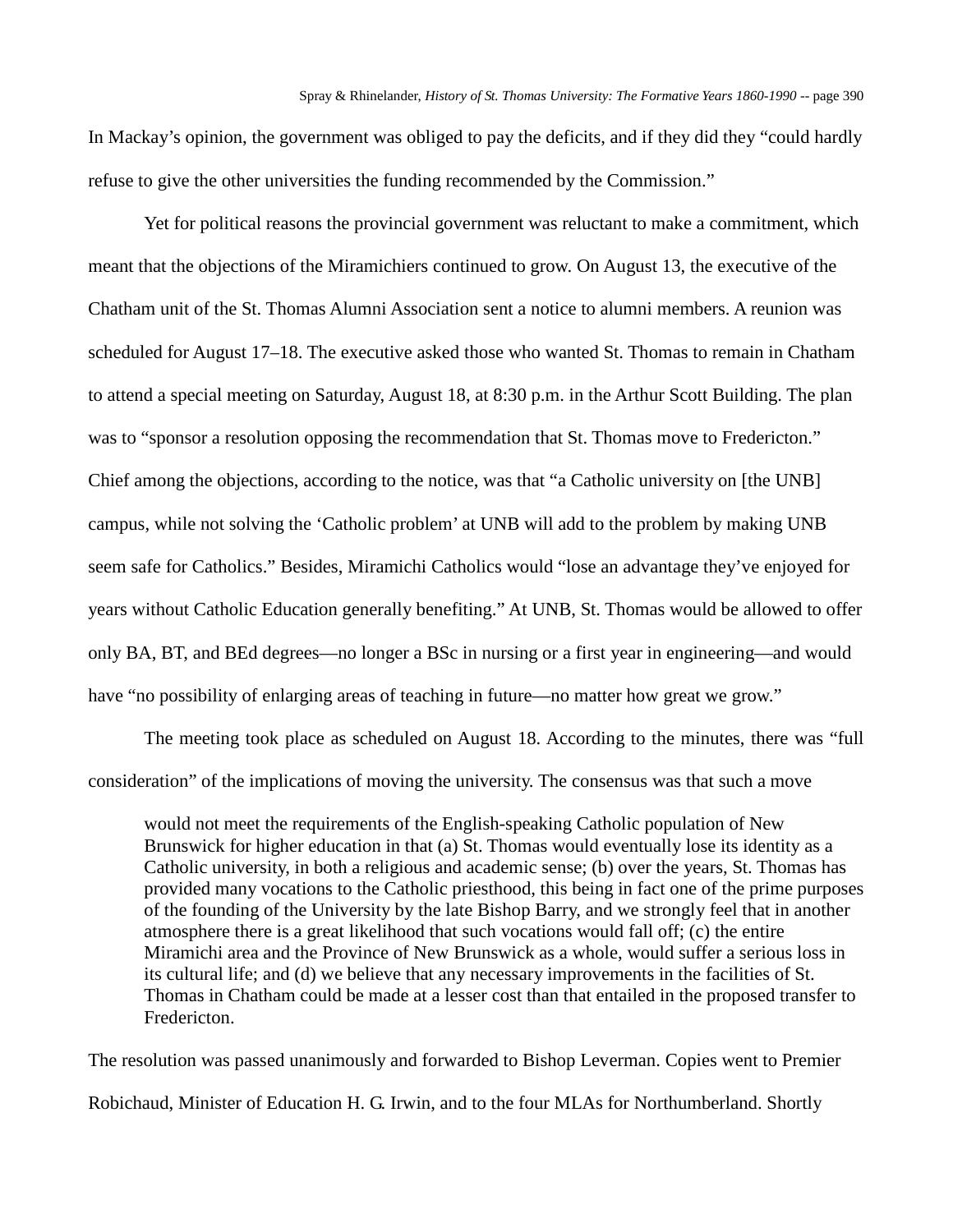afterwards, the municipal council of Northumberland County and Lillian Fleiger, president of the Chatham council of the Catholic Women's League of Canada, sent the government letters, with copies to Bishop Leverman, urging it not to support the removal of St. Thomas.

#### **Damage Control**

Leverman was greatly upset by what happened at the alumni meeting, no doubt because he understood that much of what they said would happen might well happen. Indeed the predictions proved accurate: over time St. Thomas in Fredericton would lose its identity as a Catholic university; its vocations would fall off; the Miramichi would suffer a serious loss in its cultural life. But the bishop was too deeply involved to withdraw now. He decided to use his episcopal authority to put a lid on the involvement of the clergy on the Miramichi in any activities designed to hinder St. Thomas's removal. On August 21, 1962, he sent the following proscriptive letter to every member of the Catholic clergy on the

In the light of recent events occasioned by the report of the Royal Commission on Higher Education in this Province, and by reason of individuals and groups who have organized, discussed and protested against any possible action in respect to the future of St. Thomas University in a possible transfer to another campus, and because such continued discussion may jeopardize and even close all doors against necessary and available negotiations and even place in grave danger the future of the said University, the Ordinary of this Diocese of Saint John, in his bounden duty to protect Catholic Education and to prevent disedification [sic] and possible scandal by seeming disunity, now declares and decrees by reason of his jurisdiction and authority to rule the Church of God in this Diocese, and gives the following direction and command to his priests:

Henceforth, all discussion shall cease concerning the problem at hand. Priests shall no longer organize, assist at meetings, permit, aid or abet groups of priests or lay people for purposes of protest or otherwise. The cause has been laid before you and fully discussed and debated and you have learned the mind of the Church in this grave and serious matter. Therefore, no form of communication shall be used to aggravate or promote further opposition. The matter now rests in the hands of authority which has the right and duty to form a judgment and make what decision seems necessary under the given circumstances. And therefore, no communication shall be sent to the governing body of this Province and thereby prejudice the case.

Also, since it has come to my attention that the various branches of the Holy Name Society have been or are to be approached to form protests, We as the spiritual Director of the

Miramichi: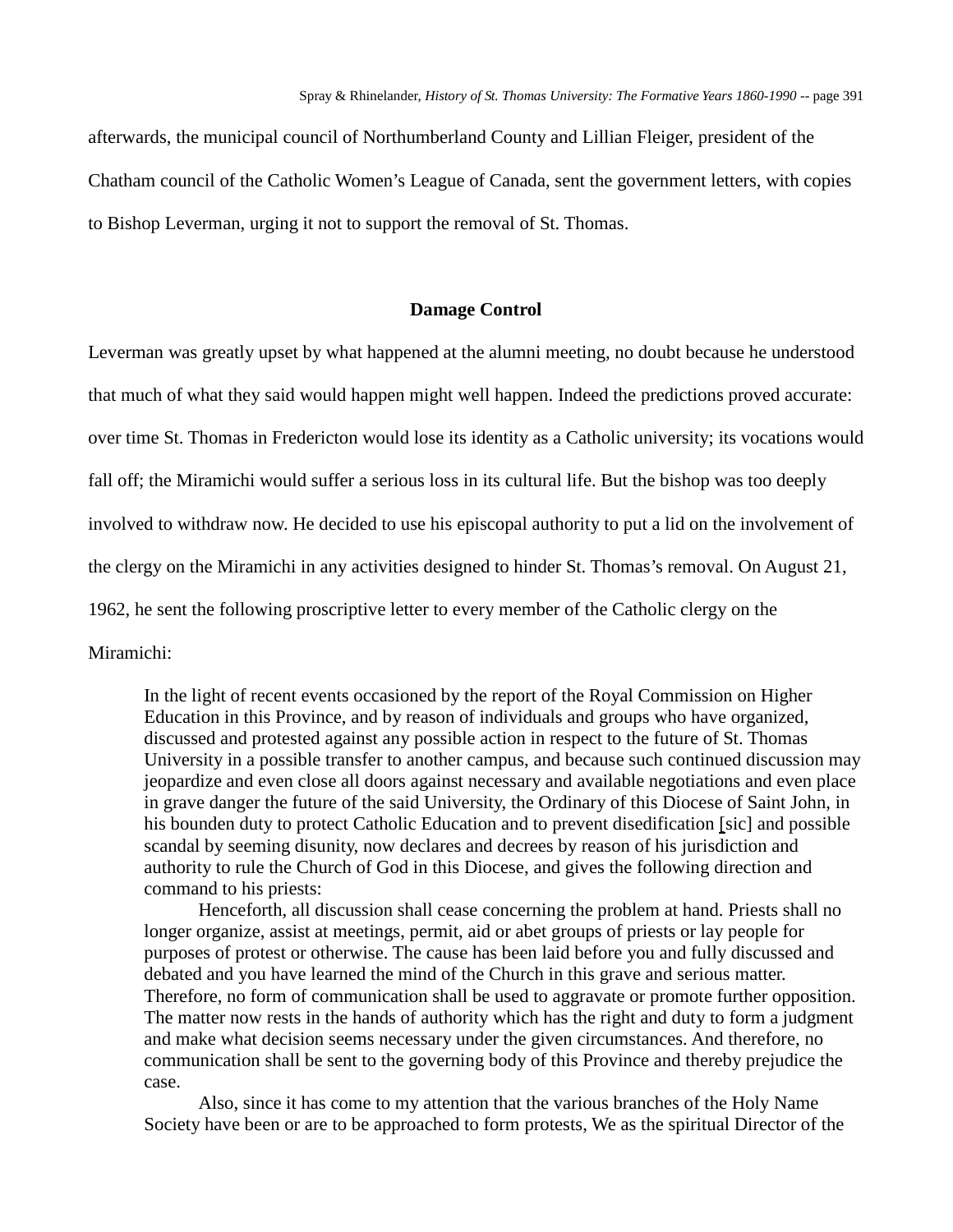said Holy Name Society and all other such societies in this area and throughout the Diocese, forbid strictly and absolutely any such purpose of forming protestations. The Holy Name Society or any other society is not to be used as an instrument to settle Diocesan problems. There is an authority established for that purpose. The Holy Name Society and all like societies are spiritual organizations and are not established to express opinions on questions about which they have little knowledge and no competency.

The above order is of strict interpretation and is to be followed scrupulously immediately upon the reception of this letter. You are therefore directed to apply yourselves to your duties, whether parochial or professorial, with priestly zeal, humility and obedience, and to leave such vital and important decisions to the only and proper authority.

Let us, therefore, pray that when the time comes the Holy Spirit may direct, guide and give the light for a wise judgment. I am confident that you will follow the direction of this letter. May the prayer of Christ and of our Holy Father be realized, that unity and the bond of peace be with us always.

Leverman's gag order at least kept the priests out of the papers, although several continued to

voice their objections and not always privately. It hardly stopped the public criticism and probably

made things worse once the letter became known. Meetings were still held, and letters began to appear

in the newspapers from former students and members of the "Friends of St. Thomas."

Opposition within the university also continued, although most of the priests obeyed the bishop

and distanced themselves from the protests. One such priest was Fr. George Martin, who was registrar

at the time and who supported keeping St. Thomas in Chatham. On August 19, Martin wrote in a memo

to himself his views on the situation and his agonizing reasoning for withdrawing from any further

involvement:

Granted that too rosy a picture was painted for moving to Fredericton, granted that there is real inconsistency in the Commission's application of the principle "Duplication is to be avoided," nevertheless, there is a case for moving to Fredericton, to which an unbiased mind could prudently adhere. There is, of course, a case for staying in Chatham. Acting upon the assumption that the choice between moving to Fredericton and staying in Chatham (in terms of what is best in the interests of Catholic education) is a very difficult one, since the Bishop is the one responsible for making a decision, we should let him decide and not pressure him to decide the way we think. Therefore, I am not going to take further part in any activity designed to bring pressure upon the Bishop to reach a decision favouring our side. Assumptions: It is agreed that everyone wants the best for Catholic education in New Brunswick. In the present controversy we divided on the matter of means: (a) one side says go to Fredericton, (b) other says stay in Chatham. There is room for debate here. It is a prudential question. There was no debate. The secrecy of the affair smoked of conspiracy. Complications. Passion as well as reason were involved—and naturally so.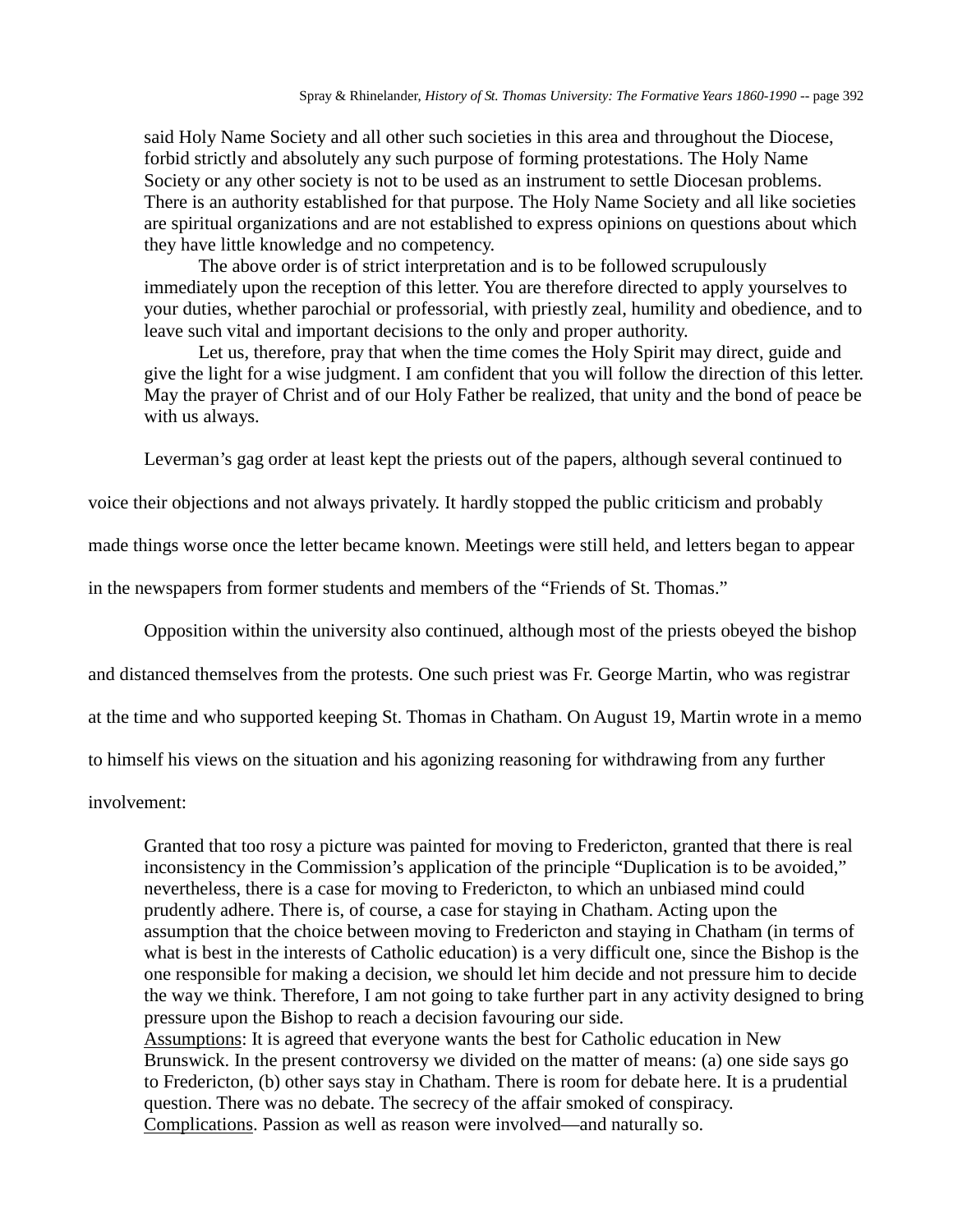But solution: Since the Bishop has the responsibility, he has the right to decide difficult things. Once the Bishop's decision is made known the faithful should not openly oppose his decision. It is unseemly for this to happen and it is a source of scandal.

But on the other hand the Bishop should avoid speaking of his decision as being the mind of the Church—and any other opinion as being something less than Catholic. Because his decision is not to be identified as the only decision open to an informed Catholic viewpoint, it is simply a practical judgment about what is to be done here & now. And it in no way shares the nature of a doctoral pronouncement. It is not *the* Catholic position. It is *a* Catholic position.

But because it is the Bishop's position it should be respected. Because his is the chief authority (and perhaps the only one) involved in making the decision, his decision should be accepted with what amount of good grace it is possible to muster for the occasion. One thing has to be made clear, does the Bishop want our cooperation, or is he going to use coercion? At what level are we going to work? If he wants to use his episcopal power to make the laity go along with the move to Fredericton, then let it be clear. And in that case he doesn't need anybody's consent. But if he is looking for the consent of the people, if he is asking his priests to obtain the free consent of the laity, then let him be satisfied with whatever limited success he can achieve this way. If he should begin by asking the concurrence of the people, and, not being satisfied with the response, should use coercion, then he will have committed a frightful blunder endangering the faith of many of his flock.

Martin was under particular pressure because his brother, Robert, was a leading opponent of the

move. But he stuck by his decision. He refrained from further involvement in the attempt to keep St.

Thomas in Chatham as well as in the subsequent effort to have the Miramichi declared a diocese

separate from that of Saint John. He kept his peace and continued to do his job as registrar, working

with the president, assisting with the plans to relocate the university. Some members of the opposition

in Chatham, not appreciating the agony of Martin's decision, naturally felt he had sold out.

Public opposition continuing, Leverman became increasingly concerned. Clearly feeling out of

his depth, on August 31 he composed another nervous letter to the clergy on the Miramichi, which read

as follows:

In my desperate efforts to save St. Thomas University and for the cause of Catholic Education I must appeal to you for your vision, assistance and strength.

The future of St. Thomas is in danger. We cannot maintain and bring our College up to even minimum standards without public assistance.

I must pay attention to serious opinions which come from the Hierarchy, educational experts and prudent persons.

Matters have been explained to you in detail and you know my mind and the mind of the Church. It is for us to act courageously, with confidence in God and with trust and unity in your Bishop.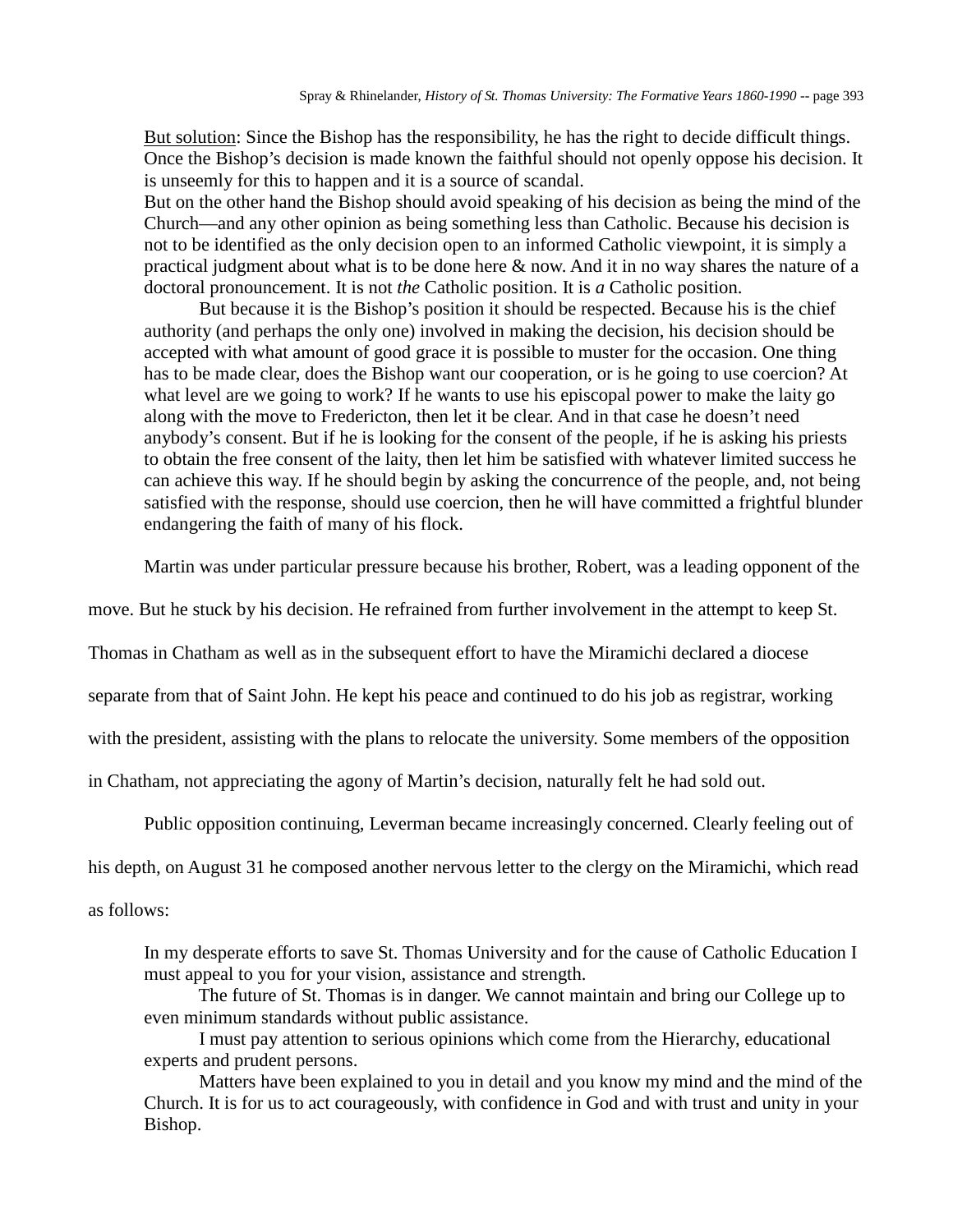There is a danger that organizations now forming can present a picture that is not correct nor expressing the minds of all people. Should such presentations or protestations reach a point where the Government will not implement the recommendations that have been made, then all doors are closed, with no further opportunity for negotiations; we would be left on our own and it is the serious conviction of serious men from walks of life stated above that in a short time, relatively speaking, we would have to close the doors of our College. Some do not realize how serious this danger is and how close they can come to ruining the very institution they seek to defend.

You will now take positive action and explain to your people and groups of all kinds that the Bishop is the one to decide such serious problems. You are to do this on Sunday, September 2, or on Sunday, September 9. There need not be a long dissertation but merely a short statement.

In the meantime, speak to individuals and groups, following of course the rule laid down in my previous letter. We have come to a point where we must stand firmly together and show confidence and strength.

You are "the salt of the earth" and "the light of the world." Therefore in this time of trial you will manifest that priestly confidence in your Bishop and lead the people in the way of truth and along the road of enlightenment.

### **Into the Trenches**

The Catholic priests under this barrage of orders remained relatively quiet, but the Catholic laity on the Miramichi would not be hushed. A leading member of the community and outspoken opponent of the move, lawyer and St. Thomas graduate Paul Lordon—the same Paul Lordon involved in the altercation with Duffie over beatniks—wrote Leverman on August 31, 1962, to inform him of "certain action" he proposed to take. He was informing the bishop ahead of time so that he would not be taken by surprise. He mentioned "a number of social, economic, ethnic and political factors" involved in the proposal to move St. Thomas that had not been given sufficient attention. He was therefore planning a series of eight or ten fifteen-minute radio broadcasts in September to explain these issues. He was doing this, he pointed out, on his own and was not being sponsored by any other person or association.

For all that Lordon said he was doing it on his own, opposition to the move was well-nigh universal on the Miramichi. Leverman and Duffie had to look elsewhere for allies. They were not hard to find in Fredericton. The dean of law at UNB, William Ryan—the person who recommended Deutsch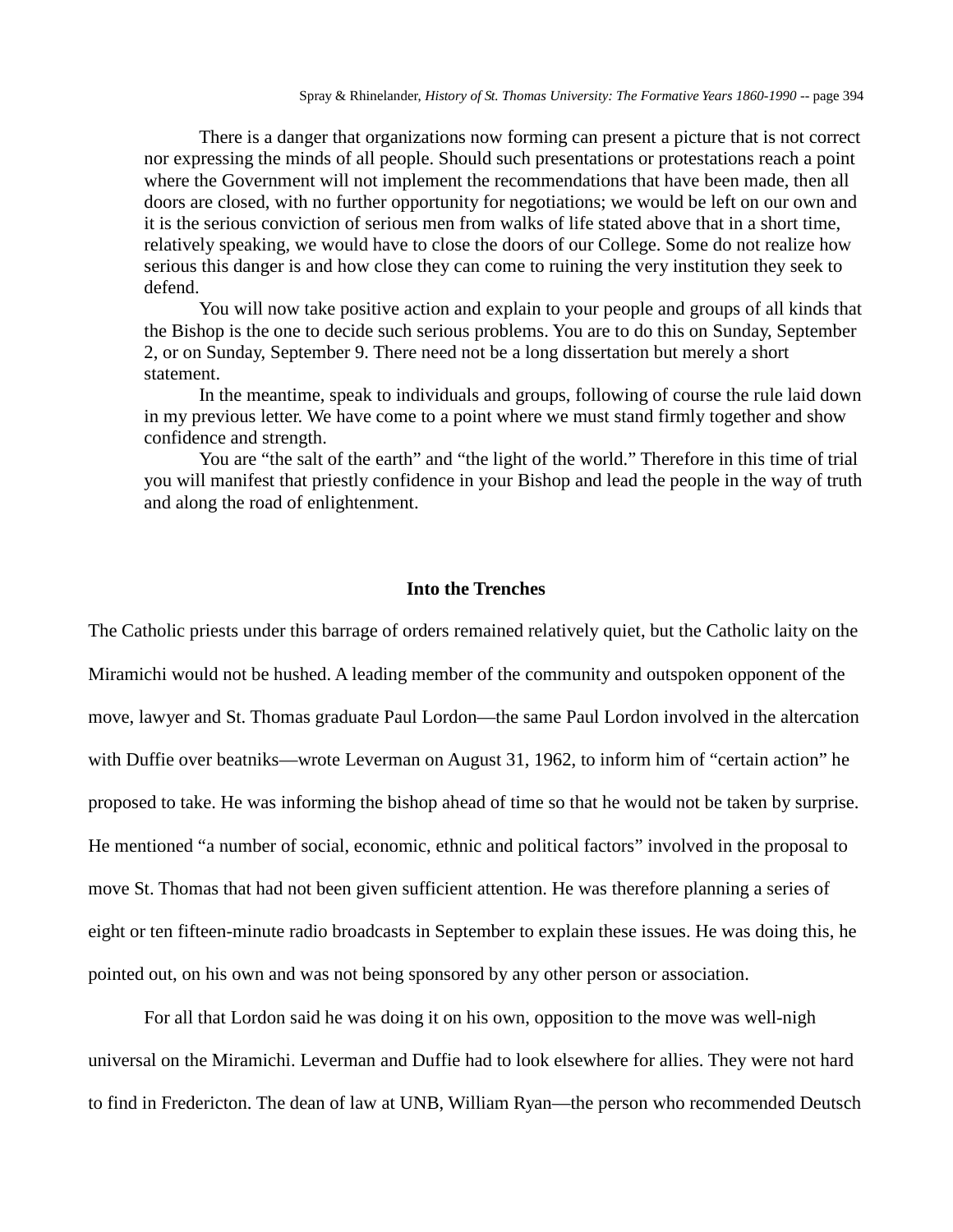to Robichaud in the first place—wrote Leverman on August 22, 1962. Ryan hoped the bishop would not consider his letter "presumptuous," but he wished to lend his support in implementing the recommendations of the Deutsch Commission. He reassured the bishop that he personally found convincing the reasons given for the move. English-speaking Catholic students would benefit from the extensive laboratory and technical facilities of UNB and would be able to receive a first-rate education in the pure and applied sciences. At the same time, by attending an affiliated St. Thomas, they could receive training in religion and scholastic philosophy. The move would also open up possibilities in the social sciences. Ryan saw the report of the Deutsch Commission as "a new point of departure" and felt that the "common good of the Diocese should be the overriding consideration." He wanted Leverman to know that "there are at least some—and, I suspect, many—who are deeply concerned that a magnificent opportunity be not lost."

The letter must have cheered Leverman. On September 4 he replied:

My purpose and decision is to afford to the greater number of our Catholic men and women an opportunity to secure training in Religion and Philosophy and more ready availability to the sciences. It is evident now that we cannot sustain even the minimum standards because our potential is so limited.

He also told Ryan he wished he had "a few men of your vision of things in the area concerned." The people of Chatham, he wrote, were "limited to the district and cannot see the greater good, but only what immediately concerns them." He admitted that the opposition was "severe" and the outcome at this stage unsure, but the opinion of "reliable sources" was that the welfare of the college could not be sustained in Chatham. He also had "the best of opinions" behind him for the move as well as "the sanction of higher authorities." He, too, had been concerned about the great number of Catholics attending UNB for whom the diocese was doing too little.

## **Uncertainty in the Government**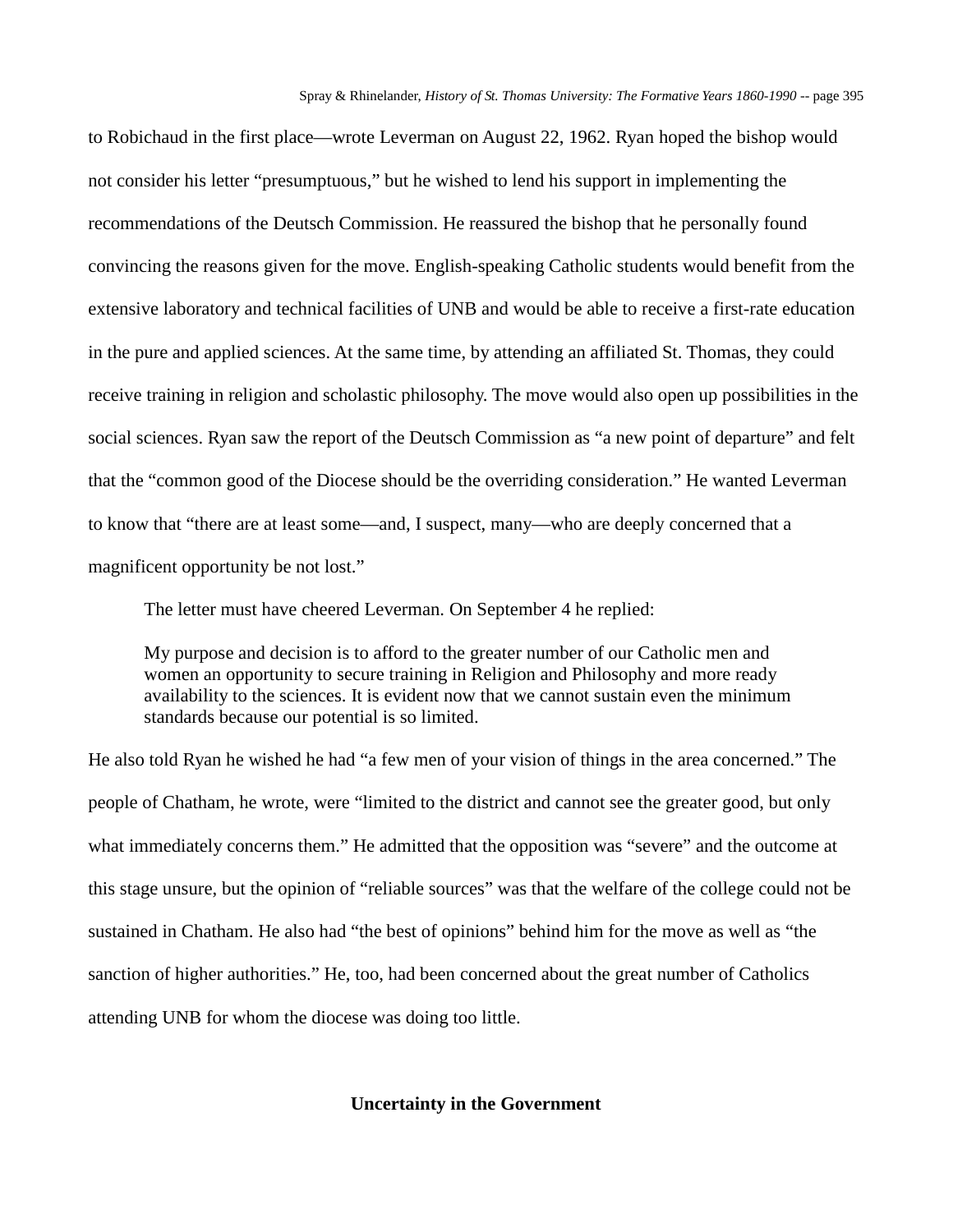By early September 1962 the cabinet was still considering the recommendations of the Deutsch Commission. Mackay wrote Deutsch on September 4 that the minister of education had informed him the government might not be able to implement all the recommendations at once. He also wrote that the Miramichi people "have begun to kick up their heels." Although Duffie had issued a statement in favour of the move and Leverman was standing firm, "the Premier is not." The latter, Mackay thought, was worried about losing the four seats in Northumberland County, especially since a former (Conservative) MLA, Robert Martin (Fr. George Martin's brother), was leading the charge.

Politically, things were hanging in the balance. Duffie, through his brothers William (the cabinet minister) and Ted (the MLA), had excellent contacts with the government, and he used them to advantage. He visited Fredericton in early September. As he informed Leverman, he discovered that a cabinet meeting to discuss the commission's recommendations had been cancelled. But, reported Duffie, he had learned that Mackay visited Henry Irwin, minister of education, and "explained the whole situation." Mackay also spoke to Beaverbrook but did not "get much satisfaction." Alarmingly, Beaverbrook was concerned about all the opposition, having received letters himself.

Duffie reported that his brother Ted was busy as well and had visited André Richard, also a member of cabinet, who had been "at one time or another, somewhat of a holdout." Richard persuaded the premier to talk to Ted. When his brother eventually got in to see Robichaud, Duffie reported, he "found him in one of his happiest moods since the election." The premier told Ted Duffie that "he wanted to do what was right for education, and wanted a good educational program." He was being "pressed by many quarters" in Northumberland County, receiving letters of protest, including ones from "a couple of priests." He also received a letter from Lillian Fleiger, of the Catholic Women's League in Chatham, to which he replied on September 4 that the location of St. Thomas University was "a matter for decision solely by those responsible for the administration of that institution of higher learning." He told the group to express its views directly to those responsible for the administration of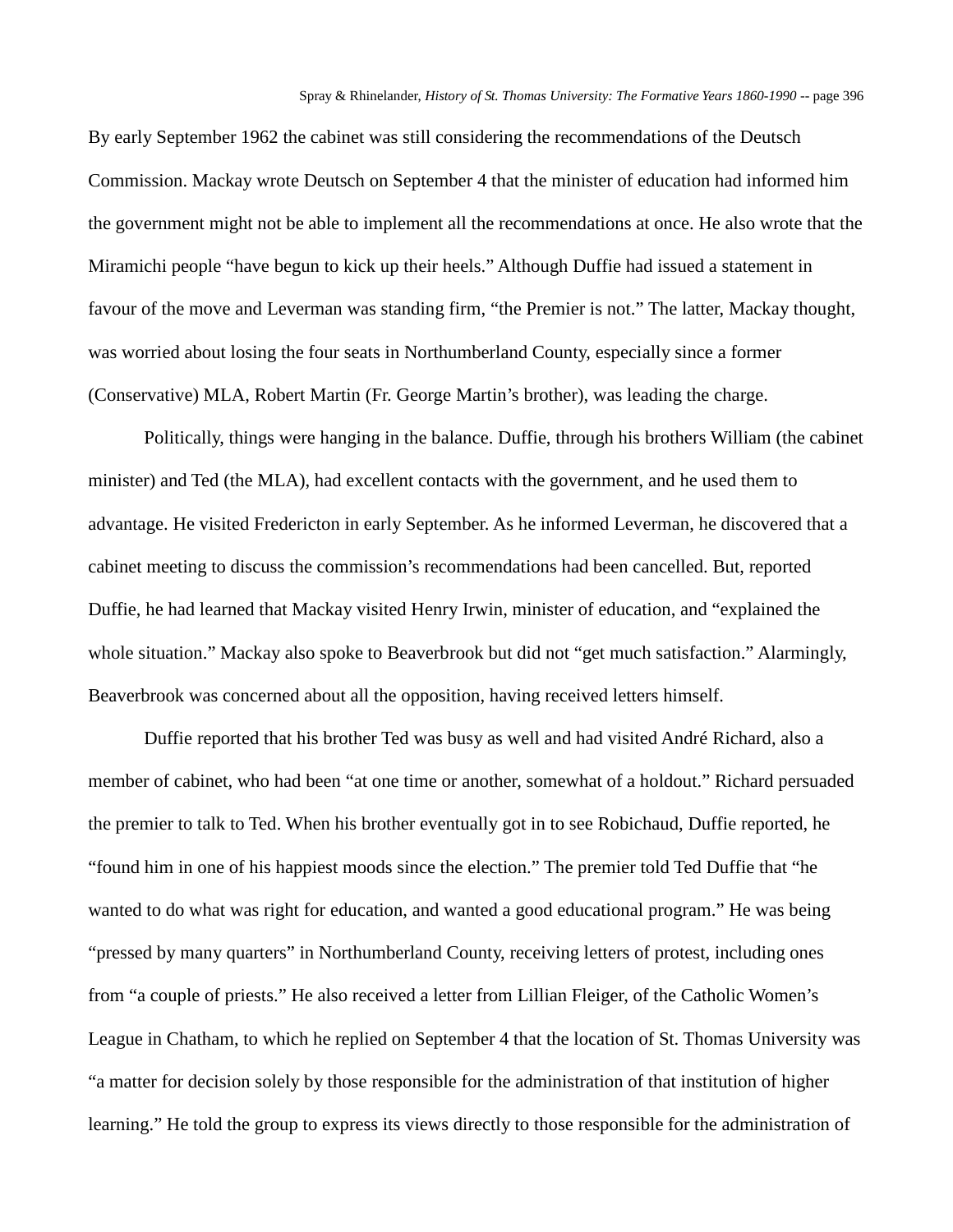the university. He concluded: "May I assure your Council that this Government will not attempt, under any circumstances, to direct the removal of St. Thomas University to any other than its present site."

Duffie reported to Leverman that Robichaud admitted to his brother Ted that it would be difficult to remove St. Thomas, but "if the Bishop and Msgr. Duffie wished to take the initiative," everything would work out. Duffie also relayed to the bishop the premier's remark "that [the bishop's] office was appointive for life, and his was elective and for a limited duration." The premier appeared to have been pleased with a recent piece Duffie wrote for the *Telegraph Journal,* calling it "an immense help to him." Duffie informed Leverman that the premier told his brother William that "he would be willing to go along with the Report" if Leverman would make a statement to the press similar to Duffie's, and if Duffie would make another statement to the press outlining the educational content of the report as it affected St. Thomas. According to Duffie's brother, Robichaud was worried that "many people were still under the impression that St. Thomas was being obliterated and completely absorbed into the University of New Brunswick." Duffie informed Leverman that he told his brother to tell the premier they would do as he suggested, so long as he "would give a guarantee that he would accept the Report and not leave us stranded." Robichaud replied, "I give you my guarantee that if they make these two statements, the Report will be implemented in its entirety."

Later Duffie heard from his brother William what transpired at the next cabinet meeting. The premier began the meeting by saying, "We have the matter of the Royal Commission on Education, and I want to implement what is best for education in New Brunswick. And I think that the uproar in Chatham will subside in a short while." André Richard spoke up to say that the report had to be implemented in its entirety. Irwin and DesBrisay, minister of finance, then declared: "Let us release the thing tonight," whereupon the premier said: "Not so fast. If anyone else wants to say anything, say it." At that point, wrote Duffie to Leverman,

My brother [William] said that you would be making a statement shortly, and that I would be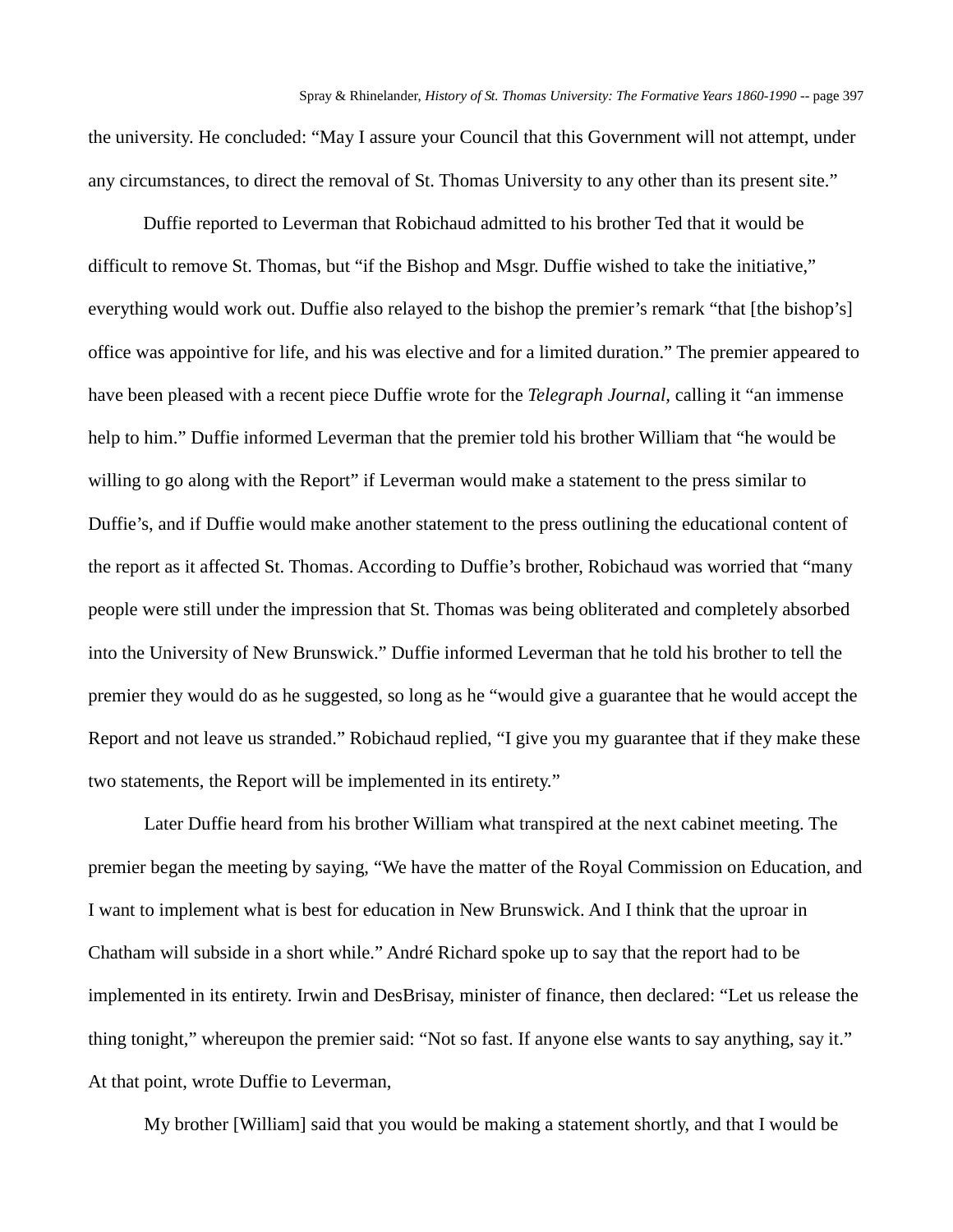dealing with the Report in the first speech that I made. The Premier then turned to the Honourable Graham Crocker, from Newcastle, who is spokesman for the Liberal party in Northumberland County, and Mr. Crocker said: "This is acceptable to me, and I am now willing to go along with it." Mr. DesBrisay said: "Let us publish the thing tonight," [but] the Premier said "Mr. DesBrisay, you have another matter for consideration by the Cabinet," and the whole matter dropped there.

The premier was being his usual cautious self. But Duffie maintained that in his brother's opinion, if

the bishop were to issue a statement "this week or in the Monday papers," the premier might release a

statement to the press before leaving for Italy. It seemed, wrote Duffie to Leverman, that everything

was now settled. "The thing will work this way," his brother had told him:

The Government will give all the monies stated in the Report for the purposes of higher education in New Brunswick. What we do and where we go is our business. We move to Fredericton and the money is there for us, but the government will never say or allow it to be said that they are forcing us to go to Fredericton or are moving us to Fredericton. It would be suicide for the Liberals in this section; and if a Conservative Government came into power, the same thing would apply to them.

### **Regrouping the Troops**

Leverman wrote another letter to Dean of Law Ryan telling him about the proposed "federation." Ryan replied that he realized "the grave problems" facing the bishop. A major problem as he saw it was "to persuade the government that courageous leadership is required of them." He pointed out that, as Leverman was aware, there were many Irish Catholics in the diocese who were convinced of the importance of the federation. The problem was "to mobilise this opinion and to bring it to bear at the points where it is most needed." He was ready to help but had hesitated "to take any initiative" for fear he might interfere with Leverman's plans. He offered to meet with Leverman to discuss the situation. He had already been talking to Mackay, who was "not taking any stand at the moment." Ryan told Leverman he admired Duffie's "firm and courageous statement to the press" and was "ready—indeed anxious—to cooperate."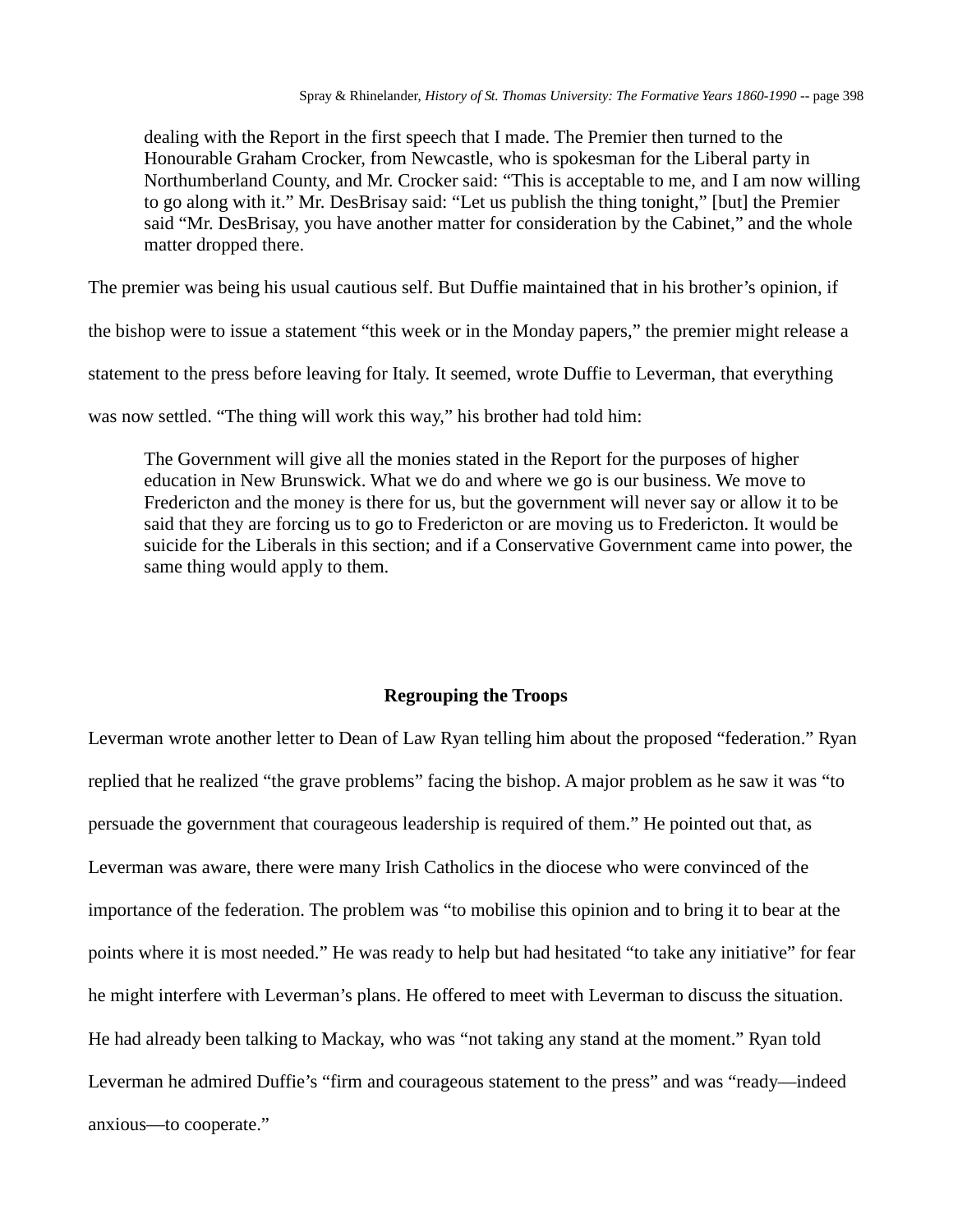Ryan was being diplomatic. He understood that the indecisive bishop indeed had no plans. As for Mackay, he was pleased that Leverman seemed to be taking a firm stand but felt the premier was not. As he wrote Deutsch, "[The premier] is worried about the four seats in Northumberland County and since the former Conservative MLA Robert Martin is heading the opposition, he has become alarmed over the whole business." To which Deutsch replied:

Of course we had anticipated that there would be local opposition but had hoped that larger consideration would prevail. We had urged the government to take a positive attitude on the matter so as not to get into a defensive position. I gather their slowness has placed them into a defensive posture. However, I hope that the government will yet decide to work out your program of future development with some assurance. I hope the government will realize that there are matters of very considerable importance to the welfare of the province and its citizens.

In the campaign to move St. Thomas, everyone looked to Leverman for leadership. Duffie, his able lieutenant, could only do so much. Shortly after his long letter of intelligence about government thinking, Duffie wrote Leverman another, shorter letter following up on their telephone discussion of the night before, trying to impress upon his superior the need for decisive action: "The principal thing is that we give an unqualified statement of acceptance of the Royal Commission Report and make it plain that we have decided and intend to move to Fredericton."

Finally spurred to action, Leverman released an affirmative statement about the need for the move. Ryan wrote to cheer him on: "This—if I may say so—is the firm, progressive and courageous leadership that we so urgently need." Mackay's friend Ritchie, on September 10, also wrote to pat the bishop on the back for his "ready acceptance" of the Deutsch Commission's recommendations. In his exhortatory enthusiasm, Ritchie pronounced that it was "an irresponsible and selfish group in Northumberland County" that was opposing the transfer of St. Thomas to Fredericton. He praised Leverman for the sermons he delivered in Chatham on September 9, reported in the local papers, which "carried the hall-mark of firm dignity" and "should, but may not, still the irrational mouthings emanating from the Chatham area."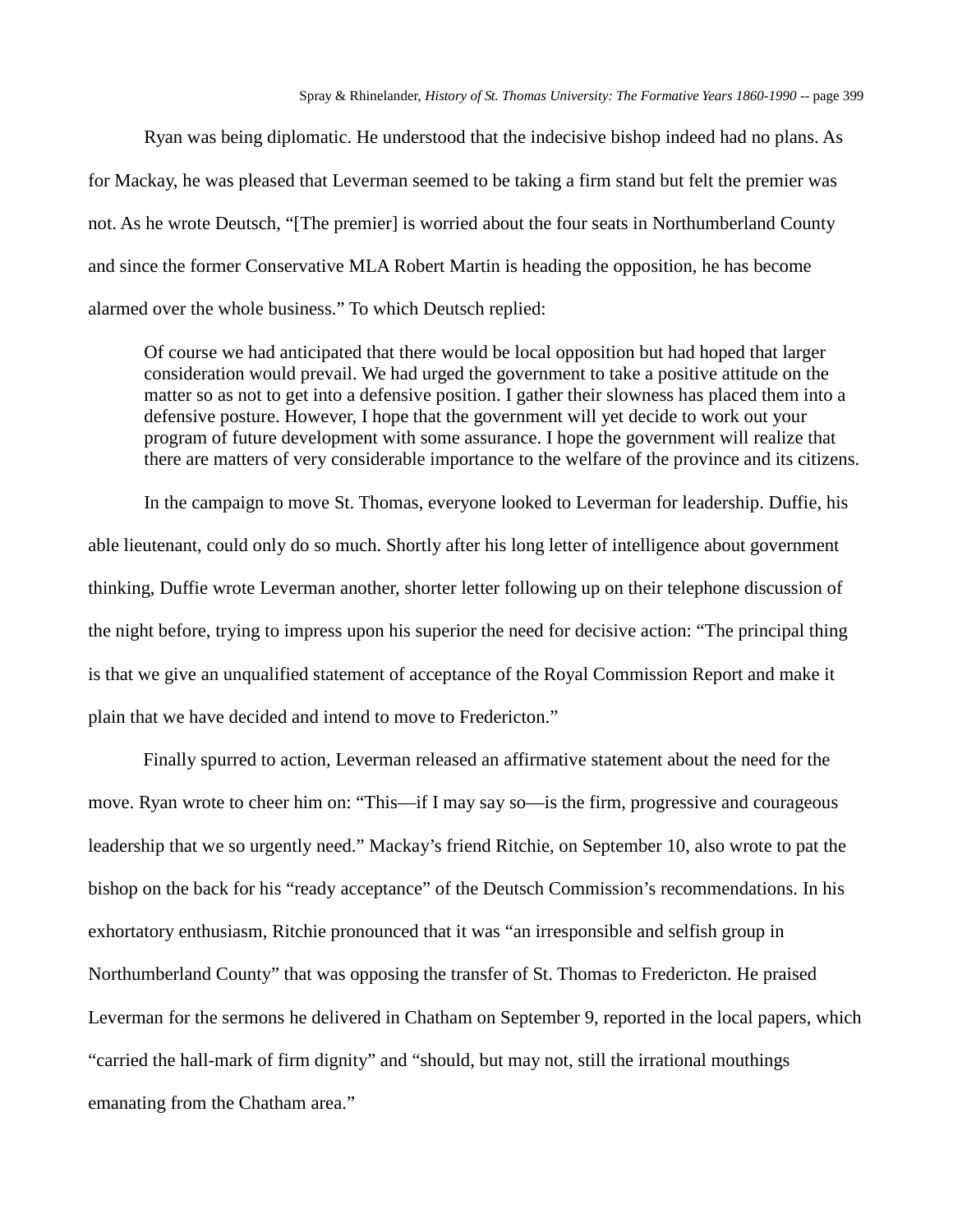The general's lieutenants were still debating how to stiffen their leader's backbone. On

September 17, Mackay wrote Deutsch:

A strong statement by the Bishop has quieted the vocal and official opposition but I gather the Miramichi continues to seethe beneath the surface. Duffie's statement was a bit too strong and has stirred up considerable resentment among the locals who regard him as something of a newcomer to the scene....The devious way in which the politicians play lip service to the report has me worried and I would expect it will be some weeks before we can tell whether or not we are going to be able to get on with the job. If they don't implement the report then they are stuck with our present financial problems and if they pay off our bills without giving anything to the others, then there will be a growl from the remaining institutions in the province. It seems that you have placed the government in a bit of a box (which is a very good thing), and so I continue to hope that all will work out for the best.

Duffie, writing to Ryan, said he thought Leverman's sermons in Chatham on September 9 had "a good effect" and that as a result the situation in Chatham seemed quieter. He warned Ryan, however, that any "overt lay action in the Saint John and Fredericton area might be unwise at present." Ryan replied that he thought it might be strategically advisable for the bishop to make a formal request to the premier to implement the commission's recommendation. Such a request, he told Duffie, should be supported by a formal resolution of St. Thomas's board of governors in favour of moving the university to Fredericton. If Duffie could arrange that, it would be "almost inconceivable" that the government could refuse the bishop's request "if the other recommendations of the Commission are implemented."

Ryan's suggestion made sense, but it presented the chancellor and president with a dilemma. Their strategy was to adopt a firm, authoritarian approach, first keeping the plan to move the university secret until the decision was effectively made, then using episcopal authority to muzzle objections from the priests. Yet St. Thomas's board was composed mainly of persons from the Chatham area. Only six of the thirteen members were priests, and the hearts of three of those priests (Harrington, McGrath, and Broderick) were clearly planted in Chatham. Not only was the board likely not to endorse a motion to support the commission's recommendations, there was a danger it might vote *against* them. Duffie was a superb strategist, but even he had to recognize the limits of the authority of himself as president and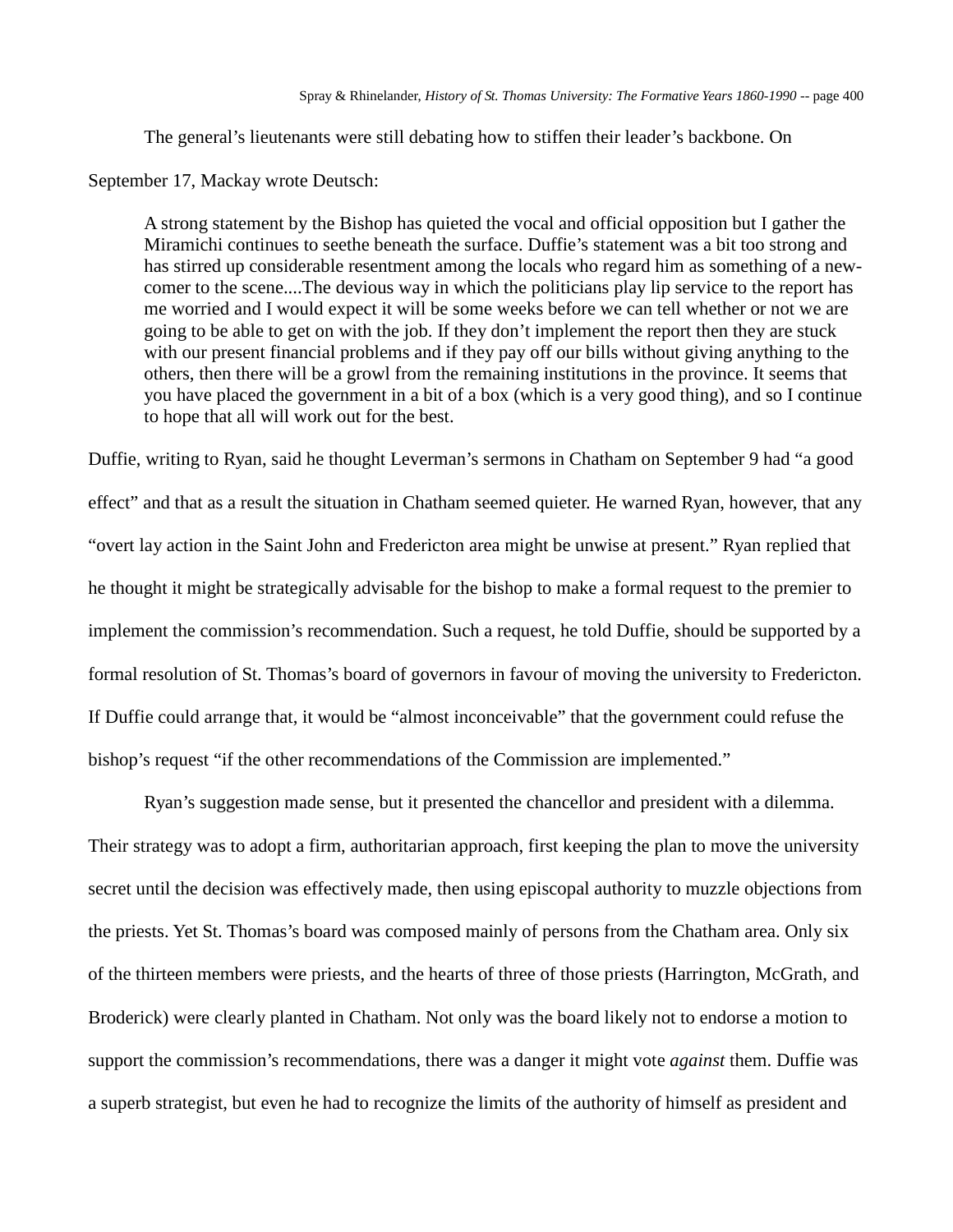of the bishop as chancellor when set against the authority of the university's legal board.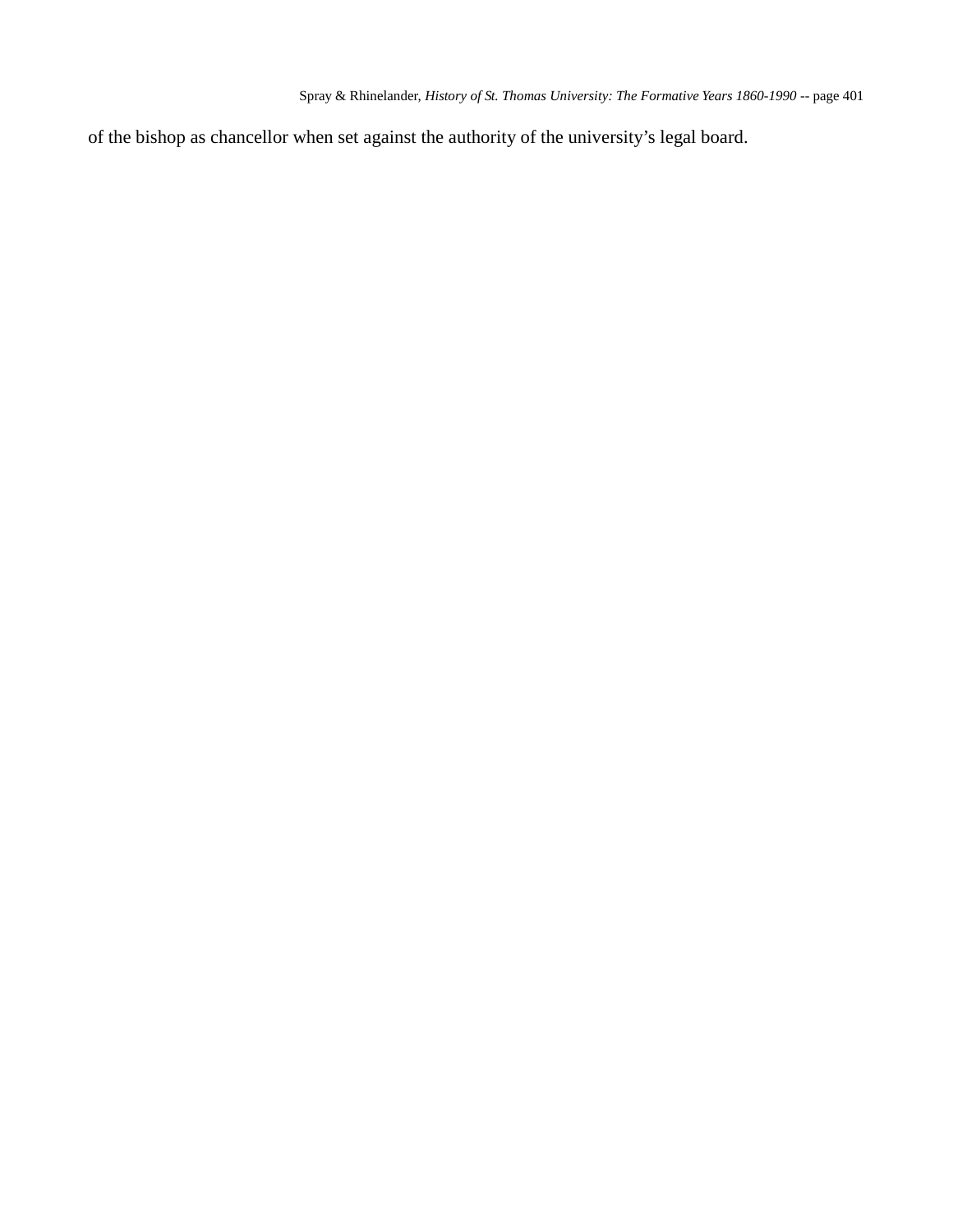## **Appendix to Chapter 7**

**John J. Deutsch.** Deutsch had spent over twenty years in public service as a member of the research department of the Bank of Canada (1936-42), as special assistant to the Department of External Affairs (1942-44), as Director of the International Economic Relations division of the Department of Finance (1944-53), and as Secretary of the Treasury Board (1954-56). He had also served on numerous royal commissions, commissions of inquiry, and advisory commissions. In 1959, after three years as Head of the Department of Economics at UBC, he had been recruited by the Principal of Queen's University to overhaul the university's financial management and administration.

**UNB Symposium.** In October 1989 the University of New Brunswick sponsored a symposium entitled "Shaping the System: Higher Education in New Brunswick." One of the major topics discussed was the Deutsch Commission and its recommendations. At one of the panel discussion, former premier Robichaud remarked that higher education in New Brunswick was in "a chaotic state" in the 1960s. UNB was getting the support it wanted from government, but not the other universities and colleges. All were having trouble surviving and no one was sure of what had to be done. At the 1989 symposium, Mackay claimed that "Msgr. Duffie triggered the move of St. Thomas to Fredericton." Duffie had been in favour of the move, he said, had talked to Deutsch, and had then told Leverman that if they did not move St. Thomas to Fredericton Mackay was going to ask the Basilians to set up a Catholic college in Fredericton. Leverman had responded that Mackay could not do so without his permission, whereupon Duffie had told him that if Leverman opposed the move, Mackay had threatened to issue a statement saying that the Bishop was opposed to having a Catholic college on the UNB campus.

## **St. Thomas Faculty**

| The faculty in 1960-1961:                                            |                   |
|----------------------------------------------------------------------|-------------------|
| Rev. Bernard M. Broderick, MA(NotreDame)                             | Education         |
| J. Edward P. Butler, MA (STU)                                        | <b>History</b>    |
| Alphonsus P. Campbell, PhD (Fordham)                                 | English           |
| Rev. Edmund J. Casey, BA (STU), MEd (SLU)                            | Education         |
| Leonard E. Doucette, BA (London), Cand PhD (Brown) Latin & Mdn Langs |                   |
| Charles Dugas, BSc (StFX)                                            | Physics & Biology |
| Rev. George J. Harrington, MA (Catholic Univ of America)             | Philosophy        |
| Very Rev. A. Lynn McFadden, MA                                       | <b>History</b>    |
| Rev. Henry W. McGrath, BA (STU)                                      | Chemistry         |
| Rev. Francis McGrath, BA (STU)                                       | Economics         |
| Rev. Thomas J. McKendy, BA (STU), MSc (Fordham)                      | Religion          |
| Rev. George W. Martin, BA(STU)                                       | English           |
| Rev. J. Winfield Poole, BA (StJoseph's), BEd (STU),                  |                   |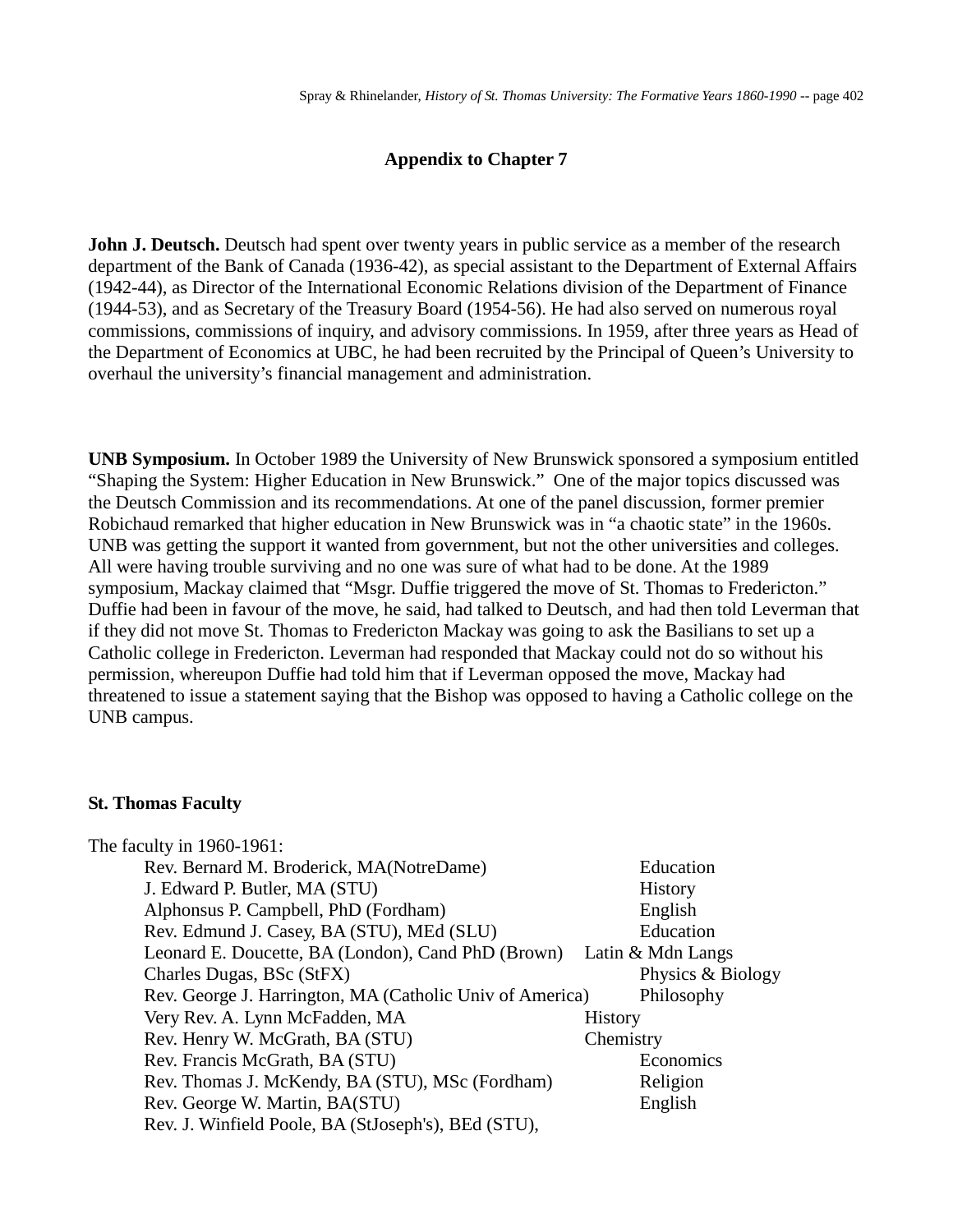| STD (UofMontreal)                                        | Mathematics              |
|----------------------------------------------------------|--------------------------|
| Capt. Wallace Power                                      | <b>Military Training</b> |
| Richard Toner, BSc(StFX)                                 | <b>Mathematics</b>       |
| Vance E. Toner, BA (STU), MS (Springfield)               | <b>Phys Education</b>    |
| Rev. J. Edward Troy, BA(STU), PhL(Louvain)               | Philosophy               |
| The faculty in 1961-1962 [new additions in bold type]:   |                          |
| <b>John R. G. Brander</b> , BA (UNB), MA (Queens)        | Economics                |
| J. Edward P. Butler, MA (STU)                            | History                  |
| Rev. Edmund J. Casey, BA (STU), MEd (SLU)                | Education                |
| J. Sheldon Currie, BA (StFX), MA (UNB)                   | English                  |
| Leonard E. Doucette, BA (London), Cand PhD (Brown)       | Latin & Mdn Langs        |
| Msgr. Donald Duffie, BA (St. Joseph's), BCL (UNB),       |                          |
| BCL (Oxford), JCD (Laval)                                | <b>Political Science</b> |
| Charles Dugas, BSc (StFX)                                | Physics & Biology        |
| Leo Ferrari, BSc (Sydney), PhD (Laval)                   | Philosophy               |
| Rev. George J. Harrington, MA (Catholic Univ of America) | Philosophy               |
| Very Re A. Lynn McFadden, MA                             | History                  |
| Rev. Henry W. McGrath, BA (STU)                          | Chemistry                |
| Rev. Francis McGrath, BA (STU)                           | Economics                |
| Rev. Thomas J. McKendy, BA (STU), MSc (Fordham)          | Religion                 |
| Rev. J. Winfield Poole, BA (St. Joseph's), BEd (STU),    |                          |
| STD (U of Montreal)                                      | Mathematics              |
| Capt. Wallace Power                                      | <b>Military Training</b> |
| Pierre Sallenave, BA (Potiers)                           | French & Spanish         |
| Richard Toner, BSc(StFX)                                 | Mathematics              |
| Vance E. Toner, BA (STU), MS (Springfield)               | <b>Phys Education</b>    |
| Rev. J. Edward Troy, BA(STU), PhL(Louvain)               | Philosophy               |
|                                                          |                          |